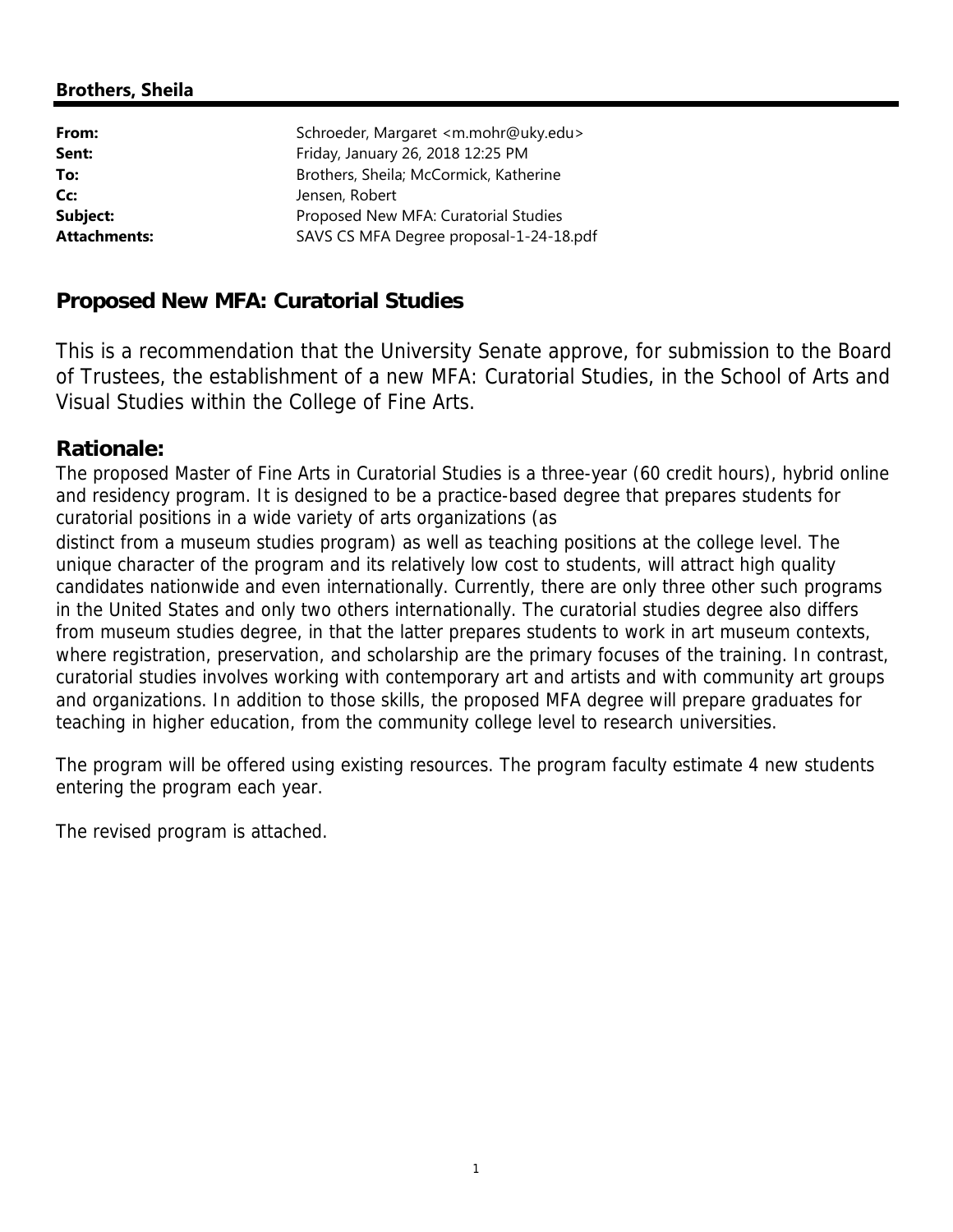- 1. This form has two sections. Section A contains information required by the University Senate and Registrar's office and Section B contains information required by two external entities, the CPE (Council on Postsecondary Education) and SACS-COC (Southern Association of Colleges and Schools Commission on Colleges). Although only Section A is required for University Senate approval, every question must be answered to receive CPE approval. *Please* write "not applicable" wherever that is the appropriate response, leaving no area blank.
- 2. The CPE requires that a pre-proposal and full proposal be submitted. The pre-proposal is submitted after a proposed program has received college-level approval. Answers to questions identified with a \* by the question number on this form should be used for the CPE's pre-proposal. Such questions are in both Section A and Section B. *Please email institutionaleffectiveness@uky.edu for more information about the CPE's pre-proposal process. The CPE's* full proposal requires completion of both Sections A and B of this form and is submitted after approval by *UK's Board of Trustees.*
- 3. Once approved at the college level, your college will send the proposal to the appropriate Senate academic council *(HCCC* and/or GC) for review and approval. Once approved at the academic council level, the academic council will send your proposal to the Senate Council office for additional review via a committee and then to the Senate for *approval.* Once approved by the Senate, the Senate Council office will send the proposal to the appropriate entities *for* it to be placed on an agenda for the Board of Trustees. The contact person listed on the form will be informed when the proposal has been sent to committee and other times as appropriate.

|                | <b>SECTION A - INFORMATION REQUIRED BY UNIVERSITY SENATE</b>                                        |               |                       |  |  |
|----------------|-----------------------------------------------------------------------------------------------------|---------------|-----------------------|--|--|
|                | 1. Basic Information: Program Background and Overview                                               |               |                       |  |  |
| 1a             | Date of contact with Institutional Effectiveness <sup>1</sup> :                                     | Feb. 22, 2016 |                       |  |  |
|                | Appended to the end of this form is a PDF of the reply from Institutional Effectiveness.            |               |                       |  |  |
|                |                                                                                                     |               |                       |  |  |
| 1 <sub>b</sub> | Home College: College Of Fine Arts                                                                  |               |                       |  |  |
|                |                                                                                                     |               |                       |  |  |
| 1 <sub>c</sub> | Home Educational Unit (school, department, college <sup>2</sup> ): School of Art and Visual Studies |               |                       |  |  |
|                |                                                                                                     |               |                       |  |  |
| $1d*$          | Degree Type (Master's of Science, Master's of Business Administration, etc.): MFA                   |               |                       |  |  |
|                |                                                                                                     |               |                       |  |  |
| $1e*$          | Program Name (Biology, Finance, etc.): Curatorial Studies                                           |               |                       |  |  |
|                |                                                                                                     |               |                       |  |  |
| $1f^*$         | CIP Code (provided by Institutional Effectiveness): 50.1002                                         |               |                       |  |  |
|                |                                                                                                     |               |                       |  |  |
| 1g             | Is there a specialized accrediting agency related to this program?                                  |               | Yes $\boxtimes$<br>No |  |  |
|                | If "Yes," name: National Association of Schools of Art and Design                                   |               |                       |  |  |
|                |                                                                                                     |               |                       |  |  |
| 1 <sub>h</sub> | Was this particular program ever previously offered at UK but subsequently<br>suspended?            |               | No $\boxtimes$<br>Yes |  |  |
|                | If "Yes," describe. (300 word limit)                                                                |               |                       |  |  |
|                |                                                                                                     |               |                       |  |  |
|                |                                                                                                     |               |                       |  |  |

 <sup>1</sup> You can reach Institutional Effectiveness by phone or email (257-2873 or <u>i<mark>nstitutionaleffectiveness@uky.edu</mark>)</u>.<br><sup>2</sup> Only interdisciplinary graduate degrees may be homed at the college level.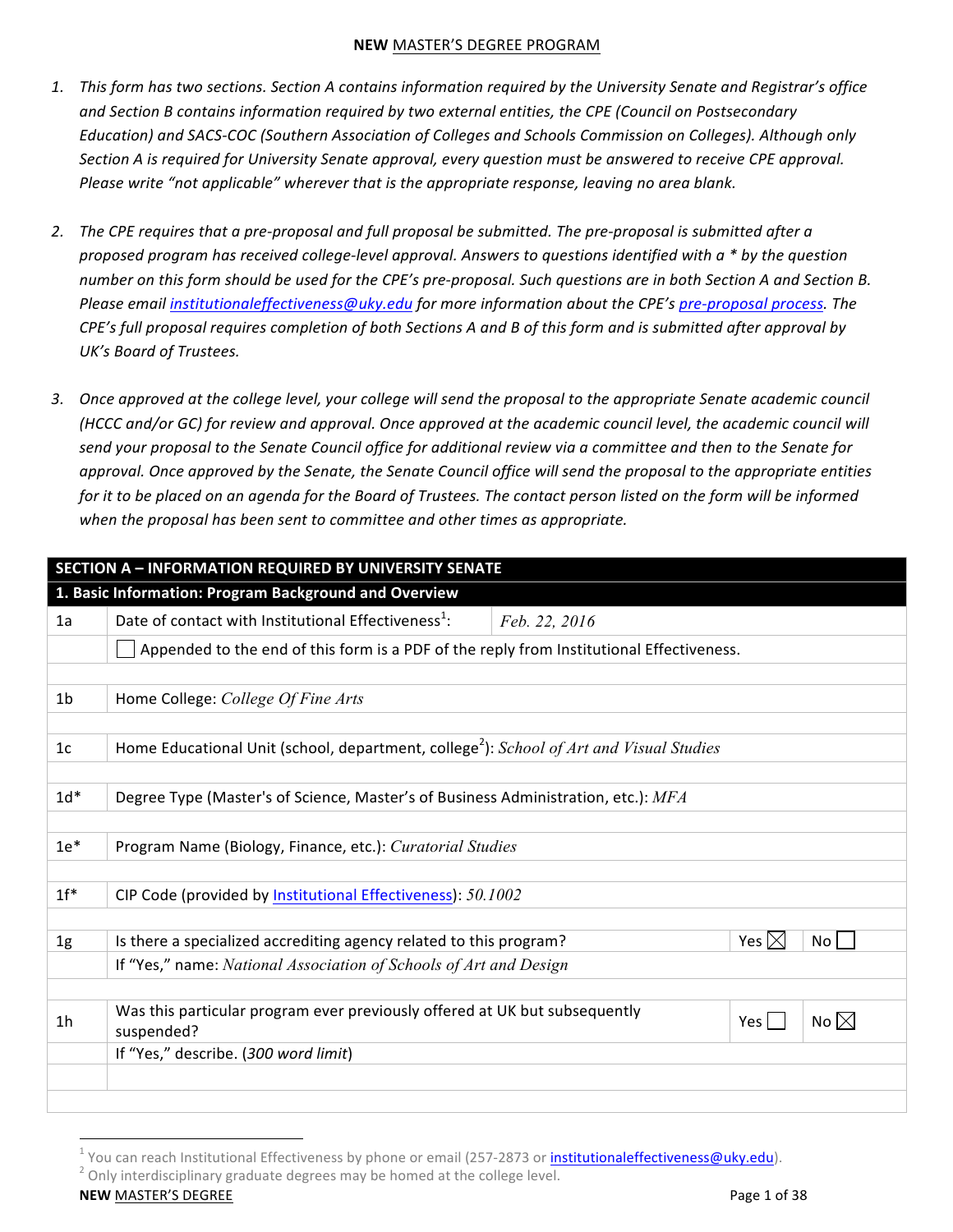| $1i^*$         | Requested effective date:                                                                                                                                                                                                                                                                                                                                                                                                                                                                                                                                                                                                                                                                                                                                                                                                                                                                                                                                                                                                                                                                                                                                                                                                                                                                                                                                                                                                                                                                                                                                                                                                                                                                        | Fall semester following approval.<br>$\bowtie$ |                                 | OR | Specific Date <sup>3</sup> : Fall 20 |               |  |  |
|----------------|--------------------------------------------------------------------------------------------------------------------------------------------------------------------------------------------------------------------------------------------------------------------------------------------------------------------------------------------------------------------------------------------------------------------------------------------------------------------------------------------------------------------------------------------------------------------------------------------------------------------------------------------------------------------------------------------------------------------------------------------------------------------------------------------------------------------------------------------------------------------------------------------------------------------------------------------------------------------------------------------------------------------------------------------------------------------------------------------------------------------------------------------------------------------------------------------------------------------------------------------------------------------------------------------------------------------------------------------------------------------------------------------------------------------------------------------------------------------------------------------------------------------------------------------------------------------------------------------------------------------------------------------------------------------------------------------------|------------------------------------------------|---------------------------------|----|--------------------------------------|---------------|--|--|
|                |                                                                                                                                                                                                                                                                                                                                                                                                                                                                                                                                                                                                                                                                                                                                                                                                                                                                                                                                                                                                                                                                                                                                                                                                                                                                                                                                                                                                                                                                                                                                                                                                                                                                                                  |                                                |                                 |    |                                      |               |  |  |
| $1j^*$         | Anticipated date for granting first degree(s): 2021                                                                                                                                                                                                                                                                                                                                                                                                                                                                                                                                                                                                                                                                                                                                                                                                                                                                                                                                                                                                                                                                                                                                                                                                                                                                                                                                                                                                                                                                                                                                                                                                                                              |                                                |                                 |    |                                      |               |  |  |
|                |                                                                                                                                                                                                                                                                                                                                                                                                                                                                                                                                                                                                                                                                                                                                                                                                                                                                                                                                                                                                                                                                                                                                                                                                                                                                                                                                                                                                                                                                                                                                                                                                                                                                                                  |                                                |                                 |    |                                      |               |  |  |
| $1k^*$         | Contact person name: Robert Jensen                                                                                                                                                                                                                                                                                                                                                                                                                                                                                                                                                                                                                                                                                                                                                                                                                                                                                                                                                                                                                                                                                                                                                                                                                                                                                                                                                                                                                                                                                                                                                                                                                                                               |                                                | Email:<br>Robert.Jensen@uky.edu |    |                                      | Phone: 7-2336 |  |  |
|                |                                                                                                                                                                                                                                                                                                                                                                                                                                                                                                                                                                                                                                                                                                                                                                                                                                                                                                                                                                                                                                                                                                                                                                                                                                                                                                                                                                                                                                                                                                                                                                                                                                                                                                  |                                                |                                 |    |                                      |               |  |  |
|                | 2. Program Overview                                                                                                                                                                                                                                                                                                                                                                                                                                                                                                                                                                                                                                                                                                                                                                                                                                                                                                                                                                                                                                                                                                                                                                                                                                                                                                                                                                                                                                                                                                                                                                                                                                                                              |                                                |                                 |    |                                      |               |  |  |
| $2a*$          | Provide a brief description of the proposed program. (300 word limit)                                                                                                                                                                                                                                                                                                                                                                                                                                                                                                                                                                                                                                                                                                                                                                                                                                                                                                                                                                                                                                                                                                                                                                                                                                                                                                                                                                                                                                                                                                                                                                                                                            |                                                |                                 |    |                                      |               |  |  |
|                | The Master of Fine Arts in Curatorial Studies is a three-year (60 credit hours), hybrid online and residency<br>program at the graduate level. It is designed to be a practice-based degree that prepares students for curatorial<br>positions in a wide variety of arts organizations (as distinct from a museum studies program) as well as teaching<br>positions at the college level. Graduates will have had practical experience in exhibition development and<br>design, art event planning, catalogue design and writing, fundraising, grant writing, conducting studio visits,<br>promotion and marketing, creating community-based programming and similar activities related to careers in<br>visual arts organizations. The unique character of the program and its relatively low cost to students, will attract<br>high quality candidates nation-wide and even internationally.                                                                                                                                                                                                                                                                                                                                                                                                                                                                                                                                                                                                                                                                                                                                                                                                   |                                                |                                 |    |                                      |               |  |  |
|                |                                                                                                                                                                                                                                                                                                                                                                                                                                                                                                                                                                                                                                                                                                                                                                                                                                                                                                                                                                                                                                                                                                                                                                                                                                                                                                                                                                                                                                                                                                                                                                                                                                                                                                  |                                                |                                 |    |                                      |               |  |  |
| 2 <sub>b</sub> | (similar to 13a) What is the need for the proposed program? For example, is there a shortage of trained<br>professionals or has an accrediting/professional/government body expressed a need for this type of program?<br>Provide justification and evidence to support the need and demand for this proposed program. Include any data<br>on student demand; career opportunities at the regional, state, and national levels; and any changes or trends<br>in the discipline(s) that necessitate a new program. (300 word limit)<br>This cutting-edge program will provides a terminal degree (the MFA is universally accepted as such) in visual arts<br>curating and visual arts organizations management. Graduates would also be eligible to hold tenure-line faculty<br>positions at the university level. Currently, there are only three other such programs in the United States and<br>only two others internationally. The possession of a terminal degree instantly makes these graduates highly<br>competitive in a diverse job market (according to National Bureau of Labor, job outlook for 2016-26 for<br>Curatorial Positions is 13% higher than average [see attached PDF]). Although there are many two-year<br>curatorial studies and museum studies programs across the country, students come out of these programs<br>without the kind of hands-on training art organizations, especially small ones, require. Also, they do not have<br>the credentials to teach at most colleges and universities, especially in tenure-line positions. The curatorial<br>studies degree also differs from museum studies degree, in that the latter prepares students to work in art |                                                |                                 |    |                                      |               |  |  |
|                | museum contexts, where registration, preservation, and scholarship are the primary focuses of the training. In<br>contrast, curatorial studies involves working with contemporary art and artists and with community art groups<br>and organizations. In addition to those skills, the proposed MFA degree will prepare graduates for teaching in<br>higher education, from the community college level to research universities. We expect that our graduates will<br>be highly competitive for many hybrid positions in higher education, which combine teaching and gallery<br>oversight. The decision to offer this degree was based on the fact that we now have the faculty, facilities, and<br>institutional connections to make such a degree possible. It is designed for students entering with background<br>in art education, art history and visual studies, art studio, and arts administration. We also anticipate a<br>significant amount of interest from applicants already working in the field, who want to secure teaching<br>credentials.                                                                                                                                                                                                                                                                                                                                                                                                                                                                                                                                                                                                                                  |                                                |                                 |    |                                      |               |  |  |

**NEW** MASTER'S DEGREE PAGE PAGE 2 of 38  $^3$  Programs are effective the semester following approval. No program will be made effective unless all approvals, up through and including Board of Trustees and CPE approval, are received.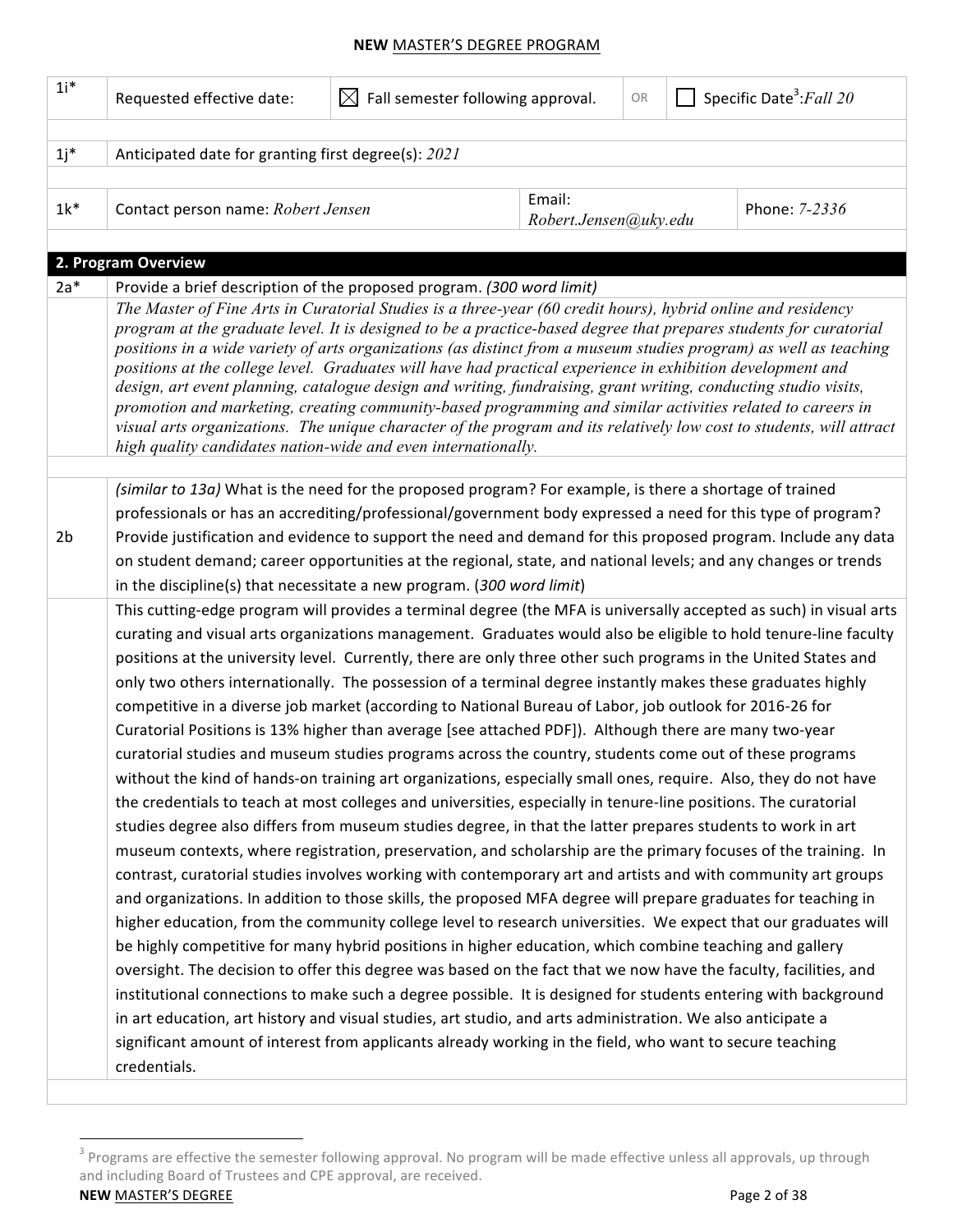| $2c*$ | (similar to 11a) List the program objectives. These objectives should deal with how students will benefit from                                                                                                                                                                                                                                                                                                                                                                                                                                                                                                                                                                                                                                                                                                                                                                                                                                                                                                                                                                                                                                                                                                                                                                                                                                                                                                                        |
|-------|---------------------------------------------------------------------------------------------------------------------------------------------------------------------------------------------------------------------------------------------------------------------------------------------------------------------------------------------------------------------------------------------------------------------------------------------------------------------------------------------------------------------------------------------------------------------------------------------------------------------------------------------------------------------------------------------------------------------------------------------------------------------------------------------------------------------------------------------------------------------------------------------------------------------------------------------------------------------------------------------------------------------------------------------------------------------------------------------------------------------------------------------------------------------------------------------------------------------------------------------------------------------------------------------------------------------------------------------------------------------------------------------------------------------------------------|
|       | the program, both tangibly and intangibly. Give evidence that they will benefit. (300 word limit)                                                                                                                                                                                                                                                                                                                                                                                                                                                                                                                                                                                                                                                                                                                                                                                                                                                                                                                                                                                                                                                                                                                                                                                                                                                                                                                                     |
|       | The program responds to the needs of the Commonwealth and the country as a whole for highly trained curators<br>capable of running art galleries, arts organizations, organizing art events, such as festivals, or holding teaching<br>positions in higher education that service visual arts education. The program, by providing on-the-job training,<br>will create graduates with a wide diversity of skills that are in high demand by art organizations and educational<br>institutions. Through their curatorial activities and teaching abilities graduates will impact the Commonwealth<br>by creating arts programming and instruction that will have positive cultural, intellectual, and financial impact<br>on the communities in which they work. The program should achieve national recognition for its innovative<br>curriculum and positive impact on graduates and their communities.                                                                                                                                                                                                                                                                                                                                                                                                                                                                                                                              |
|       |                                                                                                                                                                                                                                                                                                                                                                                                                                                                                                                                                                                                                                                                                                                                                                                                                                                                                                                                                                                                                                                                                                                                                                                                                                                                                                                                                                                                                                       |
| $2d*$ | List the student learning outcomes (SLOs) for the proposed program. (300 word limit) (More detailed<br>information will be addressed in Section A, part 5.)                                                                                                                                                                                                                                                                                                                                                                                                                                                                                                                                                                                                                                                                                                                                                                                                                                                                                                                                                                                                                                                                                                                                                                                                                                                                           |
|       | 1. Demonstrate advanced professional competence in various aspects of curatorial practice: exhibition design<br>and management, communication with artists and stakeholders, art installation, budgeting, marketing and<br>promotion, social media outreach, and professional networking.<br>2. Display a breadth of understanding in art and related disciplines and be able to think independently, to<br>integrate, and to synthesize information associated with curatorial activities.<br>3. Demonstrate an awareness of current issues and developments in contemporary art and visual culture and the<br>basic ability and clear potential to contribute to the expansion and evolution of this field.<br>4. Demonstrate ability to write and speak clearly and effectively to the visual arts communities, the general<br>public, and in formal or informal teaching situations.<br>5. Demonstrate possession of advanced capabilities with technologies utilized in the creation, dissemination,<br>documentation, and preservation of work in the field of contemporary art and visual culture.<br>6. Demonstrate at least a basic knowledge of bibliographic or information resources associated with work and<br>analysis related to contemporary art and visual culture.<br>7. Produce a high quality capstone thesis exhibition or equivalent, displaying the various expertises associated<br>with the thesis project. |
|       |                                                                                                                                                                                                                                                                                                                                                                                                                                                                                                                                                                                                                                                                                                                                                                                                                                                                                                                                                                                                                                                                                                                                                                                                                                                                                                                                                                                                                                       |
| 2e    | Provide the rationale and motivation for the program. Give reference to national context, including equivalents<br>at benchmark institutions. (150 word limit)                                                                                                                                                                                                                                                                                                                                                                                                                                                                                                                                                                                                                                                                                                                                                                                                                                                                                                                                                                                                                                                                                                                                                                                                                                                                        |
|       | The UK SA/VS MFA in Curatorial Studies will be the only three-year hybrid (online and residency), terminal<br>degree program in the world, and will be one of four MFA degree programs in curatorial studies in the U.S, and<br>only the second nationally accredited program. Like these other institutions we intend to keep our program<br>small. And our overriding goal is to create a truly useful degree, which for us means three things: 1. terminal<br>degree 2. practical skills training through a wide variety of positions and experiences and 3. low cost. We<br>believe this will be the only degree program of its kind in the U.S. that will offer all three. Moreover students will<br>be able to combine hands-on practical coursework in curatorial studies with coursework delivered on-line<br>through the College of Fine Arts Arts Administration M.A. degree.                                                                                                                                                                                                                                                                                                                                                                                                                                                                                                                                               |
| 2f    | Describe the proposed program's uniqueness within UK. (250 word limit)                                                                                                                                                                                                                                                                                                                                                                                                                                                                                                                                                                                                                                                                                                                                                                                                                                                                                                                                                                                                                                                                                                                                                                                                                                                                                                                                                                |
|       | The SA/VS MFA in Curatorial Studies will partner with the online Master's degree in Arts Administration to<br>enable Curatorial Studies students to develop professional competency in not-for-profit arts organization<br>mamagent. MFA students will be able to fulfill some of their degree requirements through the online arts<br>administration courses allowing efficient progress towards graduation.                                                                                                                                                                                                                                                                                                                                                                                                                                                                                                                                                                                                                                                                                                                                                                                                                                                                                                                                                                                                                         |
|       |                                                                                                                                                                                                                                                                                                                                                                                                                                                                                                                                                                                                                                                                                                                                                                                                                                                                                                                                                                                                                                                                                                                                                                                                                                                                                                                                                                                                                                       |
| 2g    | Describe the target audience. (150 word limit)                                                                                                                                                                                                                                                                                                                                                                                                                                                                                                                                                                                                                                                                                                                                                                                                                                                                                                                                                                                                                                                                                                                                                                                                                                                                                                                                                                                        |
|       | We are targeting a small, highly qualified group of students with backgrounds in art history, art education, art                                                                                                                                                                                                                                                                                                                                                                                                                                                                                                                                                                                                                                                                                                                                                                                                                                                                                                                                                                                                                                                                                                                                                                                                                                                                                                                      |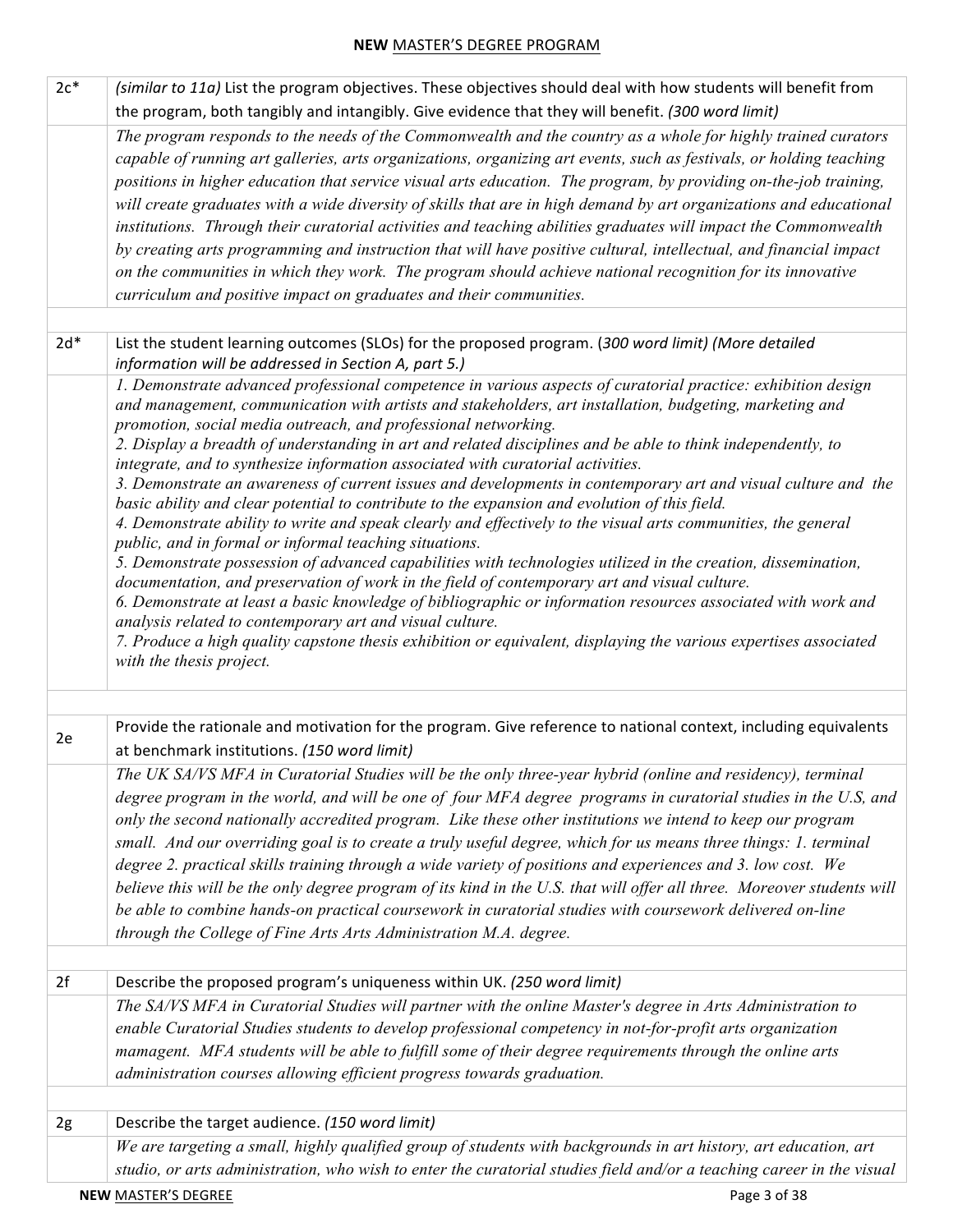|        | arts at the collegiate level.                                                                                                                                                                                                    |                  |                |  |  |  |  |  |
|--------|----------------------------------------------------------------------------------------------------------------------------------------------------------------------------------------------------------------------------------|------------------|----------------|--|--|--|--|--|
| $2h*$  | Does the program allow for any concentrations?                                                                                                                                                                                   | Yes              | No $\boxtimes$ |  |  |  |  |  |
|        | If "Yes," name the concentration(s). (Specific course requirements will be described in Section A, part 7.)                                                                                                                      |                  |                |  |  |  |  |  |
|        | Concentration #1:                                                                                                                                                                                                                |                  |                |  |  |  |  |  |
|        | Concentration #2:                                                                                                                                                                                                                |                  |                |  |  |  |  |  |
|        | Concentration #3:                                                                                                                                                                                                                |                  |                |  |  |  |  |  |
|        |                                                                                                                                                                                                                                  |                  |                |  |  |  |  |  |
| $2j^*$ | Are necessary resources available for the proposed new program? (A more detailed                                                                                                                                                 |                  |                |  |  |  |  |  |
|        | answer is requested in Section A, part 4.)                                                                                                                                                                                       | Yes $\boxtimes$  | No             |  |  |  |  |  |
|        |                                                                                                                                                                                                                                  |                  |                |  |  |  |  |  |
|        |                                                                                                                                                                                                                                  |                  |                |  |  |  |  |  |
| 2k     | Describe how the proposed program will be administered, including admissions, student advising, retention, etc.<br>(150 word limit)                                                                                              |                  |                |  |  |  |  |  |
|        | Admission will be competitive, with the acceptance of the candidate into the program determined by a strong<br>writing sample (along with optional examples of curatorial work [if an applicant has prior work experience in the |                  |                |  |  |  |  |  |
|        | field] or a digital portfolio [if the candidate holds a B.A., B.F.A, or M.F.A. degree in art education or art<br>studio]); a statement of purpose; three letters of recommendation; an undergraduate transcript (with GPA of at  |                  |                |  |  |  |  |  |
|        | least 3.3); and GRE quantitative and verbal test scores (with a verbal score of at least 500). International                                                                                                                     |                  |                |  |  |  |  |  |
|        | students must be able to demonstrate English language proficiency (with Graduate College's minimum TOEFL                                                                                                                         |                  |                |  |  |  |  |  |
|        | score requirements met). All admissions will be reviewed by a multidisciplinary committee appointed by the<br>School's DGS and comprised of faculty from art education, art history, and art studio. The program will have its   |                  |                |  |  |  |  |  |
|        | own Graduate Advisor, who will be charged with student advising and retention.                                                                                                                                                   |                  |                |  |  |  |  |  |
|        |                                                                                                                                                                                                                                  |                  |                |  |  |  |  |  |
| 21     | Are multiple units/programs collaborating to offer this program?                                                                                                                                                                 | Yes $\mathsf{K}$ | No             |  |  |  |  |  |
|        | If "Yes," please discuss the resource contribution(s) from each participating unit/program. (150 word limit)                                                                                                                     |                  |                |  |  |  |  |  |
|        | (Letters of support will be addressed in Part A, section 7.)<br>We have made an agreement with the College of Fine Arts' Arts Administration Department, that will enable                                                        |                  |                |  |  |  |  |  |
|        | MFA students to take a minimum of nine credit hours in Arts Administation at a 500 level or above (these courses                                                                                                                 |                  |                |  |  |  |  |  |
|        | are offered online). See attached letter of support.                                                                                                                                                                             |                  |                |  |  |  |  |  |
|        |                                                                                                                                                                                                                                  |                  |                |  |  |  |  |  |
| 2m     | Are there any UK programs, which the proposed program could be perceived as<br>replicating?                                                                                                                                      | Yes $\vert$      | No $\boxtimes$ |  |  |  |  |  |
|        | If "Yes," give a rationale for why this is not duplication, or is a necessary duplication. (250 word limit)                                                                                                                      |                  |                |  |  |  |  |  |
|        |                                                                                                                                                                                                                                  |                  |                |  |  |  |  |  |
|        | If "Yes," two pieces of supporting documentation are required.                                                                                                                                                                   |                  |                |  |  |  |  |  |
|        | Check to confirm that appended to the end of this form is a letter of support from the unit chair/director<br>who may perceive this program as a replicate.                                                                      |                  |                |  |  |  |  |  |
|        | Check to confirm that appended to the end of this form is verification that the chair/director of the other                                                                                                                      |                  |                |  |  |  |  |  |
|        | unit has agreement from the faculty members of the unit. This typically takes the form of meeting minutes.                                                                                                                       |                  |                |  |  |  |  |  |
|        |                                                                                                                                                                                                                                  |                  |                |  |  |  |  |  |
| 2n     | Will the faculty of record for the proposed new master's degree be the graduate<br>faculty of the department/school offering the proposed new degree?                                                                            | Yes              | No $\boxtimes$ |  |  |  |  |  |
|        | If "No," please describe the faculty of record for the proposed master's program, including: selection criteria;                                                                                                                 |                  |                |  |  |  |  |  |
|        | term of service; and method for adding/removing members. Will the existing director of graduate studies (DGS)                                                                                                                    |                  |                |  |  |  |  |  |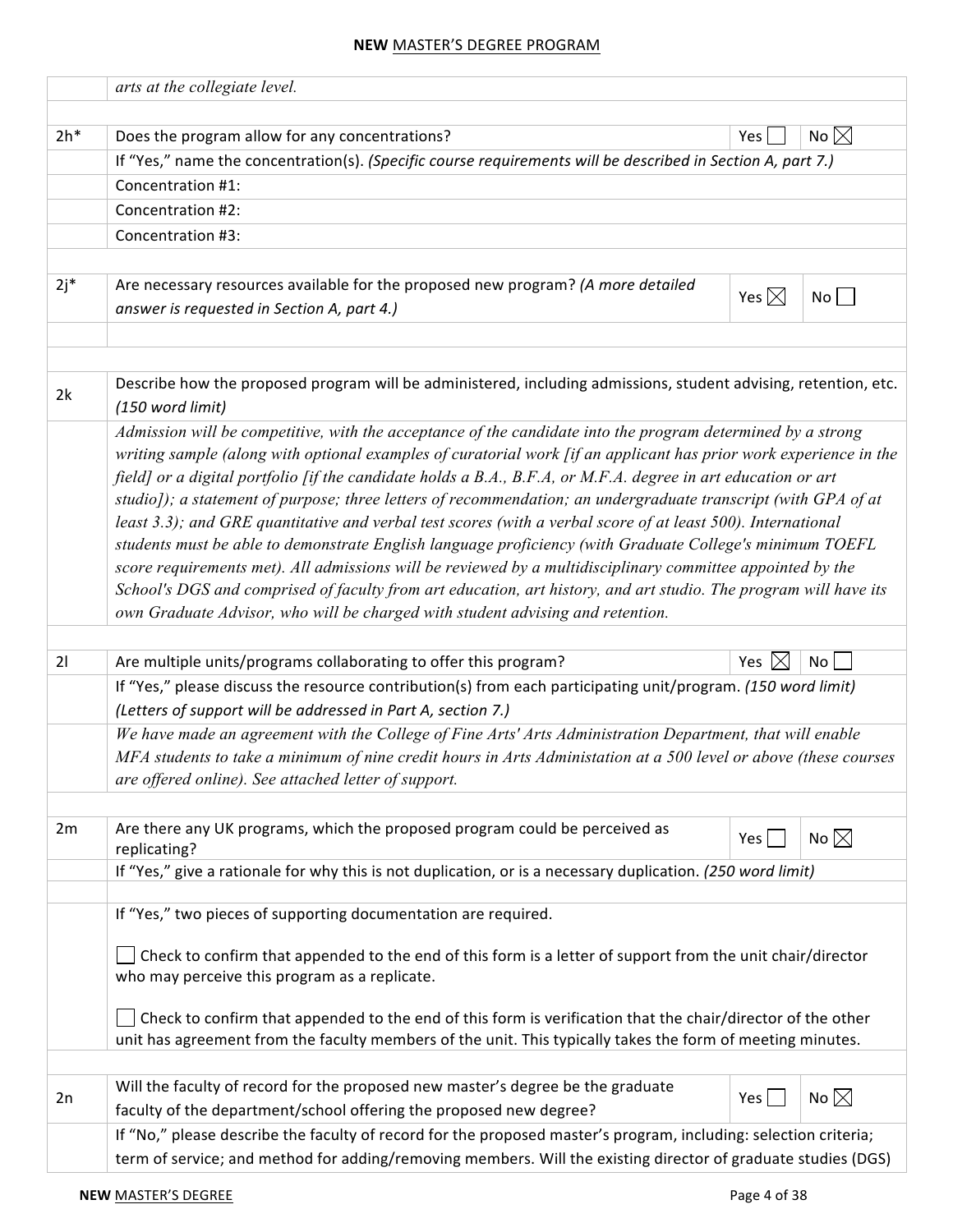|                | in the department/school be the DGS for this proposed master's degree?                                                |                                                            |                                                                                           |          |                                          |  |  |
|----------------|-----------------------------------------------------------------------------------------------------------------------|------------------------------------------------------------|-------------------------------------------------------------------------------------------|----------|------------------------------------------|--|--|
|                | The degree will be supported by a combination of graduate faculty in art history, art education, and art studio,      |                                                            |                                                                                           |          |                                          |  |  |
|                | lecturers in art studio who by definition cannot hold graduate faculty credentials, and qualified individuals with    |                                                            |                                                                                           |          |                                          |  |  |
|                | terminal degrees who do not come under regular faculty title series, such as the director of the UK Art Museum.       |                                                            |                                                                                           |          |                                          |  |  |
|                | Individuals will serve according to their expertise in fields related to curatorial studies. When acting as interns   |                                                            |                                                                                           |          |                                          |  |  |
|                | outside the university, a graduate faculty member will be assigned to be the instructor of record to ensure that      |                                                            |                                                                                           |          |                                          |  |  |
|                | course requirements are met and student grades properly recorded. The existing DGS will also be the DGS for           |                                                            |                                                                                           |          |                                          |  |  |
|                | the new degree. An Executive Degree Committee comprised of the Program Graduate Advisor, the School                   |                                                            |                                                                                           |          |                                          |  |  |
|                | Director, and the School DGS will appoint and remove program faculty. The terms of service for graduate faculty       |                                                            |                                                                                           |          |                                          |  |  |
|                | will be continuous. The terms of service for non-graduate faculty will serve in supporting roles as needed.           |                                                            |                                                                                           |          |                                          |  |  |
|                |                                                                                                                       |                                                            |                                                                                           |          |                                          |  |  |
| 2 <sub>o</sub> | Will the program have an advisory board <sup>4</sup> ?                                                                |                                                            |                                                                                           |          | No $\boxtimes$<br>Yes                    |  |  |
|                | If "Yes," please describe the standards by which the faculty of record will select members of the advisory board,     |                                                            |                                                                                           |          |                                          |  |  |
|                | the duration of service on the board, and criteria for removal. (150 word limit)                                      |                                                            |                                                                                           |          |                                          |  |  |
|                |                                                                                                                       |                                                            |                                                                                           |          |                                          |  |  |
|                | If "Yes," please list below the number of each type of individual (as applicable) who will be involved in the         |                                                            |                                                                                           |          |                                          |  |  |
|                | advisory board.                                                                                                       |                                                            |                                                                                           |          |                                          |  |  |
|                |                                                                                                                       |                                                            | Faculty within the college who are within the home educational unit.                      |          |                                          |  |  |
|                |                                                                                                                       |                                                            | Faculty within the college who are outside the home educational unit.                     |          |                                          |  |  |
|                |                                                                                                                       | Faculty outside the college who are within the University. |                                                                                           |          |                                          |  |  |
|                |                                                                                                                       |                                                            | Faculty outside the college and outside the University who are within the United States.  |          |                                          |  |  |
|                |                                                                                                                       |                                                            | Faculty outside the college and outside the University who are outside the United States. |          |                                          |  |  |
|                |                                                                                                                       | Students who are currently in the program.                 |                                                                                           |          |                                          |  |  |
|                |                                                                                                                       | Students who recently graduated from the program.          |                                                                                           |          |                                          |  |  |
|                | Members of industry.                                                                                                  |                                                            |                                                                                           |          |                                          |  |  |
|                | Community volunteers.                                                                                                 |                                                            |                                                                                           |          |                                          |  |  |
|                | Other. Please explain:                                                                                                |                                                            |                                                                                           |          |                                          |  |  |
|                |                                                                                                                       | <b>Total Number of Advisory Board Members</b>              |                                                                                           |          |                                          |  |  |
|                |                                                                                                                       |                                                            |                                                                                           |          |                                          |  |  |
|                | 3. Delivery Mode                                                                                                      |                                                            |                                                                                           |          | UK DLP and eLearning Office <sup>5</sup> |  |  |
| $3a*$          | Initially, will any portion of the proposed program's core courses be offered via<br>distance learning <sup>6</sup> ? |                                                            |                                                                                           |          | Yes $\boxtimes$<br>No                    |  |  |
|                | If "Yes," please indicate below the percentage of core courses that will be offered via distance learning.            |                                                            |                                                                                           |          |                                          |  |  |
| (check<br>one) | 1% - 24% $\boxtimes$                                                                                                  | $25% - 49%$                                                | $50\% - 74\%$                                                                             | 75 - 99% | 100%                                     |  |  |
|                | NOTE: Programs in which 25% or more of the program will be offered via distance learning may need to submit           |                                                            |                                                                                           |          |                                          |  |  |
|                | a substantive change prospectus to SACS. Please contact institutionaleffectiveness@uky.edu for assistance. The        |                                                            |                                                                                           |          |                                          |  |  |
|                | prospectus is required by SACS, but it is NOT required for Senate review.                                             |                                                            |                                                                                           |          |                                          |  |  |

 $4$  An advisory board includes both faculty and non-faculty who are expected to advise the faculty of record on matters related to the program, e.g. national trends and industry expectations of graduates.

 $<sup>5</sup>$  For questions about alternative delivery modes, please contact UK's Distance Learning Programs and e-Learning office</sup> (http://www.uky.edu/DistanceLearning/).<br>
<sup>6</sup> Per the Southern Association of Colleges and Schools Commission on Colleges (SACS) definition of distance education,

distance education is a formal educational process in which the majority of the instruction (interaction between students and instructors and among students) in a course occurs when students and instructors are not in the same place. Instruction may be synchronous or asynchronous.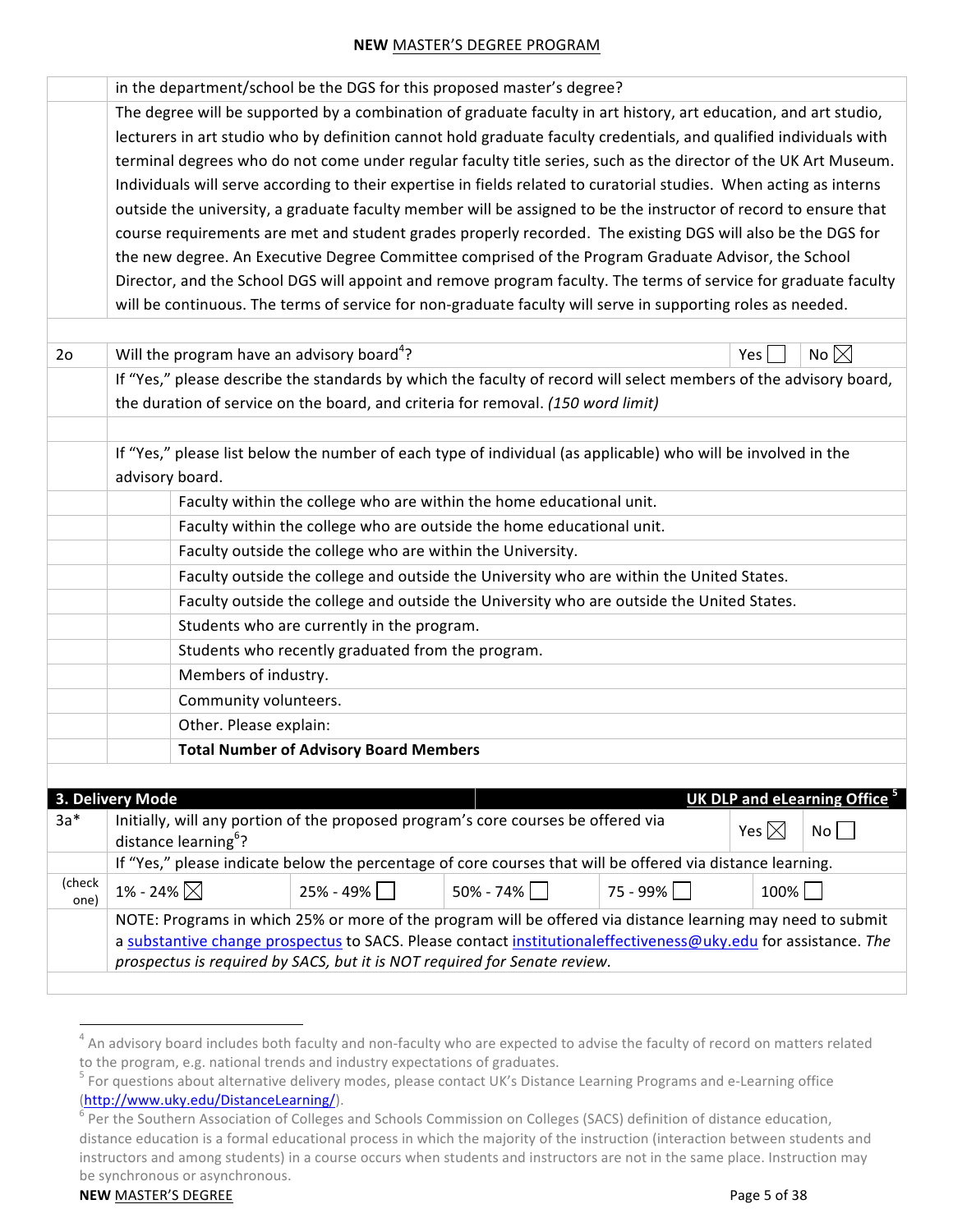| $3b*$ | If any percentage of the program will be offered via the alternative learning formats below, check all that apply, |                                                                                                                      |                                    |  |  |  |  |
|-------|--------------------------------------------------------------------------------------------------------------------|----------------------------------------------------------------------------------------------------------------------|------------------------------------|--|--|--|--|
|       | below.                                                                                                             |                                                                                                                      |                                    |  |  |  |  |
|       | $\boxtimes$                                                                                                        | Distance learning.                                                                                                   |                                    |  |  |  |  |
|       |                                                                                                                    | Courses that combine various modes of interaction, such as face-to-face, videoconferencing, audio-                   |                                    |  |  |  |  |
|       |                                                                                                                    | conferencing, mail, telephone, fax, email, interactive television, or World Wide Web.                                |                                    |  |  |  |  |
|       |                                                                                                                    | Technology-enhanced instruction.                                                                                     |                                    |  |  |  |  |
|       | Evening/weekend/early morning classes.                                                                             |                                                                                                                      |                                    |  |  |  |  |
|       |                                                                                                                    | Accelerated courses.                                                                                                 |                                    |  |  |  |  |
|       | $\times$                                                                                                           | Instruction at nontraditional locations, such as employer worksite.                                                  |                                    |  |  |  |  |
|       |                                                                                                                    | Courses with multiple entry, exit, and reentry points.                                                               |                                    |  |  |  |  |
|       |                                                                                                                    | Modularized courses.                                                                                                 |                                    |  |  |  |  |
|       |                                                                                                                    |                                                                                                                      |                                    |  |  |  |  |
|       |                                                                                                                    | Give pedagogical rationale for the use of alternative delivery modes in the proposed program. Consider the           |                                    |  |  |  |  |
|       |                                                                                                                    | aspects below and elaborate as appropriate. (200 word limit)                                                         |                                    |  |  |  |  |
| 3c    |                                                                                                                    | Synchronous and asynchronous components.                                                                             |                                    |  |  |  |  |
|       |                                                                                                                    | Balance between traditional and non-traditional aspects.                                                             |                                    |  |  |  |  |
|       |                                                                                                                    | Hybrid elements.                                                                                                     |                                    |  |  |  |  |
|       |                                                                                                                    | Students in the MFA in curatorial studies will have the opportunity to take advantage of the online courses in arts  |                                    |  |  |  |  |
|       |                                                                                                                    | administration to acquire knowledge and skills related to grant-writing, fundraising, arts management and            |                                    |  |  |  |  |
|       |                                                                                                                    | leadership, promotion and marketing, and enterprenurship. The online courses will also help students, if desired,    |                                    |  |  |  |  |
|       |                                                                                                                    | to accelerate their time to completion, especially when such coursework is taken during the second and third         |                                    |  |  |  |  |
|       |                                                                                                                    | summers or if the candidate is doing an internship outside the region. Indeed, 18 credit hours of the proposed       |                                    |  |  |  |  |
|       |                                                                                                                    | degree will consist of internships at arts organizations. These internships will allow students to master critical   |                                    |  |  |  |  |
|       |                                                                                                                    | professional skills through hands-on supervised work experience.                                                     |                                    |  |  |  |  |
|       |                                                                                                                    |                                                                                                                      |                                    |  |  |  |  |
|       | <b>4. UK Resources</b>                                                                                             |                                                                                                                      |                                    |  |  |  |  |
| $4a*$ |                                                                                                                    | Will the program's home educational unit require new or additional faculty?                                          | No $\boxtimes$<br>Yes              |  |  |  |  |
|       |                                                                                                                    | If "Yes," provide a plan to ensure that appropriate faculty resources are available, either within UK or externally, |                                    |  |  |  |  |
|       |                                                                                                                    | to support the program. Note whether the new and additional faculty will be part-time or full-time faculty. If       |                                    |  |  |  |  |
|       |                                                                                                                    | "No," explain why. (150 word limit)                                                                                  |                                    |  |  |  |  |
|       |                                                                                                                    |                                                                                                                      |                                    |  |  |  |  |
|       | of the program.                                                                                                    |                                                                                                                      |                                    |  |  |  |  |
|       |                                                                                                                    | We made two hires, the gallery director and the professor of contemporary art, that specifically serve the needs     |                                    |  |  |  |  |
|       |                                                                                                                    | If "Yes," when will the faculty be appointed? (150 word limit)                                                       |                                    |  |  |  |  |
|       |                                                                                                                    |                                                                                                                      |                                    |  |  |  |  |
|       |                                                                                                                    |                                                                                                                      |                                    |  |  |  |  |
| $4b*$ |                                                                                                                    | Will the program's home educational unit require additional non-faculty resources,                                   |                                    |  |  |  |  |
|       |                                                                                                                    | e.g. classroom space, lab space, or equipment?                                                                       | No $\boxtimes$<br>Yes              |  |  |  |  |
|       |                                                                                                                    | If "Yes," provide a brief summary of additional non-faculty resources that will be needed to implement this          |                                    |  |  |  |  |
|       |                                                                                                                    | program over the next five (5) years. If "No," explain why. (150 word limit)                                         |                                    |  |  |  |  |
|       |                                                                                                                    | We have a new building with several dedicated gallery spaces and museum which provide support for the                |                                    |  |  |  |  |
|       | program.                                                                                                           |                                                                                                                      |                                    |  |  |  |  |
|       |                                                                                                                    |                                                                                                                      |                                    |  |  |  |  |
| 4c    |                                                                                                                    | Will the program include courses from another educational unit(s)?                                                   | Yes $\boxtimes$<br>No <sub>1</sub> |  |  |  |  |
|       |                                                                                                                    | If "Yes," list the courses and identify the other educational units and subunits that have approved the inclusion    |                                    |  |  |  |  |
|       |                                                                                                                    | of their courses. (150 word limit)                                                                                   |                                    |  |  |  |  |
|       |                                                                                                                    | Possible arts administration courses (students are expected to take at least nine hours) include:                    |                                    |  |  |  |  |
|       |                                                                                                                    | AAD 520 The Arts and Artists in Society                                                                              |                                    |  |  |  |  |
|       |                                                                                                                    | AAD 550 Grant Writing for Non-Profit Organizations                                                                   |                                    |  |  |  |  |
|       |                                                                                                                    | AAD 565 Community Engagement in the Arts                                                                             |                                    |  |  |  |  |
|       |                                                                                                                    | AAD 600 Arts Administration Technologies                                                                             |                                    |  |  |  |  |
|       |                                                                                                                    | AAD 610 Financial Management for Arts Organizations<br>AAD 620 Management and Leadership in the Arts                 |                                    |  |  |  |  |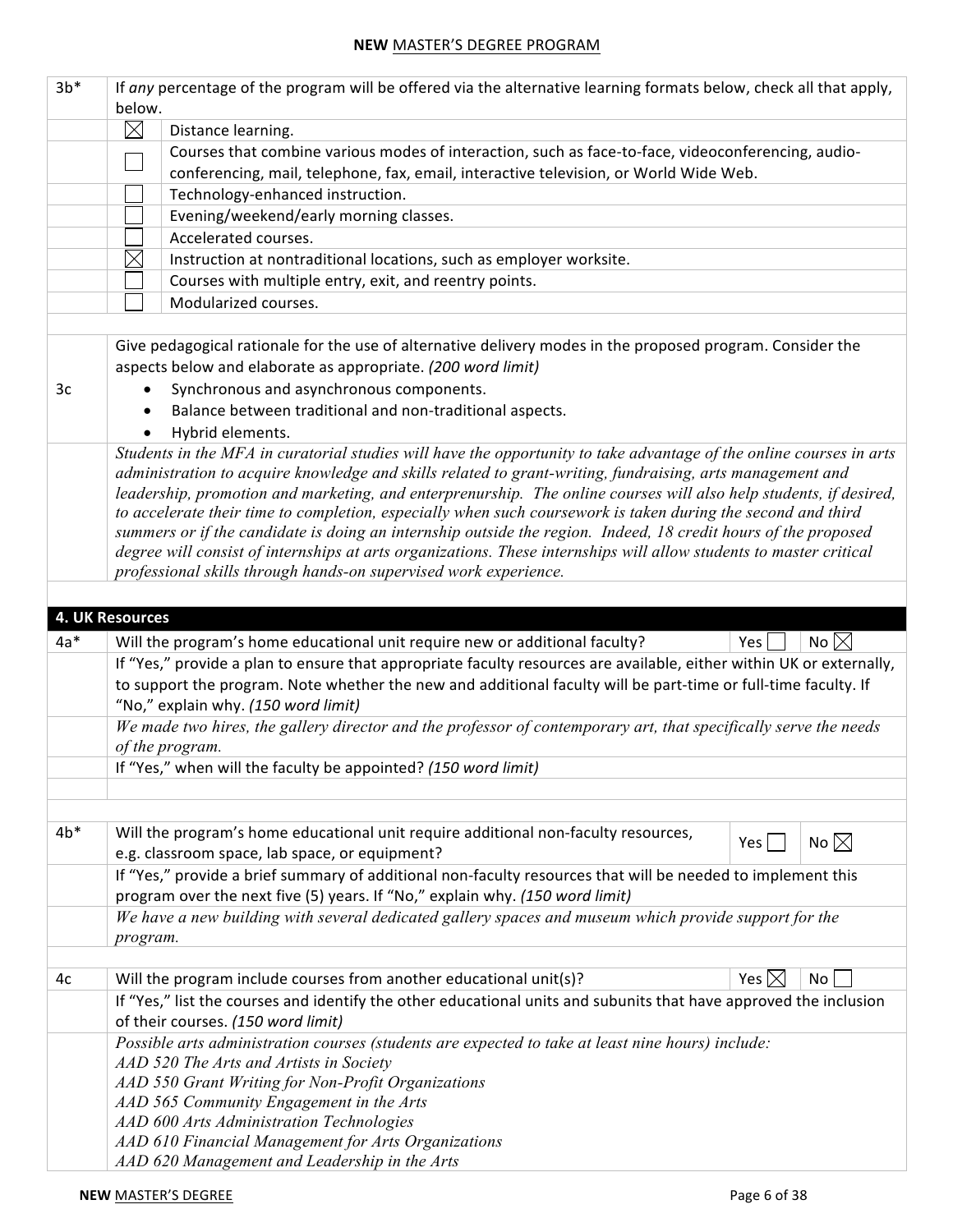*AAD 630 Marketing Research and Planning for Arts Organizations AAD 640 Principles of Fundraising AAD 650 The Arts and the Law AAD 660 Social and Cultural Entrepreneurialism AAD 730 Marketing Strategies and Applications for Art Organizations*

If "Yes," two pieces of supporting documentation are required.

 $\boxtimes$  Check to confirm that appended to the end of this form is a letter of support from the other units' chair/director from which individual courses will be used. The letter must include demonstration of true collaboration between multiple units<sup>7</sup> and impact on the course's use on the home educational unit.

 $\boxtimes$  Check to confirm that appended to the end of this form is verification that the chair/director of the other unit has consent from the faculty members of the unit. This typically takes the form of meeting minutes.

**NEW** MASTER'S DEGREE **Page 7 of 38**  $<sup>7</sup>$  Show evidence of detailed collaborative consultation with such units early in the process.</sup>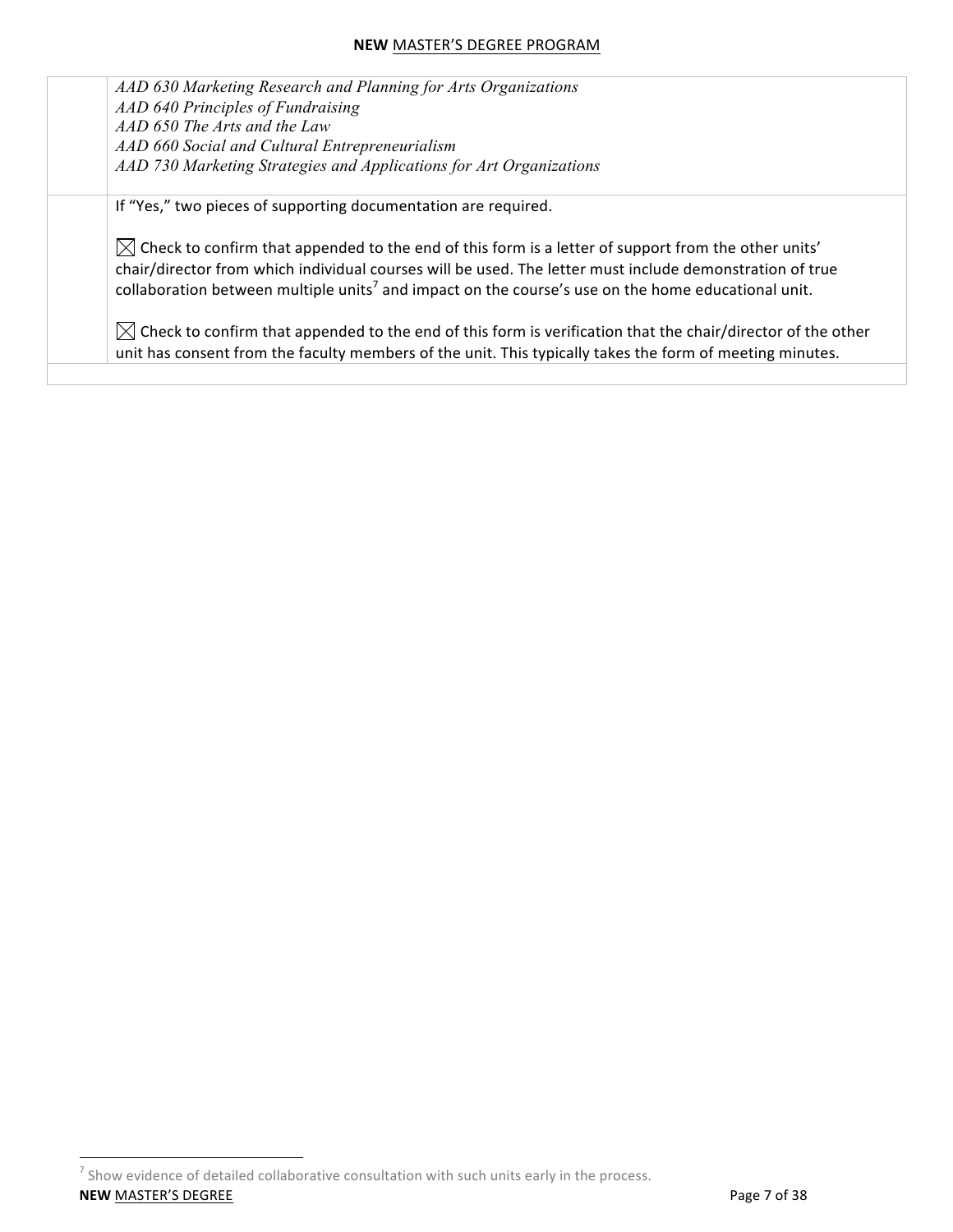| 4d                                                                             | (similar to question 19) Fill out the faculty roster below for full-time and part-time faculty teaching major core courses in the proposed new<br>master's program. |                                                            |                                                                                                                                             |                                                                                                                                                                                     |  |
|--------------------------------------------------------------------------------|---------------------------------------------------------------------------------------------------------------------------------------------------------------------|------------------------------------------------------------|---------------------------------------------------------------------------------------------------------------------------------------------|-------------------------------------------------------------------------------------------------------------------------------------------------------------------------------------|--|
| <b>NAME</b>                                                                    |                                                                                                                                                                     | <b>FACULTY CIP</b><br>CODE <sup>8</sup>                    | <b>MAJOR CORE COURSES IN THE PROGRAM</b>                                                                                                    | <b>OTHER QUALIFICATIONS</b>                                                                                                                                                         |  |
| List name & identify faculty<br>member as FT (full-time) or PT<br>(part-time). |                                                                                                                                                                     | List the applicable<br>CIP Code for the<br>faculty member. | List the major core courses in the program that<br>the faculty member will teach and the<br>frequency of the offering (e.g. "every spring") | If applicable, list any other qualifications and comment on how<br>they pertain to the courses in the program the faculty member<br>will teach. If not applicable, mark with "n/a." |  |
| Miriam Kienle FT graduate<br>faculty in art history                            |                                                                                                                                                                     | 50.0703                                                    | A-H 650 - annually, semster varies<br>Art 504 annually, semester varies                                                                     |                                                                                                                                                                                     |  |
| Becky Alley FT lecturer,<br>gallery director                                   |                                                                                                                                                                     | 50.10                                                      | Art 604 - every fall<br>Art 794 - annually, both semesters<br>Art 796 & 797 - annually, both semesters                                      | supervision of off site internships with arts organizations                                                                                                                         |  |
| Monica Visona FT graduate<br>faculty in art history                            |                                                                                                                                                                     | 50.0703                                                    | A-H 604 - biannually, semester varies                                                                                                       |                                                                                                                                                                                     |  |
| Andrew Maske FT graduate<br>faculty in art history                             |                                                                                                                                                                     | 50.0703                                                    | A-H 604 - biannually, semester varies                                                                                                       |                                                                                                                                                                                     |  |
| Marty Henton FT lecturer in<br>art education                                   |                                                                                                                                                                     | 13.1302                                                    | A-E 550 - annually, semester varies<br>A-E 560 - annually, semester varies                                                                  |                                                                                                                                                                                     |  |
| Stuart Horodner, director UK<br>Art Museum                                     |                                                                                                                                                                     | 30.1401                                                    | Art 795 - every semester                                                                                                                    |                                                                                                                                                                                     |  |
| FT graduate faculty in art<br>history and art studio                           |                                                                                                                                                                     | 50.0703 and<br>50.0702                                     | Art 604 Curatorial Practice: Curatorial<br>Projects                                                                                         | supervises curatorial project, most often Becky Alley,<br>gallery director, but not limited to her                                                                                  |  |
| FT graduate faculty in art                                                     |                                                                                                                                                                     | 50.0703 and                                                | Art 796 Internship: Community Partners                                                                                                      |                                                                                                                                                                                     |  |

 $^8$  Consult your college's associate dean for faculty affairs for specific assistance with Classification of Instructional Programs codes (CIP codes).

<u> 1989 - Johann Barn, mars ann an t-Amhain an t-Amhain an t-Amhain an t-Amhain an t-Amhain an t-Amhain an t-Amh</u>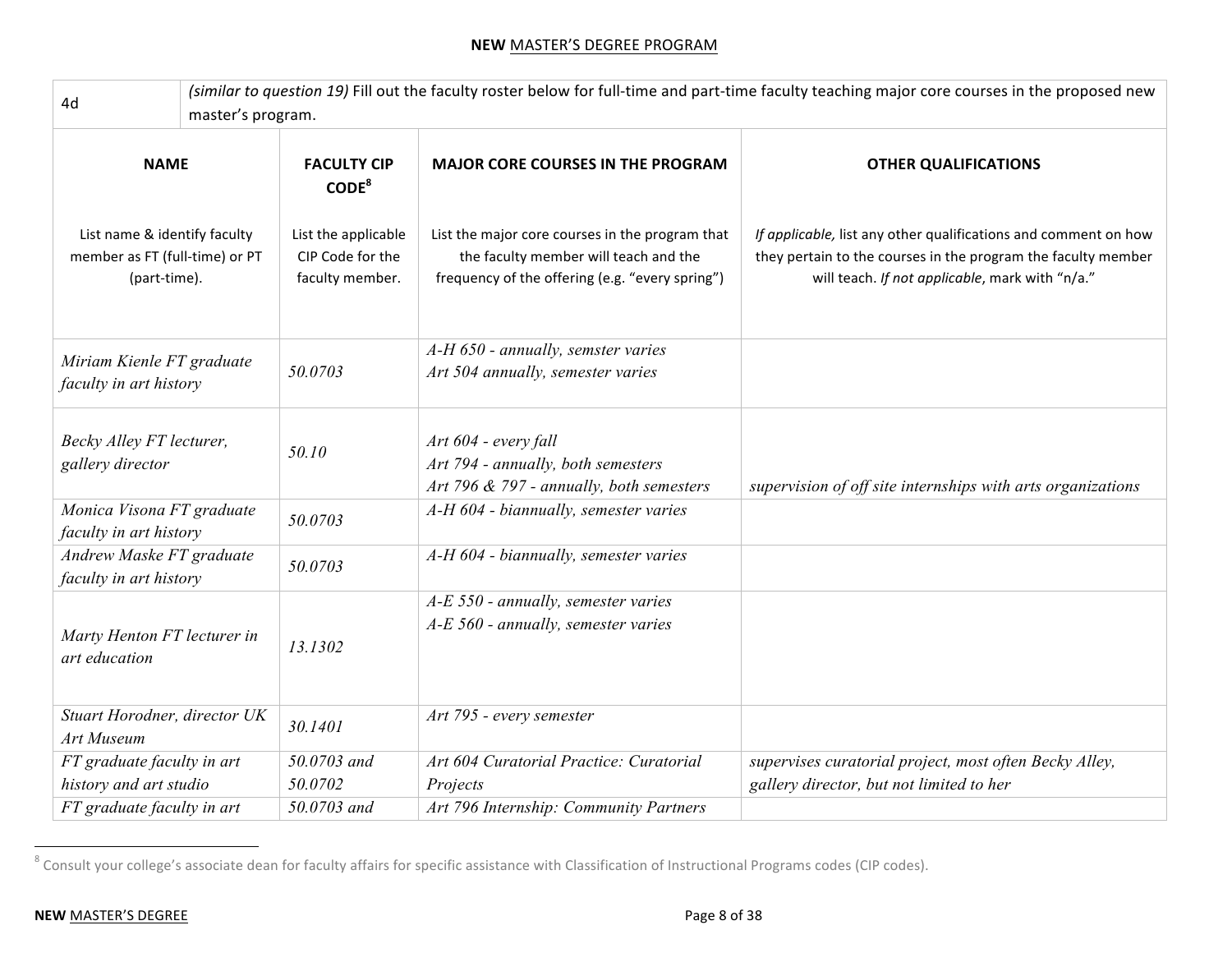| history and art studio       | 50.0702     |                                       |  |
|------------------------------|-------------|---------------------------------------|--|
| rotating FT graduate faculty | 50.0702 and | A-S 793 Graduate Seminar (every fall) |  |
| in art studio                | 50.0703     |                                       |  |
|                              | 50.070      |                                       |  |
|                              |             |                                       |  |
|                              |             |                                       |  |
|                              |             |                                       |  |
|                              |             |                                       |  |
|                              |             |                                       |  |
|                              |             |                                       |  |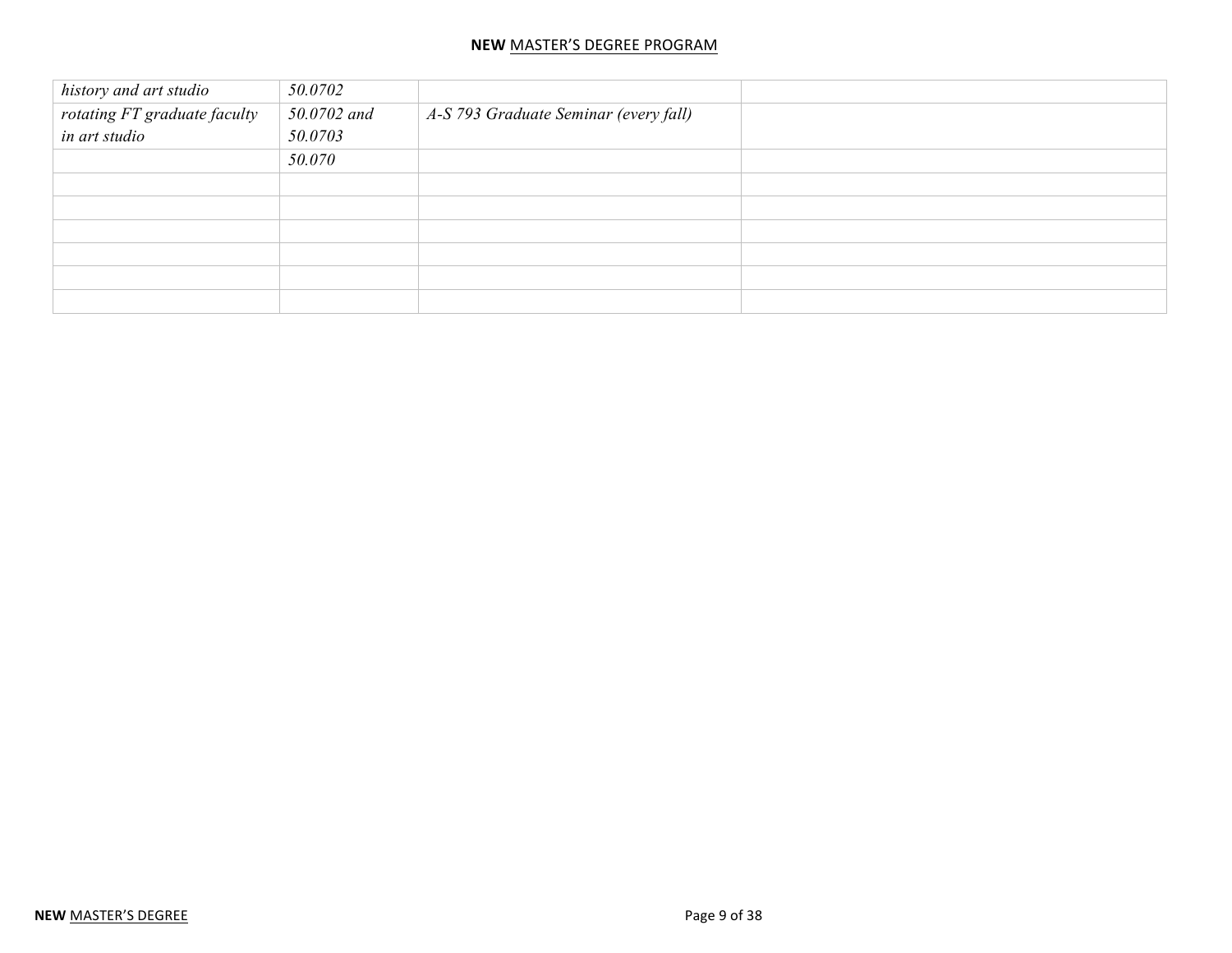|    | 5. Assessment - Program Assessment and Student Learning Outcomes (SLOs)                                                   |                 |    |  |  |  |
|----|---------------------------------------------------------------------------------------------------------------------------|-----------------|----|--|--|--|
|    | Referring to program objectives, student benefits, and the target audience (questions 2c and 2g), explain how             |                 |    |  |  |  |
|    | the program will be assessed, which is different from assessing student learning outcomes. Include how the                |                 |    |  |  |  |
| 5a | faculty of record will determine whether the program is a success or a failure. List the benchmarks, the                  |                 |    |  |  |  |
|    | assessment tools, and the plan of action if the program does not meet its objectives. (250 word limit)                    |                 |    |  |  |  |
|    | An assessment committee of at least two program faculty will assess at least one or more SLOs annually (see               |                 |    |  |  |  |
|    | attached assessment plan).                                                                                                |                 |    |  |  |  |
|    |                                                                                                                           |                 |    |  |  |  |
| 5b | (related to 2d and 14.c) Based on the SLOs from question 2c, append a PDF of the program's curriculum map <sup>9</sup> to |                 |    |  |  |  |
|    | the end of this form.                                                                                                     |                 |    |  |  |  |
|    |                                                                                                                           |                 |    |  |  |  |
| 5c | Append an assessment plan <sup>10</sup> for the SLOs to the end of this form.                                             |                 |    |  |  |  |
|    | <b>6. Non-Course Requirements</b>                                                                                         |                 |    |  |  |  |
|    | Will the program require completion of a bachelor's degree from a fully                                                   |                 |    |  |  |  |
| 6a | accredited institution of higher learning?                                                                                | Yes $\boxtimes$ | No |  |  |  |
|    | If "No," explain below. (150 word limit)                                                                                  |                 |    |  |  |  |
|    |                                                                                                                           |                 |    |  |  |  |
|    |                                                                                                                           |                 |    |  |  |  |
|    | The Graduate School requires applicants to have an overall GPA of 2.75 on                                                 |                 |    |  |  |  |
| 6b | undergraduate work. Will the program have a higher undergraduate GPA                                                      | Yes $\boxtimes$ | No |  |  |  |
|    | requirement?                                                                                                              |                 |    |  |  |  |
|    | If "Yes," describe below. (150 word limit)                                                                                |                 |    |  |  |  |
|    | 3.3 minimum college overall GPA. Students must demonstrate that they have the academic skill sets to succeed              |                 |    |  |  |  |
|    | in this degree program since it requires high proficiency in a wide variety of writing, verbal, and visual                |                 |    |  |  |  |
|    | communication skills.                                                                                                     |                 |    |  |  |  |
|    |                                                                                                                           |                 |    |  |  |  |
|    | Will the proposed program include requirements for testing (e.g. GRE, GMAT,                                               |                 |    |  |  |  |
| 6c | TOEFL) to be considered for admission?                                                                                    | Yes $\boxtimes$ | No |  |  |  |
|    | If "Yes," name each test and describe the specific requirements, scores, etc. below. (150 word limit)                     |                 |    |  |  |  |
|    | The GRE will be required with a minimum 500 verbal score. Students for whom English is a second language will             |                 |    |  |  |  |
|    | have to fulfill published Graduate School standards for admission: TOEFL or IELTS Scores: All applicants                  |                 |    |  |  |  |
|    | whose native language is not English will be asked to self-report one of these scores on the application. As for          |                 |    |  |  |  |
|    | GRE or GMAT scores, the Graduate School requires official language scores be sent to them directly from the               |                 |    |  |  |  |
|    | reporting agency. TOEFL scores should be sent directly to them from Educational Testing Service (ETS). IELTS              |                 |    |  |  |  |
|    | scores should be sent directly to them from the International English Language Testing Service specifying the             |                 |    |  |  |  |
|    | University of Kentucky Graduate School, Lexington, Kentucky as the recipient institution. The minimum                     |                 |    |  |  |  |
|    | acceptable TOEFL score is 550 (paper-based), 213 (computer-based), or 79 (internet-based). The minimum                    |                 |    |  |  |  |
|    | IELTS score is 6.5. Submitted scores must be no more than two years old.                                                  |                 |    |  |  |  |
|    |                                                                                                                           |                 |    |  |  |  |

 $^9$  Course mapping (or "curricular mapping") is a representation of how faculty intend to approach and assess each of the student learning outcomes identified for the courses for the degree program, with an emphasis on only those courses required for all degree candidates. It is a master chart that indicates which objectives are being met, to what extent, and how often. This identifies whether an objective is "introduced," "developed," and/or "mastered" within a given course; it may be helpful also to chart any classroom-based assessment measures used to demonstrate that claim.<br><sup>10</sup> An assessment plan is typically a tabular grid that illustrates the artifacts, rubrics, assessment team, and periods of

assessment for the SLOs.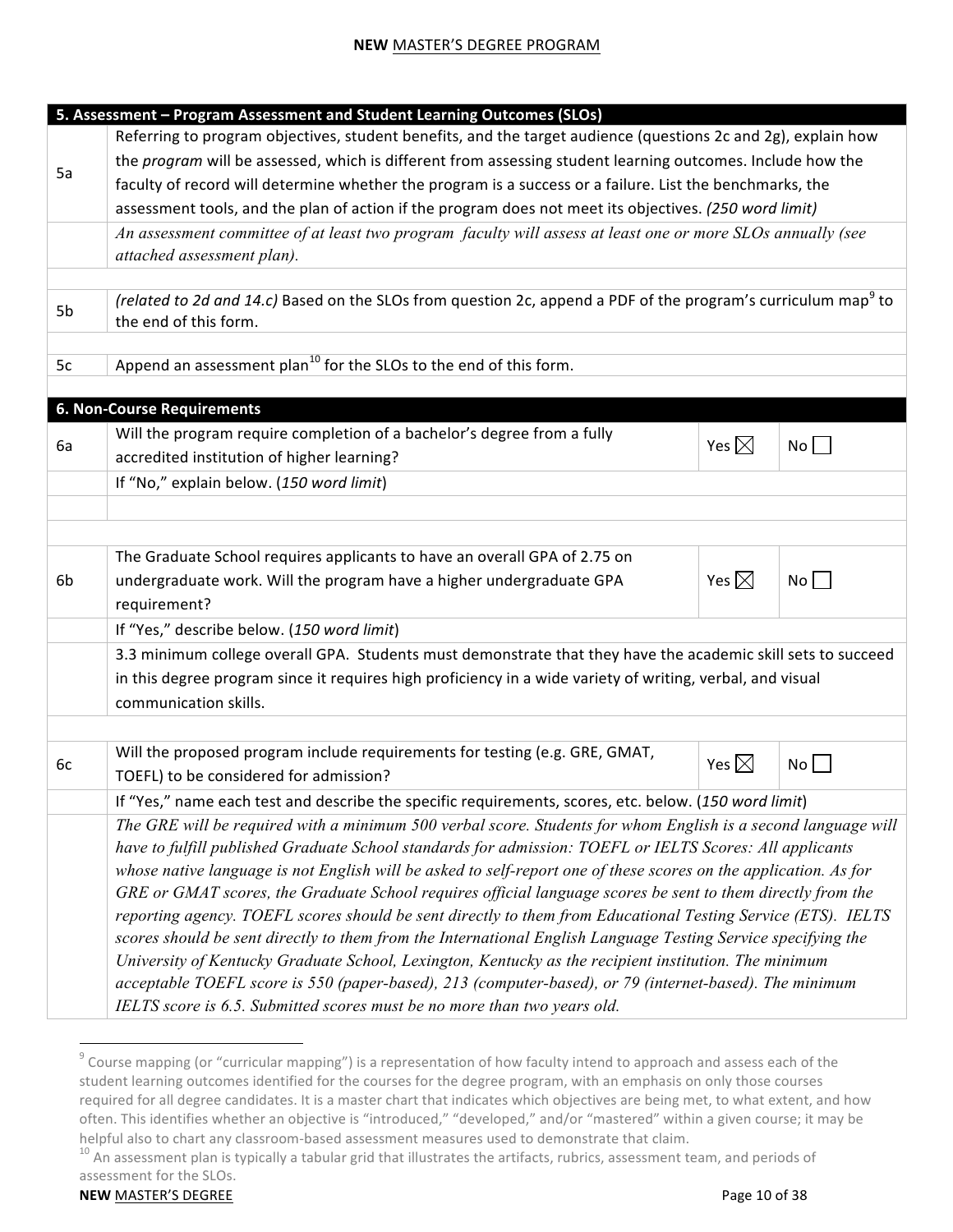| 6d    |                                            | Will the program have a world language requirement?                                                                                                                              |               | Yes             | No $\boxtimes$ |
|-------|--------------------------------------------|----------------------------------------------------------------------------------------------------------------------------------------------------------------------------------|---------------|-----------------|----------------|
|       | If "Yes," describe below. (150 word limit) |                                                                                                                                                                                  |               |                 |                |
|       | n/a                                        |                                                                                                                                                                                  |               |                 |                |
|       |                                            |                                                                                                                                                                                  |               |                 |                |
| 6e    |                                            | The Graduate School allows transfer of up to nine credits or 25% of course work. Please describe transfer credit<br>limitations below for the proposed program. (150 word limit) |               |                 |                |
|       |                                            | The program will allow transfer of up to nine graduate level credit hours of coursework compatible with the                                                                      |               |                 |                |
|       |                                            | degree. It will also allow sharing of up to nine credit hours (non-concurrently) between a Curatorial Studies MFA                                                                |               |                 |                |
|       |                                            | and another graduate program, such as an MFA in Studio Art.                                                                                                                      |               |                 |                |
|       |                                            |                                                                                                                                                                                  |               |                 |                |
| 6f    |                                            | Will the program have a thesis requirement (Plan A)? (If "Yes," explain the                                                                                                      |               | Yes $\boxtimes$ | No             |
|       |                                            | requirements below. If "No," proceed to question 6g)                                                                                                                             |               |                 |                |
|       |                                            | Every student will be required to curate an exhibition or its equivalent, including all aspects of its design,                                                                   |               |                 |                |
|       |                                            | production, and publicity (advertising, catalogue, fundraising, etc.)                                                                                                            |               |                 |                |
|       |                                            |                                                                                                                                                                                  |               |                 |                |
| 6g    |                                            | Will the program have a non-thesis requirement (Plan B)? (If "Yes," explain the                                                                                                  |               | $Yes$           | No $\boxtimes$ |
|       |                                            | requirements below. If "No," proceed to question 6h)                                                                                                                             |               |                 |                |
|       | If "Yes," explain the requirements below.  |                                                                                                                                                                                  |               |                 |                |
|       |                                            |                                                                                                                                                                                  |               |                 |                |
|       |                                            |                                                                                                                                                                                  |               |                 |                |
| 6h    | Provide the final examination criteria.    |                                                                                                                                                                                  |               | Yes l           | No $\boxtimes$ |
|       | n/a                                        |                                                                                                                                                                                  |               |                 |                |
| 6i    | Describe termination criteria.             |                                                                                                                                                                                  |               | Yes $\boxtimes$ | <b>No</b>      |
|       |                                            |                                                                                                                                                                                  |               |                 |                |
|       | toward degree completion                   | Graduate GPA falls below 3.0; failure to maintain good standing in program; failure to make regular progress                                                                     |               |                 |                |
|       |                                            |                                                                                                                                                                                  |               |                 |                |
|       | 7. Course Requirements.                    |                                                                                                                                                                                  |               |                 |                |
|       |                                            | Document the total credit hours required by level below. At least two-thirds of the minimum requirements for                                                                     |               |                 |                |
| 7a    |                                            | the master's or specialist degree must be in regular courses, and at least half of the minimum course                                                                            |               |                 |                |
|       |                                            | requirements (excluding thesis, practicum, or internship credit) must be in 600- or 700-level courses.                                                                           |               |                 |                |
|       | 400G-level:                                | 500-level: 15                                                                                                                                                                    | 600-level: 24 | 700-level: 21   |                |
|       |                                            |                                                                                                                                                                                  |               |                 |                |
| $7b*$ |                                            | What is the total number of credit hours required for the degree? $11$ (e.g. 24, 32)                                                                                             |               |                 | 60             |
|       |                                            | If an explanation about the total credit hours is necessary, use the space below. (150 word limit)                                                                               |               |                 |                |
|       |                                            | Our accreditation body, the National Schools of Art and Design, requires that all M.F.A. programs regardless of                                                                  |               |                 |                |
|       |                                            |                                                                                                                                                                                  |               |                 |                |
|       |                                            | content should require 60 total credit hours.                                                                                                                                    |               |                 |                |
|       |                                            |                                                                                                                                                                                  |               |                 |                |
|       |                                            | Use the grids below to list core courses, electives, courses for a concentration, etc.                                                                                           |               |                 |                |

**NEW** MASTER'S DEGREE PAGE PAGE PAGE 21 of 38  $11$  A non-thesis option (Plan B) requires that six or more graduate credit hours of course work be submitted in lieu of a thesis.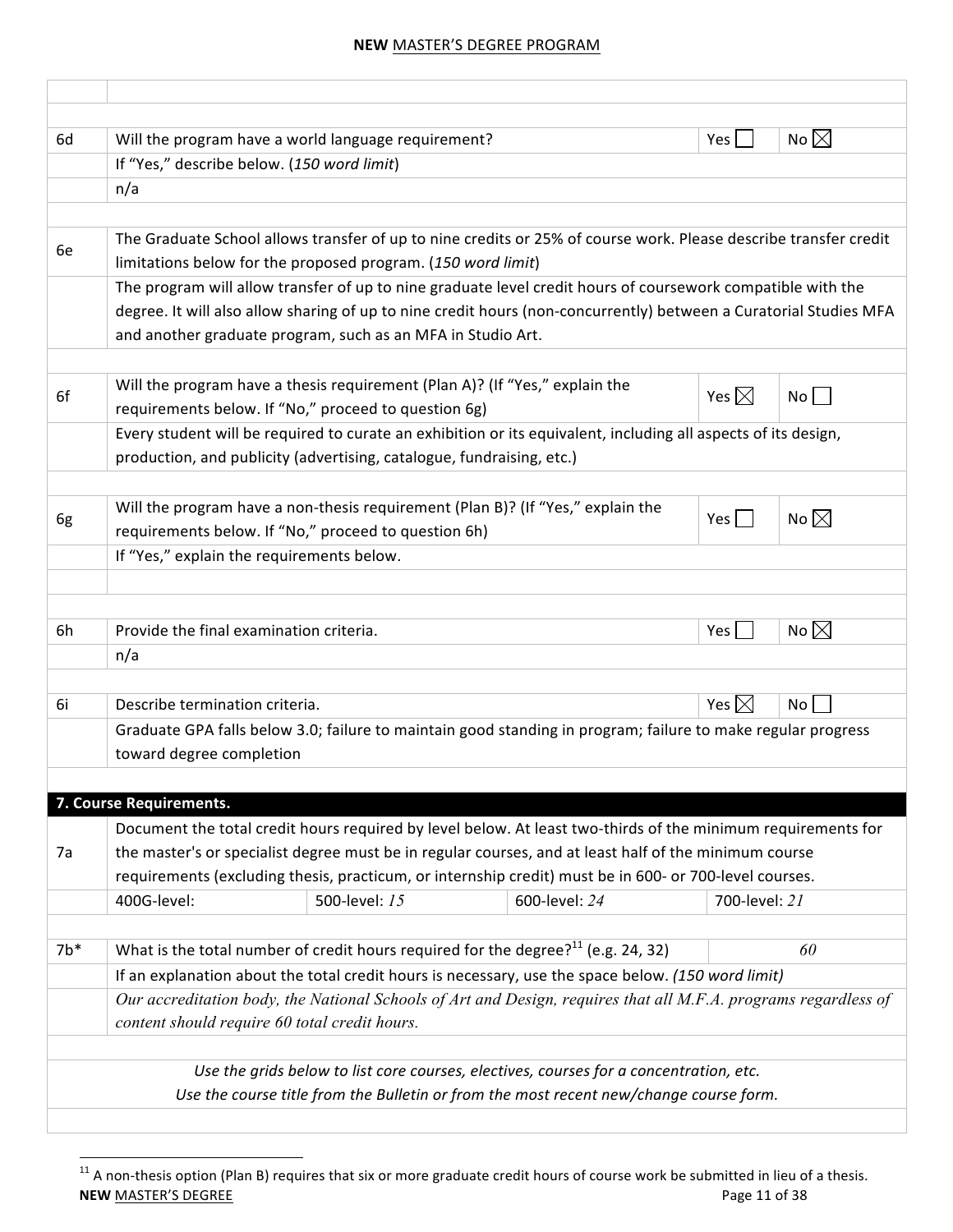| Program Major Core Courses. These courses are required for all students in the program and include<br>prerequisite courses. Check the appropriate box to describe the course as either "program core" or<br>$7c*$<br>"prerequisite." |                                                                                                                                                      |                                         |                      |                             |  |  |
|--------------------------------------------------------------------------------------------------------------------------------------------------------------------------------------------------------------------------------------|------------------------------------------------------------------------------------------------------------------------------------------------------|-----------------------------------------|----------------------|-----------------------------|--|--|
| Prefix &<br>Number                                                                                                                                                                                                                   | Course Title                                                                                                                                         | Type of Course                          | Credit<br><b>Hrs</b> | Course Status <sup>12</sup> |  |  |
| $A-E$ 550                                                                                                                                                                                                                            | <b>Community Art Education</b>                                                                                                                       | $\boxtimes$ Pgm Core<br>Prerequisite    | 3                    | No Change                   |  |  |
| $A-E$ 560                                                                                                                                                                                                                            | <b>Museum Education</b>                                                                                                                              | $\boxtimes$ Pgm Core<br>Prerequisite    | 3                    | No Change                   |  |  |
| $A-H$ 650                                                                                                                                                                                                                            | Contemporary Art (approved)                                                                                                                          | $\boxtimes$ Pgm Core<br>Prerequisite    | $\mathfrak{Z}$       | <b>New</b>                  |  |  |
| $A-H$<br>504/604                                                                                                                                                                                                                     | Practical Problems in Art History                                                                                                                    | $\boxtimes$ Pgm Core<br>Prerequisite    | $\mathfrak{Z}$       | No Change                   |  |  |
| A-S 793                                                                                                                                                                                                                              | Graduate Seminar                                                                                                                                     | $\boxtimes$ Pgm Core<br>Prerequisite    | $\mathfrak{Z}$       | No Change                   |  |  |
| Art 504                                                                                                                                                                                                                              | Curatorial Practice: History, Theory, Practice<br>(approved)                                                                                         | Pgm Core<br>$\bowtie$<br>Prerequisite   | 3                    | <b>New</b>                  |  |  |
| Art 604                                                                                                                                                                                                                              | Curatorial Practice: Curatorial Projects<br>(approved)                                                                                               | $\bowtie$<br>Pgm Core<br>Prerequisite   | $\mathfrak{Z}$       | <b>New</b>                  |  |  |
| Art 748                                                                                                                                                                                                                              | Thesis Research (approved)                                                                                                                           | Pgm Core<br>$\bowtie$<br>Prerequisite   | $\theta$             | <b>New</b>                  |  |  |
| Art 768                                                                                                                                                                                                                              | Thesis Preparation and Presentation (approved)                                                                                                       | $\bowtie$<br>Pgm Core<br>Prerequisite   | 6                    | <b>New</b>                  |  |  |
| Art 794                                                                                                                                                                                                                              | Internship: Bolivar Gallery (approved)                                                                                                               | $\boxtimes$ Pgm Core<br>Prerequisite    | $\mathfrak{Z}$       | <b>New</b>                  |  |  |
| Art 795                                                                                                                                                                                                                              | Internship: Art Museum at UK (approved)                                                                                                              | $\boxtimes$ Pgm Core<br>Prerequisite    | 3                    | <b>New</b>                  |  |  |
| Art 796                                                                                                                                                                                                                              | Internship: Community Partners (approved)                                                                                                            | $\boxtimes$ Pgm Core<br>Prerequisite    | 6                    | <b>New</b>                  |  |  |
| Art 797                                                                                                                                                                                                                              | Internship: Arts Organizations (approved)                                                                                                            | $\boxtimes$<br>Pgm Core<br>Prerequisite | 6                    | <b>New</b>                  |  |  |
|                                                                                                                                                                                                                                      |                                                                                                                                                      | Pgm Core<br>Prerequisite                |                      | Select one                  |  |  |
|                                                                                                                                                                                                                                      | Pgm Core<br>Prerequisite                                                                                                                             |                                         | Select one           |                             |  |  |
| Total Core Courses Credit Hours:<br>42                                                                                                                                                                                               |                                                                                                                                                      |                                         |                      |                             |  |  |
| 7d                                                                                                                                                                                                                                   | Is there any narrative about prerequisite courses for the program that should be<br>included in the Bulletin? If "Yes," note below. (150 word limit) |                                         |                      | No $\boxtimes$<br>Yes       |  |  |
|                                                                                                                                                                                                                                      |                                                                                                                                                      |                                         |                      |                             |  |  |
|                                                                                                                                                                                                                                      |                                                                                                                                                      |                                         |                      |                             |  |  |
| 7e                                                                                                                                                                                                                                   | Is there any narrative about core courses for the program that should be included<br>Yes $\boxtimes$<br>No<br>in the Bulletin? If "Yes," note below. |                                         |                      |                             |  |  |

**NEW** MASTER'S DEGREE PAGE PAGE 2 OF 38 <sup>12</sup> Use the drop-down list to indicate if the course is a new course ("new"), an existing course that will change ("change"), or if the course is an existing course that will not change ("no change").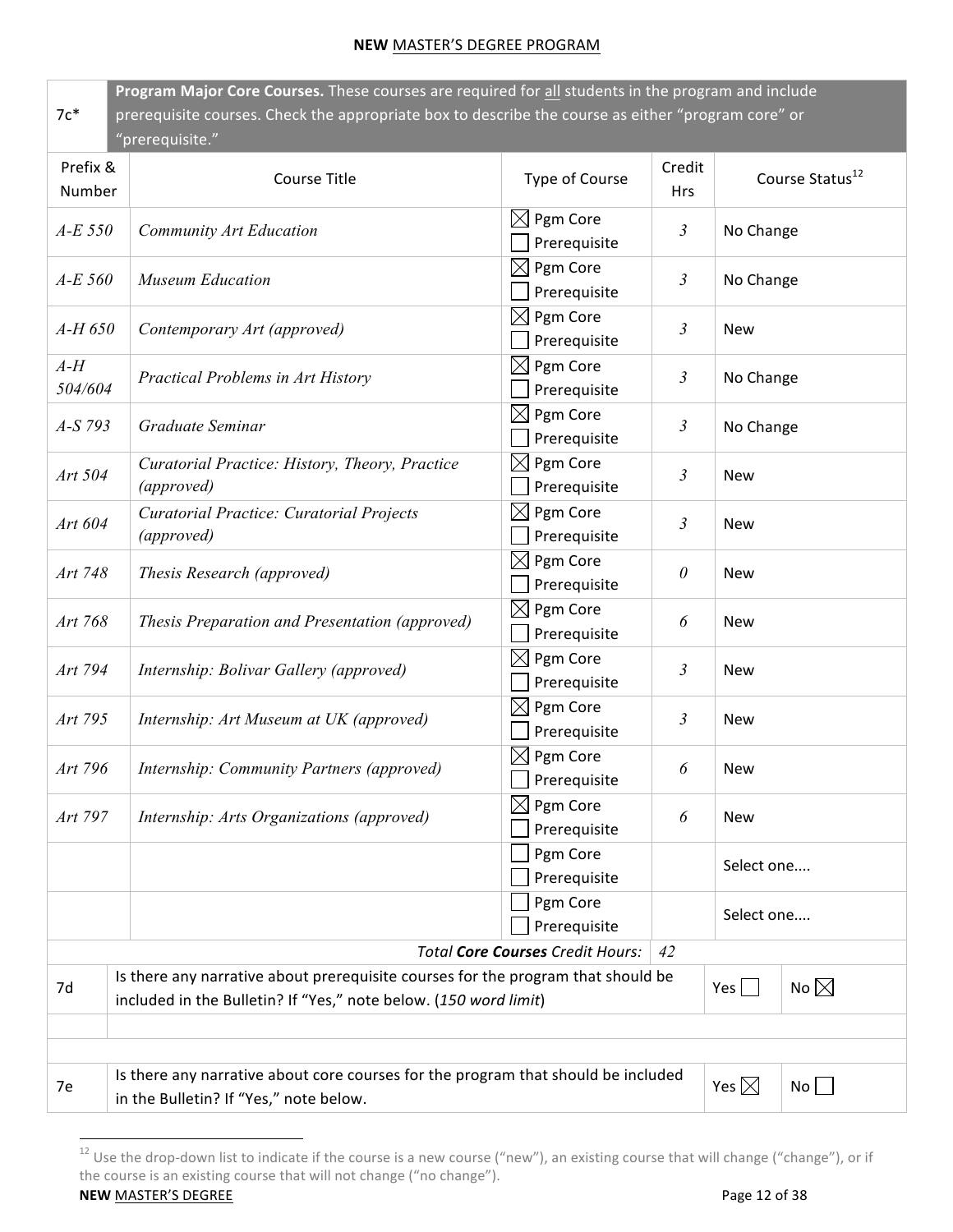*Students must take either A-E 550 or A-E 560; A-H 504 or A-H 604 to satisfy degree requirements. Students who took a contemporary art history course as undergraduates or who have considerable coursework in contemporary art, may substitute another upper division A-H course for A-H 650. Each credit hour of internship requires 40 hours of internship work. Internships can be taken in different configurations based on student's interest and contacts. The student must complete a minimum of 720 working internship hours. Of these each student is required to complete a 3 credit hour internship at the Art Museum at UK and a 3 credit hour internship for the SA/VS Bolivar Art Gallery. The remaining internship hours must be split among at least 2 other approved venues/organizations, including at least one that is based in Lexington. Students are encouraged to seek summer internships out of the state and internationally with assistance of the faculty. We based work hours per credit hour on the Senate Guidelines for Practicum/Internship.* **Program Guided Electives**<sup>13</sup> (Guided electives for all students in the program.)  $7f^*$  Does the program include any guided electives? (If "Yes," indicate and note the specific courses in the grid below. If "No," indicate and proceed to question 7i.) Yes  $\boxtimes$  No  $\Box$  $7g^*$  Using the grid provided, list the guided electives below. Prefix & Number Course Title Credit **Hrs** Course Status<sup>14</sup> *AAD* 520 *The Arts & Artists in Society* **3** No Change *AAD* 550 Grant Writing **3** No Change *AAD* 565 Community Engagement **3** No Change *AAD* 600 *Arts Administration Technologies* **3** No Change *AAD* 610 *Financial Management for Arts Organizations* **1998 1998** 3 No Change *AAD* 620 *Management & Leadership in the Arts* **3** 3 No Change *AAD* 630 *Marketing Research and Planning for Arts Organizations* 3 No Change *AAD* 640 Principles of Fundraising **3** No Change *AAD* 650 *The Arts & the Law* **3** No Change *AAD* 660 Social & Cultural Entreprenurship 3 No Change *Total Credit Hours as Guided Electives: 9*  $7h$  Is there any narrative about guided electives courses that should be included in the Bulletin? If "Yes," note below. (150 word limit) Yes  $\boxtimes$  No $\Box$ *Students who take guided electives in Arts Administration must be advised by AAD faculty in the selection of their courses.* **Program Free Electives<sup>15</sup>.** (Free electives for all students in the program.) 7i\* Boes the program include any free electives? (If "Yes," indicate and proceed to  $\forall$ es  $\boxtimes$  No

 $^{13}$  Guided electives are available to all students in the program and are organized as groups of elective courses, from which a student chooses one (or two, or three, etc.).<br><sup>14</sup> Use the drop-down list to indicate if the course is a new course ("new"), an existing course that will change ("change"), or if

the course is an existing course that will not change ("no change").

<sup>&</sup>lt;sup>15</sup> Program free electives are available to all students in the program (regardless of any concentration(s)) and the choice of which course(s) to take is up to the student. Courses are not grouped but can be described as "student must take three courses at the 600-level or above."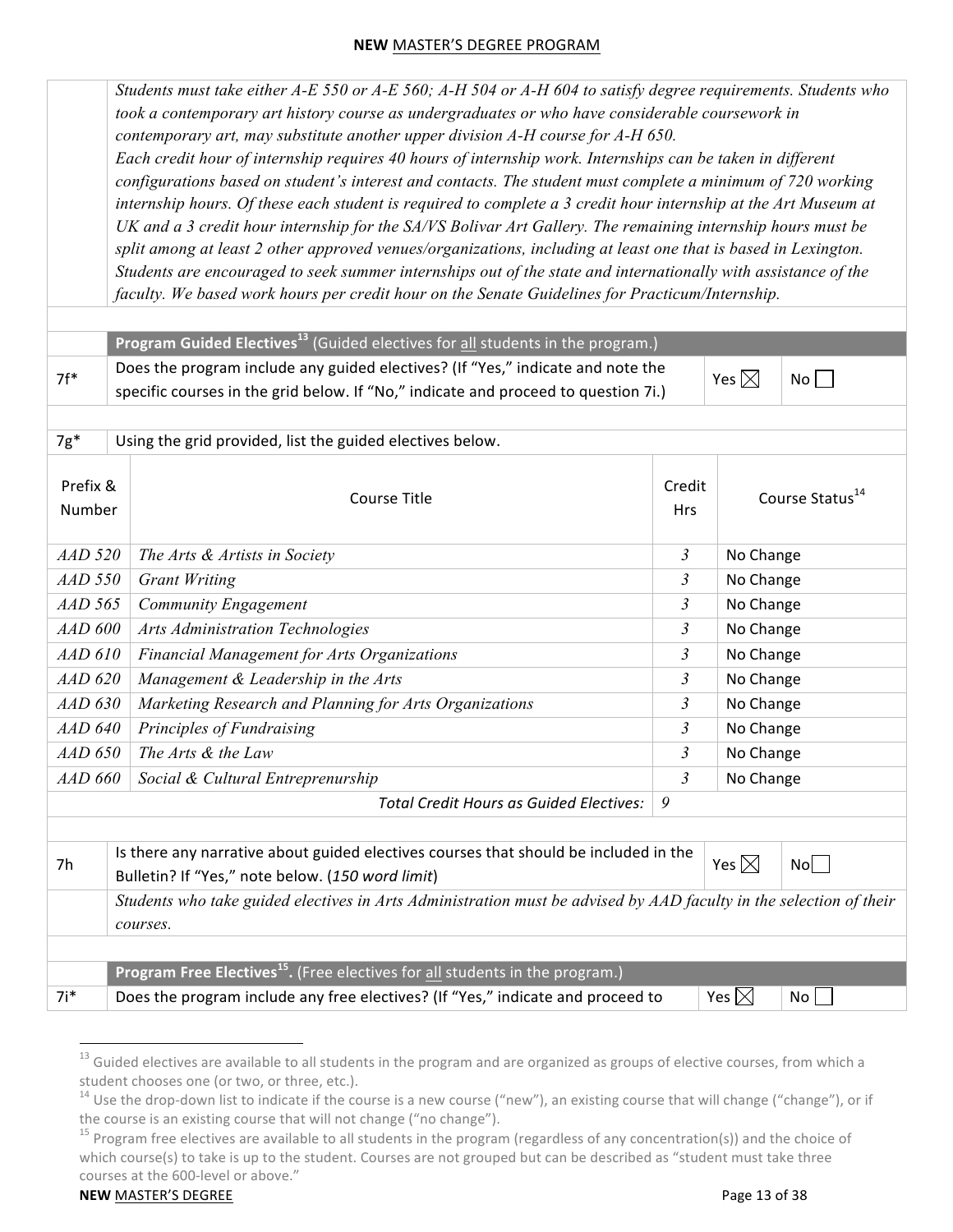|          | question 7j. If "No," indicate and proceed to 7l.)                                                                                    |  |                  |            |            |                             |
|----------|---------------------------------------------------------------------------------------------------------------------------------------|--|------------------|------------|------------|-----------------------------|
|          | What is the total number of credit hours in free electives?                                                                           |  | 9                |            |            |                             |
| $7j*$    |                                                                                                                                       |  |                  |            |            |                             |
| 7k       | Provide the free electives courses language that will be included in the Graduate School Bulletin. (150 word<br>limit)                |  |                  |            |            |                             |
|          |                                                                                                                                       |  |                  |            |            |                             |
|          |                                                                                                                                       |  |                  |            |            |                             |
|          | Courses for a program's concentration(s).                                                                                             |  |                  |            |            |                             |
|          | Click HERE for a template for additional concentrations <sup>16</sup> .                                                               |  |                  |            |            |                             |
| 71       | Does the program include any concentrations? (If "Yes," indicate and proceed to<br>question 7m. If "No," indicate and proceed to 7p.) |  |                  |            | $Yes$      | No $\boxtimes$              |
|          |                                                                                                                                       |  |                  |            |            |                             |
| 7m       | Concentration name: $n/a$                                                                                                             |  |                  |            |            |                             |
| Prefix & | <b>Course Title</b>                                                                                                                   |  |                  | Credit     |            |                             |
| Number   | (Check the appropriate box to describe the course as "a core course for                                                               |  |                  | <b>Hrs</b> |            | Course Status <sup>17</sup> |
|          | the concentration" or "an elective course for the concentration.")                                                                    |  |                  |            |            |                             |
|          |                                                                                                                                       |  | Core             |            | Select one |                             |
|          | Elective<br>Core                                                                                                                      |  |                  |            |            |                             |
|          |                                                                                                                                       |  | Elective         |            | Select one |                             |
|          |                                                                                                                                       |  | Core<br>Elective |            | Select one |                             |
|          |                                                                                                                                       |  | Core             |            | Select one |                             |
|          |                                                                                                                                       |  | Elective<br>Core |            |            |                             |
|          |                                                                                                                                       |  | Elective         |            | Select one |                             |
|          |                                                                                                                                       |  | Core<br>Elective |            | Select one |                             |
|          |                                                                                                                                       |  | Core<br>Elective |            | Select one |                             |
|          |                                                                                                                                       |  | Core<br>Elective |            | Select one |                             |
|          |                                                                                                                                       |  | Core<br>Elective |            | Select one |                             |
|          |                                                                                                                                       |  | Core<br>Elective |            | Select one |                             |
|          |                                                                                                                                       |  |                  |            |            |                             |
| 7n       | Provide concentration-related language that should be included in the Graduate School Bulletin. (150 word<br>limit)                   |  |                  |            |            |                             |
|          | n/a                                                                                                                                   |  |                  |            |            |                             |

<sup>&</sup>lt;sup>16</sup> Append a PDF with each concentration's courses to the end of this form.<br><sup>17</sup> Use the drop-down list to indicate if the course is a new course ("new"), an existing course that will change ("change"), or if the course is an existing course that will not change ("no change").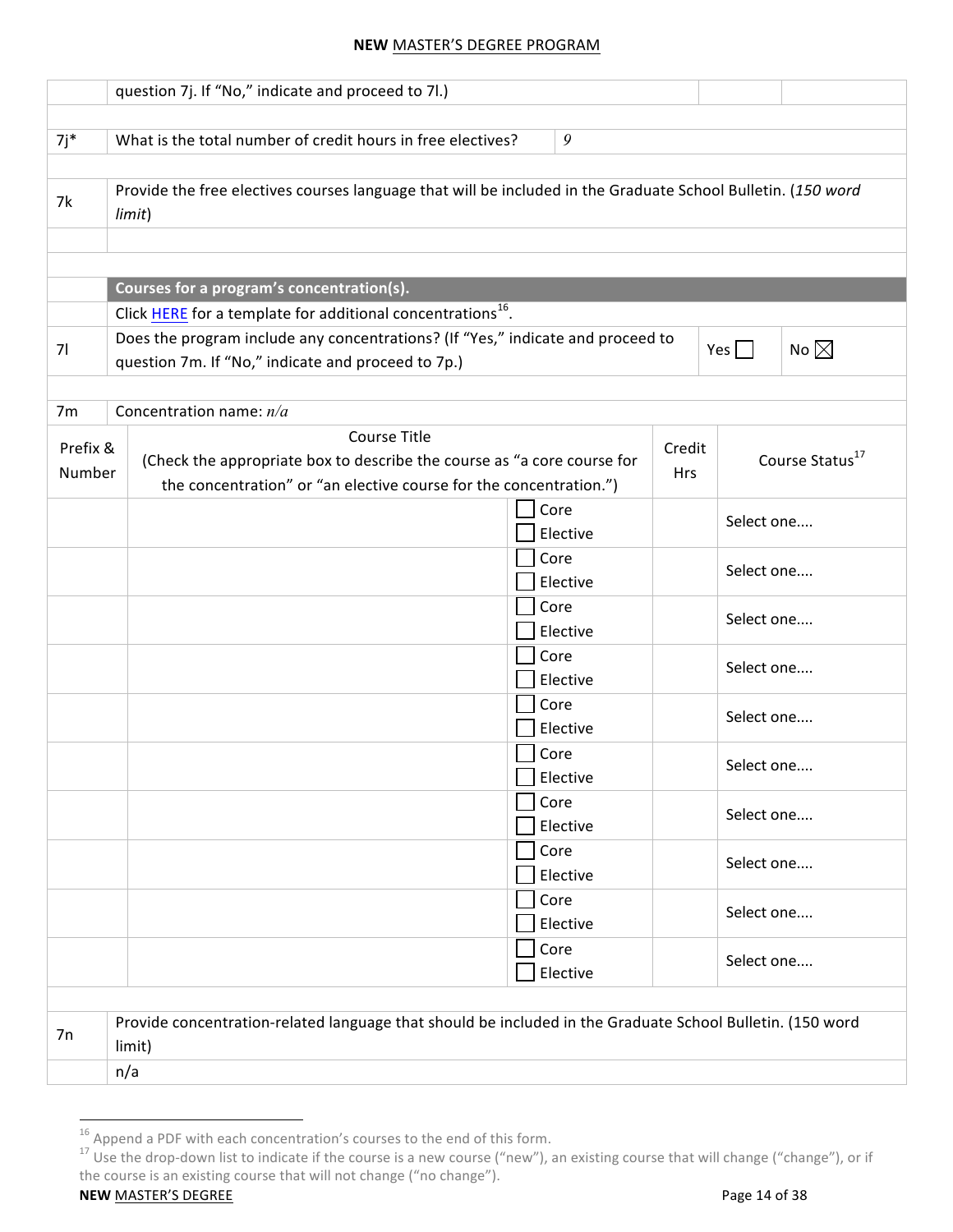| 7 <sub>o</sub>     |                                 |            | Does the program have an additional concentration? (If "Yes," indicate and<br>proceed to question 7p. If "No," indicate and proceed to 7r.)                          |                                       |                      | No $\boxtimes$<br>Yes $ $                                                                                     |
|--------------------|---------------------------------|------------|----------------------------------------------------------------------------------------------------------------------------------------------------------------------|---------------------------------------|----------------------|---------------------------------------------------------------------------------------------------------------|
| 7p                 | <b>Concentration #2 Name:</b>   |            | n/a                                                                                                                                                                  |                                       |                      |                                                                                                               |
| Prefix &<br>Number |                                 |            | <b>Course Title</b><br>(Check the appropriate box to describe the course as "a core course for<br>the concentration" or "an elective course for the concentration.") |                                       | Credit<br><b>Hrs</b> | Course Status <sup>18</sup>                                                                                   |
|                    |                                 |            |                                                                                                                                                                      | Core<br>Elective                      |                      | Select one                                                                                                    |
|                    |                                 |            |                                                                                                                                                                      | Core<br>Elective                      |                      | Select one                                                                                                    |
|                    |                                 |            |                                                                                                                                                                      | Core<br>Elective                      |                      | Select one                                                                                                    |
|                    |                                 |            |                                                                                                                                                                      | Core<br>Elective                      |                      | Select one                                                                                                    |
|                    |                                 |            |                                                                                                                                                                      | Core<br>Elective                      |                      | Select one                                                                                                    |
|                    |                                 |            |                                                                                                                                                                      | Core<br>Elective                      |                      | Select one                                                                                                    |
|                    |                                 |            |                                                                                                                                                                      | Core<br>Elective                      |                      | Select one                                                                                                    |
|                    |                                 |            |                                                                                                                                                                      | Core<br>Elective                      |                      | Select one                                                                                                    |
|                    |                                 |            |                                                                                                                                                                      | Core<br>Elective                      |                      | Select one                                                                                                    |
|                    |                                 |            |                                                                                                                                                                      | Total Credit Hours, Concentration #2: |                      |                                                                                                               |
|                    |                                 |            |                                                                                                                                                                      |                                       |                      | Provide concentration-related language that should be included in the Graduate School Bulletin for the second |
| 7q                 | concentration. (150 word limit) |            |                                                                                                                                                                      |                                       |                      |                                                                                                               |
|                    | n/a                             |            |                                                                                                                                                                      |                                       |                      |                                                                                                               |
|                    |                                 |            |                                                                                                                                                                      |                                       |                      |                                                                                                               |
| 7r                 |                                 |            | Is there anything else about the proposed program that should be mentioned? (150 word limit)                                                                         |                                       |                      |                                                                                                               |
|                    | n/a                             |            |                                                                                                                                                                      |                                       |                      |                                                                                                               |
|                    | 8. Degree Plan                  |            |                                                                                                                                                                      |                                       |                      |                                                                                                               |
|                    |                                 |            | Create a degree plan for the proposed program by listing in the table below the courses that a typical student                                                       |                                       |                      |                                                                                                               |
| 8a                 |                                 |            | would take each semester. Use the spaces for "Year 3" only if necessary. If multiple concentrations are                                                              |                                       |                      |                                                                                                               |
|                    |                                 |            | available, click HERE for a template for additional concentrations. Append a PDF with each concentration's                                                           |                                       |                      |                                                                                                               |
|                    |                                 |            | semester-by-semester program of study to the end of this form.                                                                                                       |                                       |                      |                                                                                                               |
|                    | YEAR 1 - FALL:                  | 794 or 795 | A-S 793; A-H 650; Art 504; Art                                                                                                                                       | YEAR 1 - SPRING:                      | 795                  | A-H 604; free elective; Art 794 or                                                                            |
|                    | YEAR 2 - FALL :                 |            | Art 604; A-E 550 or 560; AAD                                                                                                                                         | <b>YEAR 2 - SPRING:</b>               |                      | AAD course; free elective; Art 796                                                                            |

**NEW** MASTER'S DEGREE PAGE PAGE 25 of 38  $^{18}$  Use the drop-down list to indicate if the course is a new course ("new"), an existing course that will change ("change"), or if the course is an existing course that will not change ("no change").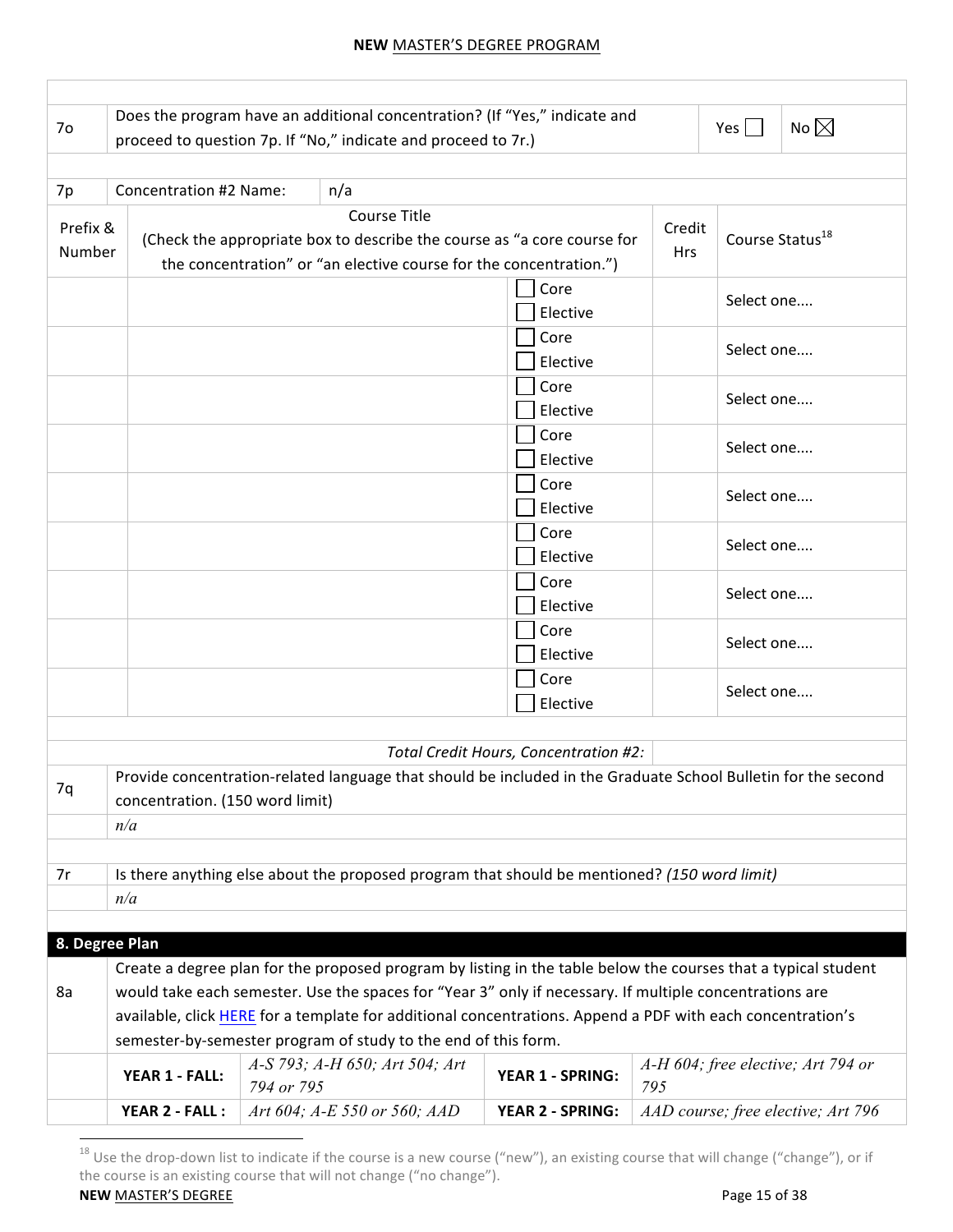|    |                           | course; Art 796 or 797                             |                         |                                        | or 797                                                                                                             |
|----|---------------------------|----------------------------------------------------|-------------------------|----------------------------------------|--------------------------------------------------------------------------------------------------------------------|
|    | YEAR 3 - FALL:            | free elective; Art 768; Art 796 or<br>797          |                         | <b>YEAR 3 - SPRING:</b>                | AAD course; Art 768; Art 796 or 797                                                                                |
|    |                           |                                                    |                         |                                        |                                                                                                                    |
| 8b |                           | courses that make up the program. (150 word limit) |                         |                                        | With reference to the degree plan above, explain how there is progression in rigor and complexity in the           |
|    |                           |                                                    |                         |                                        | Students entering the program conduct basic coursework in art history and community engagement, and gain           |
|    |                           |                                                    |                         |                                        | their initial gallery experience in the SA/VS Bolivar Art Gallery and then the UK Art Museum. In the second year   |
|    |                           |                                                    |                         |                                        | their curatorial experiences will extend beyond UK facilities; they will expand their managerial knowledge         |
|    |                           |                                                    |                         |                                        | through arts administration coursework; and it is at this time that students will be expected to take on           |
|    |                           |                                                    |                         |                                        | independent projects. In the third year, students engage in advanced curatorial projects and work with external    |
|    | and so forth.             |                                                    |                         |                                        | art institutions. They produce a capstone thesis exhibition that they have organized, fund-raised for, advertised, |
|    |                           |                                                    |                         |                                        |                                                                                                                    |
|    | 9. Approvals/Reviews      |                                                    |                         |                                        |                                                                                                                    |
|    |                           |                                                    |                         |                                        | Information below does not supersede the requirement for individual letters of support from educational unit       |
|    |                           |                                                    |                         |                                        | administrators and verification of faculty support (typically takes the form of meeting minutes).                  |
|    | <b>Reviewing Group</b>    | <b>Date</b>                                        |                         | <b>Contact Person Name/Phone/Email</b> |                                                                                                                    |
|    | <b>Name</b>               | Approved                                           |                         |                                        |                                                                                                                    |
|    |                           |                                                    |                         |                                        | (Within College) In addition to the information below, attach documentation of department and college              |
| 9a |                           |                                                    |                         |                                        | approval. This typically takes the form of meeting minutes but may also be an email from the unit head reporting   |
|    |                           | department- and college-level votes.               |                         |                                        |                                                                                                                    |
|    | SA/VS Faculty             | May 2016                                           |                         |                                        | Robert Jensen / 7-2336 / Robert.Jensen@uky.edu                                                                     |
|    |                           |                                                    |                         |                                        |                                                                                                                    |
|    |                           |                                                    |                         |                                        |                                                                                                                    |
|    |                           |                                                    |                         |                                        |                                                                                                                    |
|    |                           |                                                    |                         |                                        |                                                                                                                    |
| 9b |                           | (Collaborating and/or Affected Units)              |                         |                                        |                                                                                                                    |
|    |                           |                                                    |                         |                                        |                                                                                                                    |
|    |                           |                                                    |                         |                                        |                                                                                                                    |
|    |                           |                                                    |                         |                                        |                                                                                                                    |
|    |                           |                                                    |                         |                                        |                                                                                                                    |
|    |                           |                                                    |                         |                                        |                                                                                                                    |
|    |                           |                                                    |                         |                                        |                                                                                                                    |
|    |                           |                                                    |                         |                                        |                                                                                                                    |
|    |                           |                                                    |                         |                                        |                                                                                                                    |
|    |                           |                                                    |                         |                                        |                                                                                                                    |
|    |                           |                                                    |                         |                                        |                                                                                                                    |
| 9c |                           |                                                    |                         |                                        |                                                                                                                    |
|    | (Senate Academic Council) |                                                    | <b>Date</b><br>Approved |                                        | <b>Contact Person Name</b>                                                                                         |
|    |                           | Health Care Colleges Council (if                   |                         |                                        |                                                                                                                    |
|    | applicable)               |                                                    |                         |                                        |                                                                                                                    |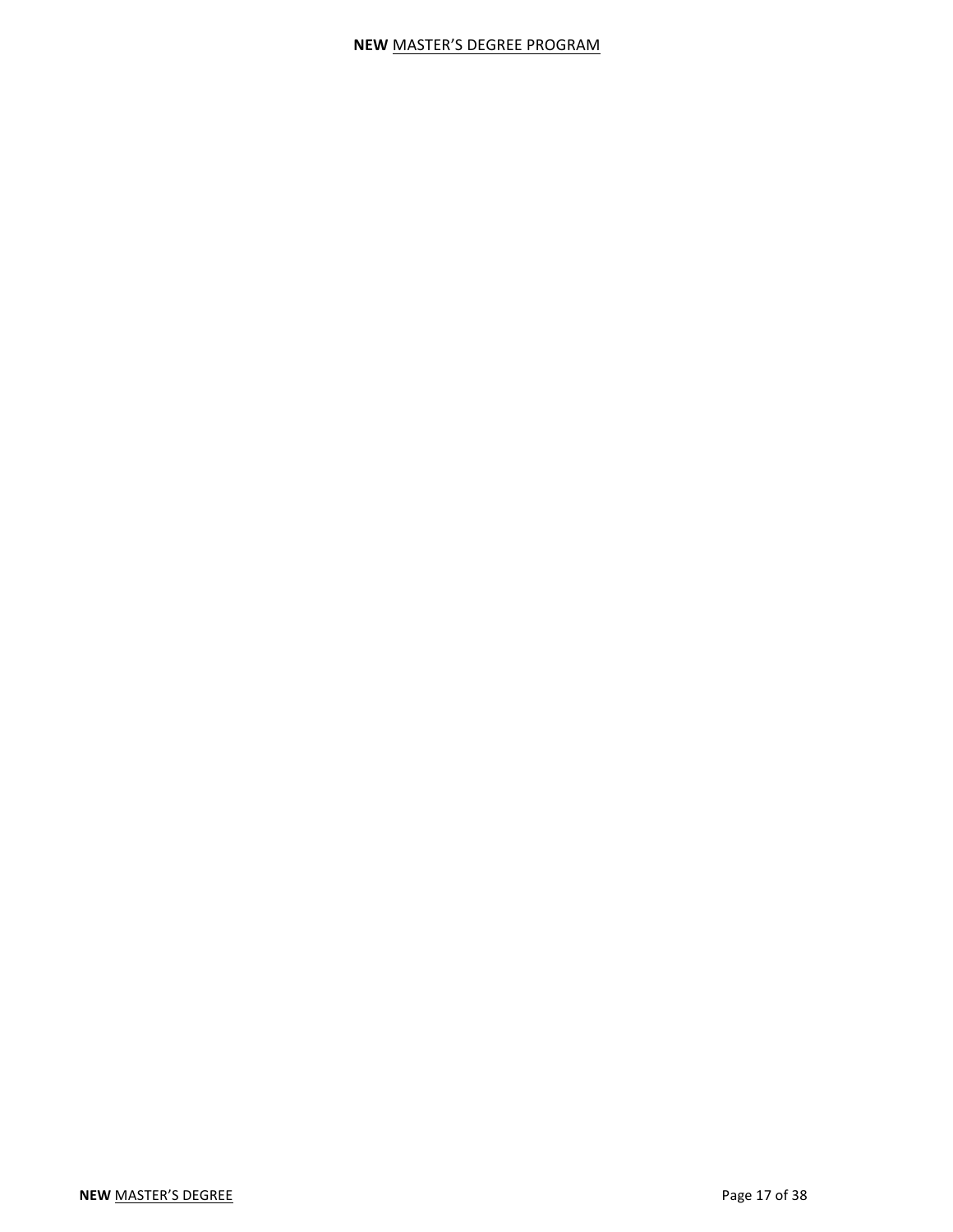|                 | <b>SECTION B - INFORMATION REQUIRED BY CPE AND SACS</b>                                                                                                                                                                                                                                                                                                                                                                                                                                                                                                                                                                                                                                                                                                                                                                                                                                                                                                                                                                                                                                                                                                                                                 |
|-----------------|---------------------------------------------------------------------------------------------------------------------------------------------------------------------------------------------------------------------------------------------------------------------------------------------------------------------------------------------------------------------------------------------------------------------------------------------------------------------------------------------------------------------------------------------------------------------------------------------------------------------------------------------------------------------------------------------------------------------------------------------------------------------------------------------------------------------------------------------------------------------------------------------------------------------------------------------------------------------------------------------------------------------------------------------------------------------------------------------------------------------------------------------------------------------------------------------------------|
|                 | 10. Program Overview - Program Quality and Student Success                                                                                                                                                                                                                                                                                                                                                                                                                                                                                                                                                                                                                                                                                                                                                                                                                                                                                                                                                                                                                                                                                                                                              |
| $10a*$          | Highlight any distinctive qualities of the proposed program. Are any faculty nationally or internationally<br>recognized for expertise in this field? Does this program build on the expertise of an existing locally, nationally,<br>or internationally recognized program at UK? (300 word limit)                                                                                                                                                                                                                                                                                                                                                                                                                                                                                                                                                                                                                                                                                                                                                                                                                                                                                                     |
|                 | The M.F.A. in curatorial studies is only the fourth of its kind in the United States and the only one in the region.<br>The degree uniquely blends some classroom instruction with mostly hands-on experiences working in galleries<br>and related institutions. It is a terminal degree, making graduates competitive for positions in community arts<br>organizations, museums, contemporary art galleries, and in college and university environments. Students will<br>work with our internationally recognized faculty in all three areas (art studio, art education, and art history).<br>They will enrich the graduate programs in the respective disciplines through collaborative projects and other<br>forms of intellectual and practical exchange.                                                                                                                                                                                                                                                                                                                                                                                                                                          |
|                 |                                                                                                                                                                                                                                                                                                                                                                                                                                                                                                                                                                                                                                                                                                                                                                                                                                                                                                                                                                                                                                                                                                                                                                                                         |
| $10b*$          | (similar to 2b) What are the intended student learning outcomes (SLOs) of the proposed program? Address one<br>or more of the five areas of learning - broad, integrative knowledge; specialized knowledge; intellectual skills;<br>applied learning; and civic learning. (300 word limit)                                                                                                                                                                                                                                                                                                                                                                                                                                                                                                                                                                                                                                                                                                                                                                                                                                                                                                              |
|                 | The M.F.A. combines civic education through community arts experiences with the more technical expertise<br>required to operate exhibition spaces, raise money, organize and hang exhibitions and so on. Graduates will<br>have a broad knowledge of contemporary art and will be able to communicate that knowledge through catalogue<br>essays, wall text and other forms of written and verbal expression.                                                                                                                                                                                                                                                                                                                                                                                                                                                                                                                                                                                                                                                                                                                                                                                           |
|                 |                                                                                                                                                                                                                                                                                                                                                                                                                                                                                                                                                                                                                                                                                                                                                                                                                                                                                                                                                                                                                                                                                                                                                                                                         |
| 10 <sub>c</sub> | Clearly state the student admission, retention, and completion standards designed to encourage high quality.<br>(300 words)                                                                                                                                                                                                                                                                                                                                                                                                                                                                                                                                                                                                                                                                                                                                                                                                                                                                                                                                                                                                                                                                             |
|                 | GRE scores will be used along with academic transcripts, writing sample, statement of purpose, and three letters<br>of recommendation in the admission process (as well as an optional portfolio of visual art and/or curatorial work<br>if applicable). A minimum 500 verbal score on the GRE is expected for applicants along with a college<br>cumulative GPA of at least 3.3. International students must be able to demonstrate English language proficiency.<br>The minimum acceptable TOEFL score is 550 (paper-based), 213 (computer-based), or 79 (internet-based).<br>Since only a small number of students will be admitted to the program in any year (2-3), we expect a highly<br>competitive pool of applicants whose qualifications will easily exceed our minimum requirements. During their<br>program student success will be carefully monitored annually by the student's faculty committee. At the end of<br>the first year each student's performance will be evaluated in order to be allowed to go from the first to the<br>second year. From the second year to the end students will be expected to maintain at least a 3.0 GPA and make<br>continual progress to the degree. |
|                 |                                                                                                                                                                                                                                                                                                                                                                                                                                                                                                                                                                                                                                                                                                                                                                                                                                                                                                                                                                                                                                                                                                                                                                                                         |
| $10d*$          | Describe how the proposed program will articulate with related programs in the state. Include the extent to<br>which student transfer has been explored and coordinated with other institutions. Note: Convert all draft<br>articulation agreements related to this proposed program to PDF and append to the end of this form. (300 word<br>limit)                                                                                                                                                                                                                                                                                                                                                                                                                                                                                                                                                                                                                                                                                                                                                                                                                                                     |
|                 | Due to the program's unique features no graduate level external transfers will be permitted. Graduate students<br>in other degree programs within the College of Fine Arts such as arts administration, art studio, art history, or<br>art education would be evaluated on a case by case basis to determine eligibility. Students graduating with<br>undergraduate degrees in arts administration, art education, art history or art studio in any college in the<br>Commonwealth would all be eligible to apply. Graduates with degrees in communications or design would also<br>be considered if they can demonstrate an interest in contemporary art. The program will allow transfer of up to<br>nine graduate level credit hours of coursework compatible with the degree. It will also allow sharing of up to<br>nine credit hours between the Curatorial Studies MFA and other graduate degrees, such as an Art Studio MFA.                                                                                                                                                                                                                                                                    |
|                 | 11. Mission: Centrality to the Institution's Mission and Consistency with State's Goals                                                                                                                                                                                                                                                                                                                                                                                                                                                                                                                                                                                                                                                                                                                                                                                                                                                                                                                                                                                                                                                                                                                 |
| $11a*$          | (similar to question 2c) List the objectives of the proposed program? These objectives should deal with the<br>specific institutional and societal needs that the program will address. (300 word limit)                                                                                                                                                                                                                                                                                                                                                                                                                                                                                                                                                                                                                                                                                                                                                                                                                                                                                                                                                                                                |
|                 | 1) To create a jobs-oriented terminal degree, whose graduates will be nationally competitive.<br>2) To provide the highest quality intellectual and practice experiences in the operation of visual arts galleries and<br>comparable arts organizations.                                                                                                                                                                                                                                                                                                                                                                                                                                                                                                                                                                                                                                                                                                                                                                                                                                                                                                                                                |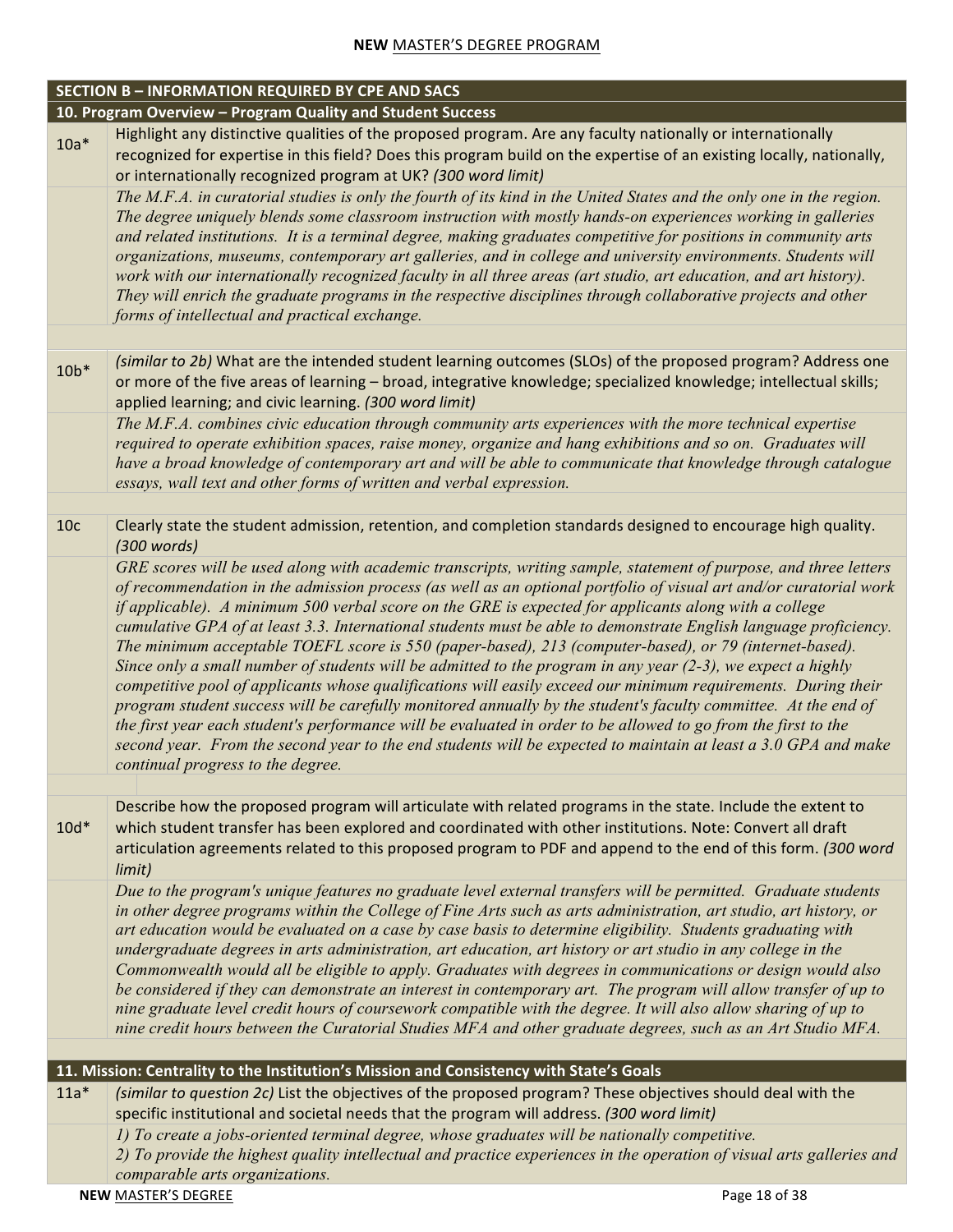|                 | 3) To provide graduates with the widest possible skill sets, demonstrating the ability to select, organize, and hang<br>exhibitions, to fundraise, to promote, and to articulate in verbal and written form ideas relevant to exhibits and<br>other similar activities.                                                                                                                                                                                                                                                                                                                                                                                                                                                                      |
|-----------------|----------------------------------------------------------------------------------------------------------------------------------------------------------------------------------------------------------------------------------------------------------------------------------------------------------------------------------------------------------------------------------------------------------------------------------------------------------------------------------------------------------------------------------------------------------------------------------------------------------------------------------------------------------------------------------------------------------------------------------------------|
|                 | 4) To provide students with extensive experiences working with contemporary artists, curators, community arts<br>organizations and other important contributors to the production, dissemination, and display of contemporary<br>art.                                                                                                                                                                                                                                                                                                                                                                                                                                                                                                        |
|                 | 5) To satisfy regional and national demand for individuals skilled in a full range of operations related to<br>galleries, community arts organizations, and comparable organizations.                                                                                                                                                                                                                                                                                                                                                                                                                                                                                                                                                        |
|                 |                                                                                                                                                                                                                                                                                                                                                                                                                                                                                                                                                                                                                                                                                                                                              |
| $11b*$          | Explain how the program objectives above in item 11a support at least two aspects of UK's institutional mission<br>and academic strategic plan? (150 word limit)                                                                                                                                                                                                                                                                                                                                                                                                                                                                                                                                                                             |
|                 | 1) The new degree is intended to improve the quality and distinctiveness of the graduate program in SA/VS<br>consistent with the University's strategic goal by largely replacing the M.A. in art history with a more career-<br>oriented degree. Graduates would have better opportunities to find employment in their field than are currently<br>available to graduates with M.A. degrees in art history.                                                                                                                                                                                                                                                                                                                                 |
|                 | 2) The new degree inherently fosters multi-disciplinary learning. Graduates must demonstrate a wide range of<br>practical and intellectual skills.                                                                                                                                                                                                                                                                                                                                                                                                                                                                                                                                                                                           |
|                 | 3) The new degree should inspire innovative ways to advance the public good while serving especially<br>underprivileged (economic and/or ethnic) groups through the community service aspects of the candidates'<br>training. Graduates would be well-trained to take on the single-handed operation of small arts organizations,<br>making significant impact on smaller communities within the Commonwealth and beyond.                                                                                                                                                                                                                                                                                                                    |
|                 |                                                                                                                                                                                                                                                                                                                                                                                                                                                                                                                                                                                                                                                                                                                                              |
| $11c*$          | How do the program objectives above in item 11a support at least two aspects of the Council on Postsecondary<br>Education's (CPE) Strategic Agenda and the statewide implementation plan? (300 word limit)                                                                                                                                                                                                                                                                                                                                                                                                                                                                                                                                   |
|                 | The new MFA in curatorial studies addresses at least four of CPE's stategic goals. If one measures student<br>success by jobs and job creation we believe that this professional, terminal degree will produce strongly trained<br>graduates capable of fulfilling a wide variety of arts-related jobs. The presence of strong cultural programming<br>has long been demonstrated to have a direct economic impact on the communities they serve by making their<br>communities more attractive places to live, thus enhancing the community's competitiveness in attracting<br>businesses and furthering economic development. The innovative degree leverages existing resources to create<br>well-prepared graduates with bright futures. |
|                 |                                                                                                                                                                                                                                                                                                                                                                                                                                                                                                                                                                                                                                                                                                                                              |
| $11d*$          | If an approval letter from an Education Professional Standards Board (EPSB) is required, check the box below<br>and append a PDF version of the letter to this form. $\Box$<br>(E.g. any program leading to teacher, principal, or superintendent certification, rank change, etc.)                                                                                                                                                                                                                                                                                                                                                                                                                                                          |
|                 |                                                                                                                                                                                                                                                                                                                                                                                                                                                                                                                                                                                                                                                                                                                                              |
| 12. Resources   |                                                                                                                                                                                                                                                                                                                                                                                                                                                                                                                                                                                                                                                                                                                                              |
| $12a*$          | How will the program support or be supported by other programs within the institution? For example, shared<br>faculty, shared courses, collaborative research, etc. (300 word limit)                                                                                                                                                                                                                                                                                                                                                                                                                                                                                                                                                         |
|                 | The MFA in curatorial studies draws on the strengths of four existing programs (art education, art history, art<br>studio, and arts administration). Faculty from each area will service the degree. The new degree compliments<br>the other graduate degrees, inviting shared knowledge between students and collaborative projects, especially<br>between the curatorial studies candidates and candidates for the MFA in art studio.                                                                                                                                                                                                                                                                                                      |
|                 |                                                                                                                                                                                                                                                                                                                                                                                                                                                                                                                                                                                                                                                                                                                                              |
| 12 <sub>b</sub> | What will be the projected "faculty-to-student in major" ratio? (150 word limit)<br>We do not expect to have more than nine students in the degree program at any one time, so that faculty to                                                                                                                                                                                                                                                                                                                                                                                                                                                                                                                                               |
|                 | student ratio will never be less than 1 to 2.                                                                                                                                                                                                                                                                                                                                                                                                                                                                                                                                                                                                                                                                                                |
|                 | Describe the library resources available <sup>19</sup> to support this program. Access to the qualitative and quantitative                                                                                                                                                                                                                                                                                                                                                                                                                                                                                                                                                                                                                   |
| 12c             | library resources must be appropriate for the proposed program and should meet recognized standards for<br>study at a particular level or in a particular field where such standards are available. Adequacy of electronic<br>access, library facilities, and human resources to service the proposed program in terms of students and faculty                                                                                                                                                                                                                                                                                                                                                                                               |
|                 |                                                                                                                                                                                                                                                                                                                                                                                                                                                                                                                                                                                                                                                                                                                                              |

**NEW** MASTER'S DEGREE PAGE PAGE PAGE 23 OF 38 <sup>19</sup> Please contact Institutional Effectiveness (institutionaleffectiveness@uky.edu) for more information.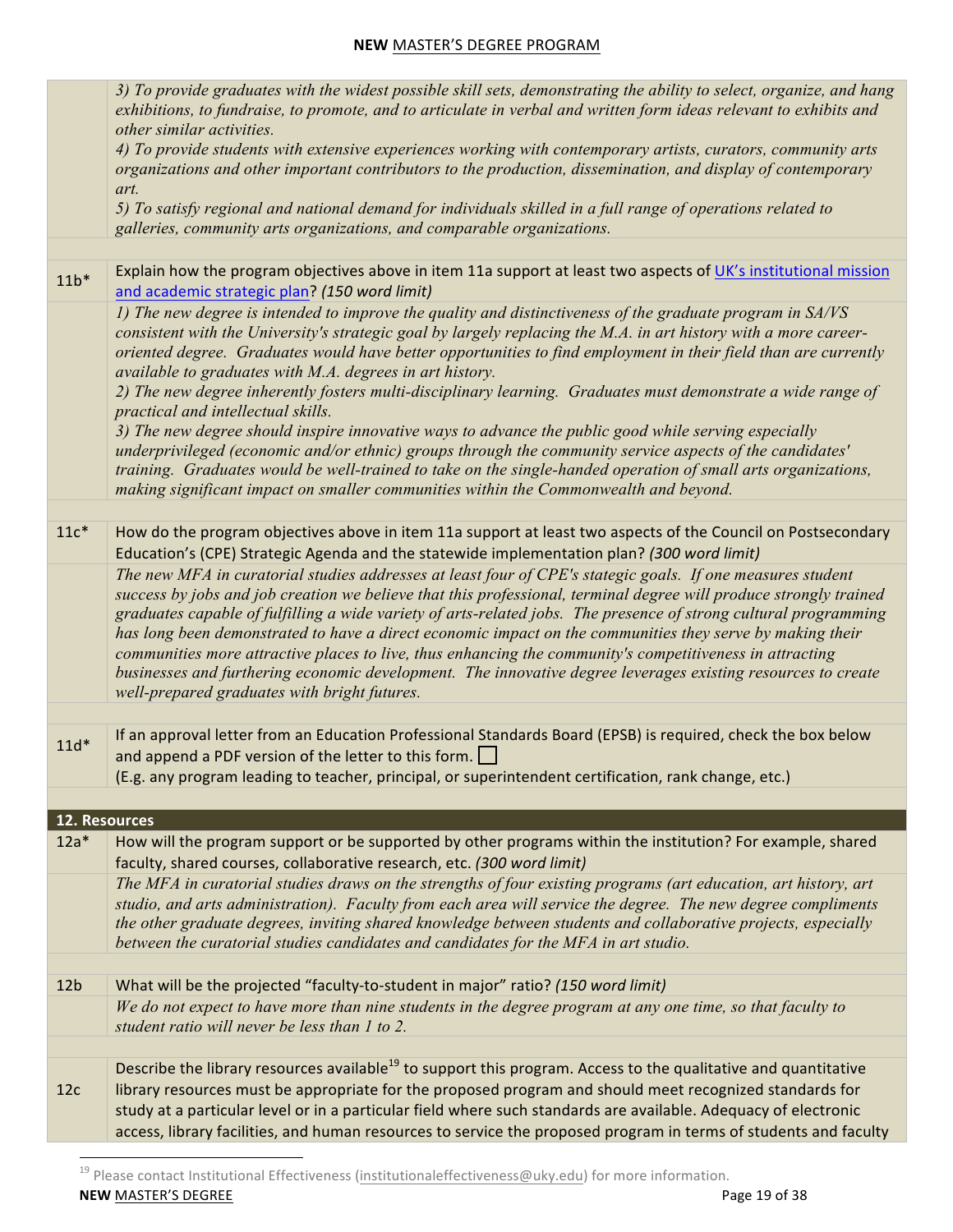#### will be considered. (300 word limit)

*Library resources for the new degree are the same that supports our other degree programs in SA/VS. The Art collections in the Lucille Caudill Little Fine Arts Library comprise over 60,000 volumes of monographs. There are approximately 140 serials subscriptions and another eight subscriptions for online databases that specifically serve art studio and art history, such as ArtStor, Art Index, Artbibliographies Modern and Bibliography of the History of Art. The collection in regards to contemporary art and curating are more than adequate for the program.* 

12d Describe the physical facilities and instructional equipment available to support this program. Physical facilities and instructional equipment must be adequate to support a high-quality program. Address the availability of classroom, laboratory, and office space, as well as any equipment needs. (300 word limit) *The primary laboratory for the curatorial studies degree is SA/VS new exhibition space, the Bolivar Art Gallery. It is here that students will get their initial first-hand contact with the nuts and bolts of running an exhibition space, curating, hanging, and promoting shows. The secondary laboratory for the degree is the UK Art Museum, where students can further their training in the above mentioned areas while developing new knowledge in areas such as museum registration and conservation. SA/VS's new building provides more than adequate space and equipment to meet the on-site needs of degree candidates.*

#### **13. Demand and Unnecessary Duplication**

Provide justification and evidence to support the need and demand for this proposed program. Include any data on student demand, employer demand, career opportunities at any level, or any recent trends in the discipline that necessitate a new program. (300 word limit)

- 13a\* • This evidence is typically in the form of surveys of potential students, enrollments in related programs at the institution, employer surveys, and current labor market analyses.
	- Anecdotal evidence is insufficient. Demonstrate a systematic collection of data, thorough study of the data, and a reasonably estimated student demand for the program.
	- Provide evidence of student demand at state and national levels.

*Enrollments in the three existing MFA programs in curatorial studies are small: Florida International has 15 graduate students enrolled; MICA has 20 students; U.C. Irvine currently has 2 students enrolled. There is good reason for these small numbers. In late February 2016, Higher Ed Jobs, the online job site, posted 30 full-time nationally advertised positions and two part-time positions in fields for which these graduates would be both eligible and competitive. Annually there are also 3-4 university gallery director positions available. Reviewing these job descriptions, the overriding characteristics are for candidates to have a broad background in fundraising, museum education, installation, promotion and similar activities. In Fall 2014 among art and designs schools accredited by the national accreditation organization NASAD, 112 students were enrolled nationally in museum studies M.A. programs and 363 students in MA. in arts administration programs. While these numbers are considerably smaller than the number of students pursuing an MFA in studio art they are indicative of general student interest in pursuing careers in visual arts curating and management. At the University of Kentucky we have currently three undergraduates interested in pursuing the new degree when it becomes available. We don't think we will have trouble attracting students to the program. What is important is attracting the highest quality student population and ensuring that these graduates will be nationally competitive in a highly competitive field.*

# 13b Clearly state the degree completion requirements for the proposed program. (150 word limit) *According to NASAD standards a MFA requires a minimum of 60 credit hours. In the new degree there are 42 credit hours in the required core curriculum, including a graduation thesis project. Students are also required to*

*complete a minimum of 720 hours of internship work (each credit hour of an internship equals 40 hours of actual work). The student must complete at least three hours of internship at the Bolivar Art Gallery, three at the UK Art Museum, and six more hours at regional or national visual arts institutions.*

 $13c*$ Will this program replace or enhance any existing program(s) or tracks (or concentrations or specializations) within an existing program? *(300 word limit)* Yes  $\boxtimes$  No  $\square$ If "Yes," explain: *While the School of Art and Visual Studies does not contemplate eliminating its M.A. program in art history, the curatorial studies degree will largely replace this degree in terms of enrollment and student*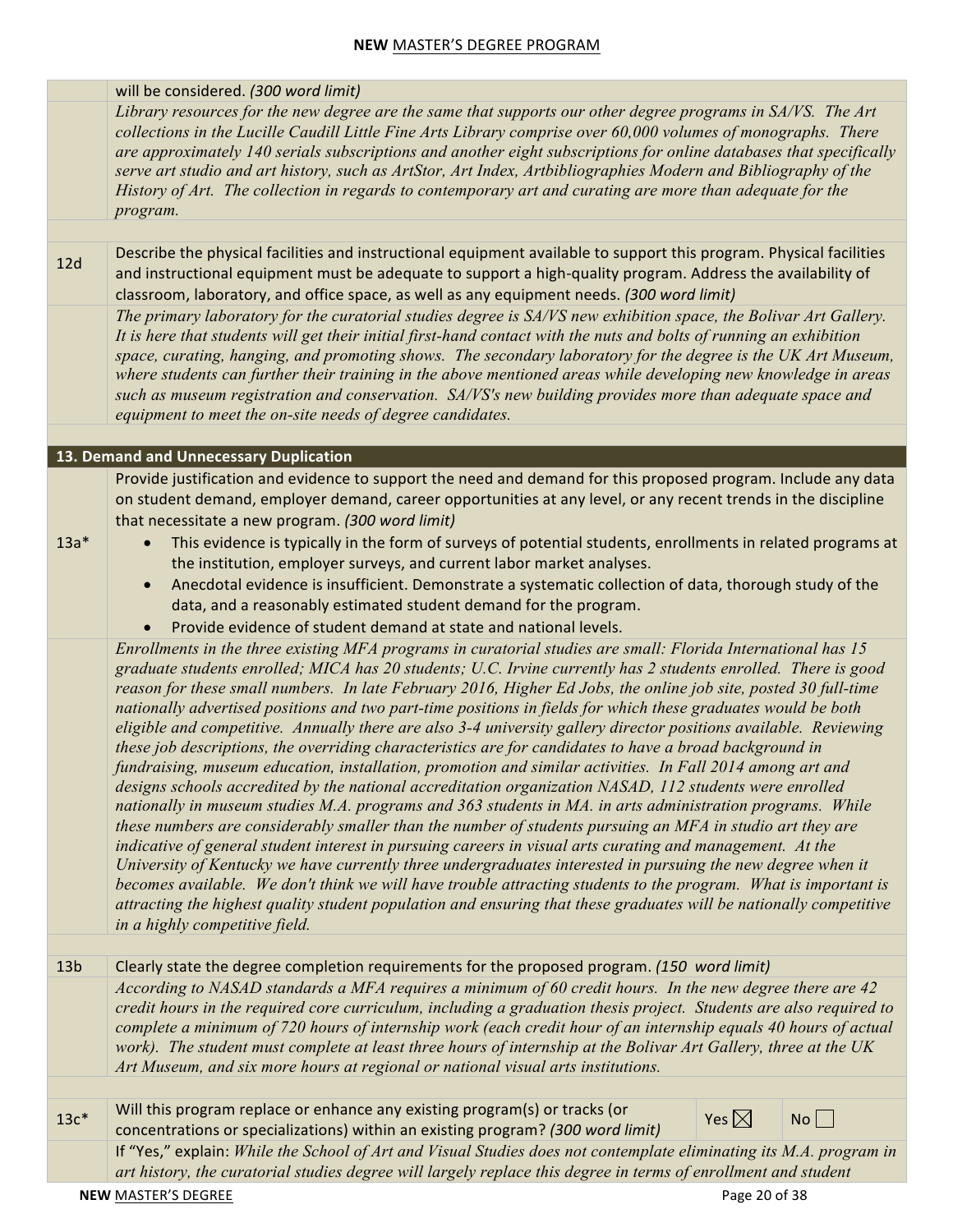|                 |                                                                                                                                                                                                                            |                                                                                                                                                                                                                                                                                  | support. The M.A. will continue to service our own undergraduates wishing to pursue a graduate degree in art<br>history (especially via the University Scholars program whereby they receive graduate credit for undergraduate<br>hours completed in the degree) as well as undergraduates regionally interested in obtaining a Master's degree.                                                                                                                                                                                                                                                                                                                                                                                                                                                                              |
|-----------------|----------------------------------------------------------------------------------------------------------------------------------------------------------------------------------------------------------------------------|----------------------------------------------------------------------------------------------------------------------------------------------------------------------------------------------------------------------------------------------------------------------------------|-------------------------------------------------------------------------------------------------------------------------------------------------------------------------------------------------------------------------------------------------------------------------------------------------------------------------------------------------------------------------------------------------------------------------------------------------------------------------------------------------------------------------------------------------------------------------------------------------------------------------------------------------------------------------------------------------------------------------------------------------------------------------------------------------------------------------------|
|                 |                                                                                                                                                                                                                            |                                                                                                                                                                                                                                                                                  |                                                                                                                                                                                                                                                                                                                                                                                                                                                                                                                                                                                                                                                                                                                                                                                                                               |
| 13d             |                                                                                                                                                                                                                            | Identify the primary feeders for the program. (150 word limit)                                                                                                                                                                                                                   |                                                                                                                                                                                                                                                                                                                                                                                                                                                                                                                                                                                                                                                                                                                                                                                                                               |
|                 |                                                                                                                                                                                                                            | Graduates with bachelor degrees in art studio, art history and/or visual studies, art education, and arts<br>fields or liberal arts degree holders with a demonstrated interest in contemporary visual arts.                                                                     | administration are the primary feeders for the program. We expect candidates from both within and without the<br>Commonwealth. We would also consider graduates who have completed majors in communications and design                                                                                                                                                                                                                                                                                                                                                                                                                                                                                                                                                                                                        |
|                 |                                                                                                                                                                                                                            |                                                                                                                                                                                                                                                                                  |                                                                                                                                                                                                                                                                                                                                                                                                                                                                                                                                                                                                                                                                                                                                                                                                                               |
| 13e             | admitted into the program.                                                                                                                                                                                                 | Describe the student recruitment and selection process. (300 word limit)<br>interdisciplinary faculty committee who will rank the candidates according to their qualifications and                                                                                               | Once approved the program will be advertised nationally via online sites devoted to the visual arts and will be<br>included in our normal recruiting campaigns for all our graduate programs. Applications will be reviewed by a<br>demonstrations of academic promise. Since financial support is limited only the very top candidates will be                                                                                                                                                                                                                                                                                                                                                                                                                                                                               |
|                 |                                                                                                                                                                                                                            |                                                                                                                                                                                                                                                                                  |                                                                                                                                                                                                                                                                                                                                                                                                                                                                                                                                                                                                                                                                                                                                                                                                                               |
|                 |                                                                                                                                                                                                                            | Specify any distinctive qualities of the proposed program. (300 word limit)                                                                                                                                                                                                      |                                                                                                                                                                                                                                                                                                                                                                                                                                                                                                                                                                                                                                                                                                                                                                                                                               |
| $13f*$          | program at your institution?                                                                                                                                                                                               | Are any of your faculty nationally or internationally recognized for expertise in this field?                                                                                                                                                                                    | Does this program build on the expertise of an existing locally, nationally, or internationally recognized                                                                                                                                                                                                                                                                                                                                                                                                                                                                                                                                                                                                                                                                                                                    |
|                 |                                                                                                                                                                                                                            |                                                                                                                                                                                                                                                                                  | Do you have any specialized research facilities or equipment that are uniquely suited to this program?                                                                                                                                                                                                                                                                                                                                                                                                                                                                                                                                                                                                                                                                                                                        |
|                 | <b>Bolivar Art Gallery.</b><br>artists to UK for workshops, lectures, and exhibitions.<br>terminal degree.<br>connections to make such a degree possible.<br>most or all aspects of the operation of an arts organization. | 1. This will be only one of four MFA in curatorial studies degrees in the nation.<br>2. The program takes advantage of exceptional faculty and staff in the areas of contemporary art and its<br>M.A. degree programs that are devoted to training graduates for museum careers. | exhibition, most notably Stuart Horodner, director of the UK Art Museum and Becky Alley, director of the<br>3. The program will be integrated with our current visiting artist program, which brings national and internal<br>4. Graduates would be eligible to hold tenure line faculty positions at the university level, positions that require a<br>5. The degree focuses on contemporary art galleries and community arts organizations, unlike many existing<br>6. The decision to offer this degree was based on the fact that we now have the faculty, facilities, and institutional<br>7. Our graduates will be highly competitive for many hybrid positions in higher education, which combine<br>teaching and gallery oversight, as well as visual arts positions where a single individual may be responsible for |
| 13 <sub>g</sub> | proposed program. (300 word limit)                                                                                                                                                                                         |                                                                                                                                                                                                                                                                                  | Provide any evidence of a projected net increase in total student enrollments to the campus as a result of the                                                                                                                                                                                                                                                                                                                                                                                                                                                                                                                                                                                                                                                                                                                |
|                 | contemporary art and community arts organizations.                                                                                                                                                                         | be an attractive alternative to M.A. degree programs for students whose specific desire is to engage in                                                                                                                                                                          | We have gathered only anecdotal evidence from our own undergraduates who have indicated their desire to<br>enroll in a degree program of this kind. Many of our undergraduates in art history have gone to on to pursue<br>M.A. degrees in museum studies at regional, national, and international universities. We believe this degree will                                                                                                                                                                                                                                                                                                                                                                                                                                                                                  |
| 13h             |                                                                                                                                                                                                                            | Use table below to estimate student demand for the first five years following implementation.                                                                                                                                                                                    |                                                                                                                                                                                                                                                                                                                                                                                                                                                                                                                                                                                                                                                                                                                                                                                                                               |
|                 | <b>Academic Year</b>                                                                                                                                                                                                       | # Degrees Conferred                                                                                                                                                                                                                                                              | Majors (headcount)<br><b>Fall Semester</b>                                                                                                                                                                                                                                                                                                                                                                                                                                                                                                                                                                                                                                                                                                                                                                                    |
|                 | $2017 - 2018$                                                                                                                                                                                                              | 0                                                                                                                                                                                                                                                                                | $\overline{2}$                                                                                                                                                                                                                                                                                                                                                                                                                                                                                                                                                                                                                                                                                                                                                                                                                |
|                 | $2018 - 2019$                                                                                                                                                                                                              | $\theta$                                                                                                                                                                                                                                                                         | $\overline{\mathcal{A}}$                                                                                                                                                                                                                                                                                                                                                                                                                                                                                                                                                                                                                                                                                                                                                                                                      |
|                 | $2020 - 2021$                                                                                                                                                                                                              | $\overline{2}$                                                                                                                                                                                                                                                                   | $\overline{7}$                                                                                                                                                                                                                                                                                                                                                                                                                                                                                                                                                                                                                                                                                                                                                                                                                |
|                 |                                                                                                                                                                                                                            |                                                                                                                                                                                                                                                                                  |                                                                                                                                                                                                                                                                                                                                                                                                                                                                                                                                                                                                                                                                                                                                                                                                                               |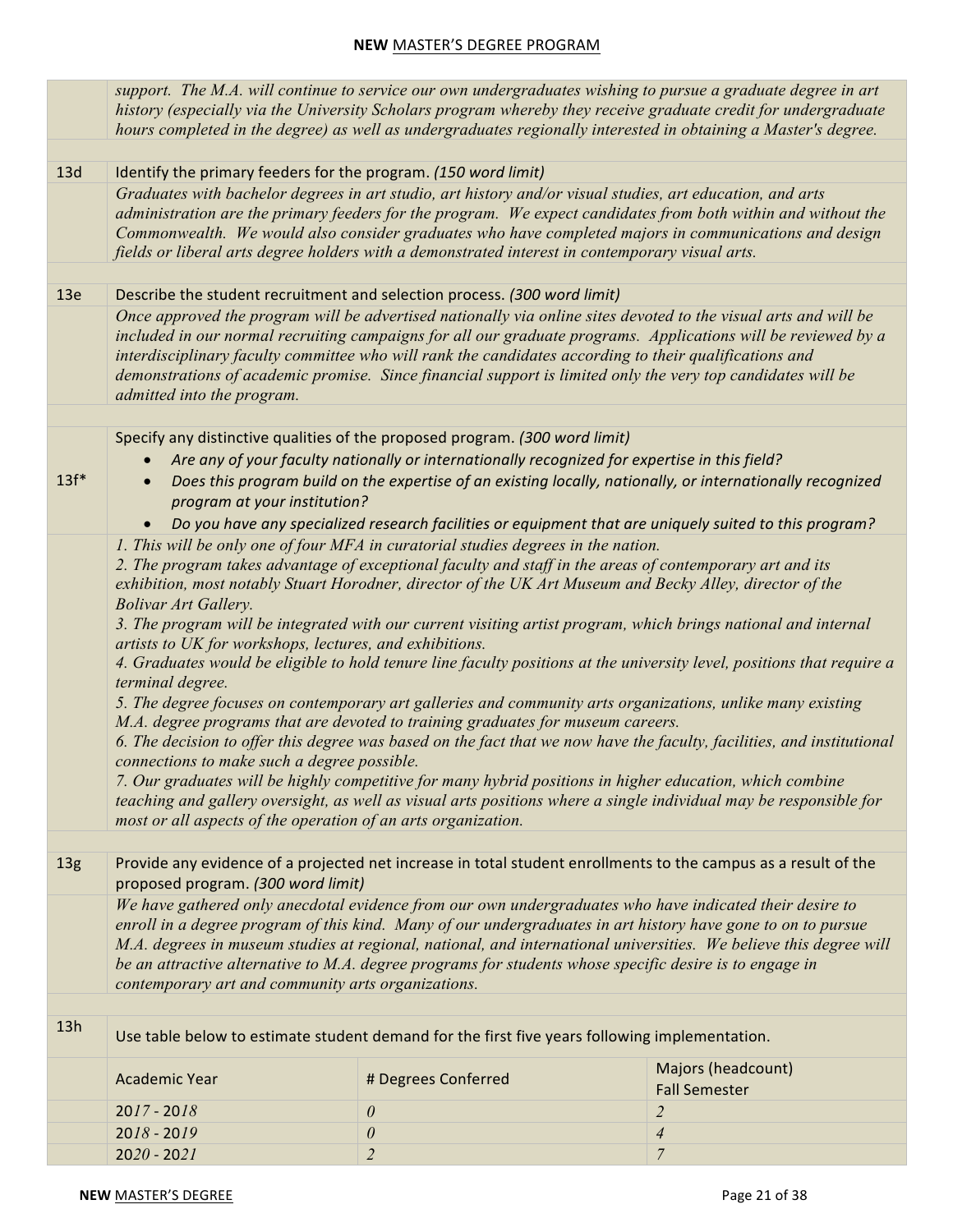|        | $2021 - 2022$                                                   | 9<br>$\overline{4}$                                                                                                                                                                                                   |                 |                |
|--------|-----------------------------------------------------------------|-----------------------------------------------------------------------------------------------------------------------------------------------------------------------------------------------------------------------|-----------------|----------------|
|        | $2022 - 2023$                                                   | 9<br>$\overline{7}$                                                                                                                                                                                                   |                 |                |
|        |                                                                 |                                                                                                                                                                                                                       |                 |                |
| 13i    | academic reasons. (300 word limit)                              | Clearly describe all evidence justifying a new program based on changes in the academic discipline or other                                                                                                           |                 |                |
|        |                                                                 | 1) Curator and visual arts management positions have become increasingly competitive with a corresponding                                                                                                             |                 |                |
|        |                                                                 | rise in expected qualifications. The MFA is equivalent to the Ph.D. for most positions giving graduates a                                                                                                             |                 |                |
|        | competitive advantage.                                          |                                                                                                                                                                                                                       |                 |                |
|        |                                                                 | 2) The contemporary art world continues to expand rapidly and has acquired in the last two decades a global<br>dimension. Graduates would have employment opportunities not only in the region or in the country, but |                 |                |
|        | internationally.                                                |                                                                                                                                                                                                                       |                 |                |
|        |                                                                 | 3) Interest in advanced education in art history among students has been steadily declining as well as academic                                                                                                       |                 |                |
|        |                                                                 | positions in the field. This new degree shifts the focus of the graduate program to where the greatest                                                                                                                |                 |                |
|        | opportunities for career employment lie.                        |                                                                                                                                                                                                                       |                 |                |
|        |                                                                 |                                                                                                                                                                                                                       |                 |                |
| 13j    |                                                                 | Has the Council on Postsecondary Education identified similar programs? <sup>20</sup>                                                                                                                                 | Yes             | No             |
|        | If "Yes," the following questions (5h1 - 5h5) must be answered. |                                                                                                                                                                                                                       |                 |                |
|        |                                                                 |                                                                                                                                                                                                                       |                 |                |
| (1)    | objectives, etc.? (150 word limit)                              | Does the program differ from existing programs in terms of curriculum, focus,                                                                                                                                         | Yes $\boxtimes$ | No             |
|        |                                                                 | If "Yes," explain: First, it is a terminal degree rather than a Master of Arts degree as the vast majority of                                                                                                         |                 |                |
|        |                                                                 | museum studies programs are. Second, it is a three-year degree that is intensively practice-based. Third, the                                                                                                         |                 |                |
|        |                                                                 | degree focuses on contemporary art and community engagement rather than focusing on traditional museum                                                                                                                |                 |                |
|        | practices, as do most museum studies degrees.                   |                                                                                                                                                                                                                       |                 |                |
|        |                                                                 |                                                                                                                                                                                                                       |                 |                |
|        |                                                                 | Does the proposed program serve a different student population (e.g., students                                                                                                                                        |                 |                |
| (2)    |                                                                 | in a different geographic area or nontraditional students) from existing                                                                                                                                              | $Yes \mid \mid$ | No $\boxtimes$ |
|        | programs? (150 word limit)<br>If "Yes," explain:                |                                                                                                                                                                                                                       |                 |                |
|        |                                                                 |                                                                                                                                                                                                                       |                 |                |
| (3)    | Is access to existing programs limited? (150 word limit)        |                                                                                                                                                                                                                       | Yes             | No $\boxtimes$ |
|        | If "Yes," explain:                                              |                                                                                                                                                                                                                       |                 |                |
|        |                                                                 |                                                                                                                                                                                                                       |                 |                |
| (4)    | Is there excess demand for existing programs? (150 word limit)  |                                                                                                                                                                                                                       | Yes             | No $\boxtimes$ |
|        | If "Yes," explain:                                              |                                                                                                                                                                                                                       |                 |                |
|        |                                                                 |                                                                                                                                                                                                                       |                 |                |
| (5)    |                                                                 | Will there be collaboration between the proposed program and existing                                                                                                                                                 | $Yes \mid \mid$ | No $\boxtimes$ |
|        | programs? (150 word limit)                                      |                                                                                                                                                                                                                       |                 |                |
|        |                                                                 | If "yes," explain the collaborative arrangements with existing programs. If "no," explain why there is no                                                                                                             |                 |                |
|        | collaboration with existing programs.                           |                                                                                                                                                                                                                       |                 |                |
|        |                                                                 |                                                                                                                                                                                                                       |                 |                |
|        |                                                                 | Are there similar programs in other Southern Regional Education Board (SREB)                                                                                                                                          |                 |                |
| $13k*$ | states in the nation?                                           |                                                                                                                                                                                                                       | Yes $\boxtimes$ | $No$           |
|        |                                                                 | If "Yes," please answer the questions below to demonstrate why this proposed program is needed in addition                                                                                                            |                 |                |
|        | to the one(s) currently in existence.                           |                                                                                                                                                                                                                       |                 |                |
|        | 13k. i*                                                         | Identify similar programs in other SREB states and in the nation.                                                                                                                                                     |                 |                |
|        |                                                                 | Florida International University offers a MFA in curatorial studies.                                                                                                                                                  |                 |                |
|        |                                                                 |                                                                                                                                                                                                                       |                 |                |
|        | $13k.ii*$                                                       | Does the program differ from existing programs in terms of curriculum,                                                                                                                                                | Yes $\boxtimes$ | No             |

**NEW** MASTER'S DEGREE PAGE PAGE 22 of 38  $\overline{20}$  Please contact Institutional Effectiveness (institutionaleffectiveness@uky.edu) for help with this question.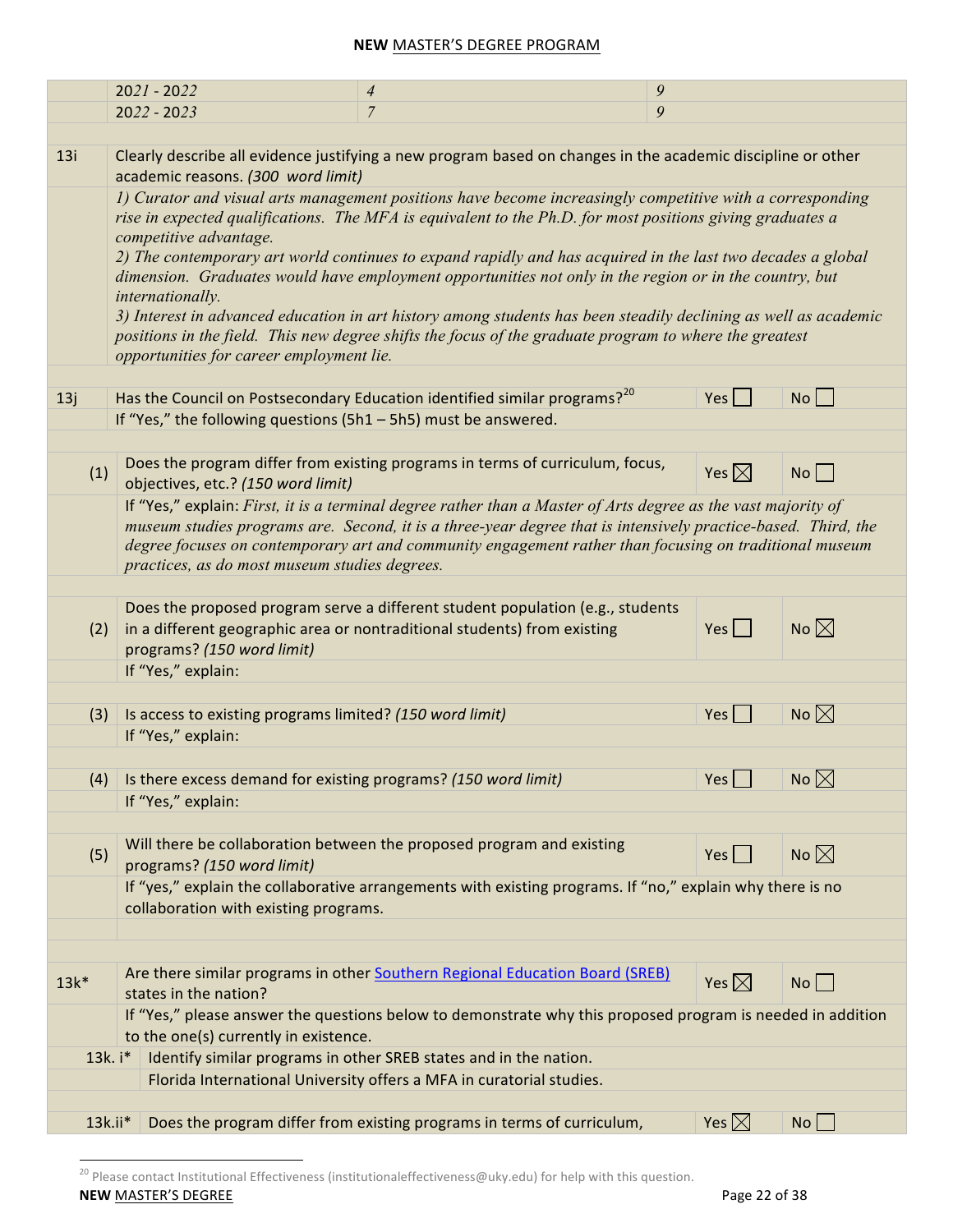|            |        | focus, objectives, etc.?                                                                                                                                                                                                                                                                                                                                                                                                                                                                                                                                                                                                                                                                                                                                                                                                                                                                                                                                                                                                                                                                                                                                                                                                                                                                                                                                                                                                                                                                        |                     |                |
|------------|--------|-------------------------------------------------------------------------------------------------------------------------------------------------------------------------------------------------------------------------------------------------------------------------------------------------------------------------------------------------------------------------------------------------------------------------------------------------------------------------------------------------------------------------------------------------------------------------------------------------------------------------------------------------------------------------------------------------------------------------------------------------------------------------------------------------------------------------------------------------------------------------------------------------------------------------------------------------------------------------------------------------------------------------------------------------------------------------------------------------------------------------------------------------------------------------------------------------------------------------------------------------------------------------------------------------------------------------------------------------------------------------------------------------------------------------------------------------------------------------------------------------|---------------------|----------------|
|            |        | If "Yes," explain. (300 word limit)                                                                                                                                                                                                                                                                                                                                                                                                                                                                                                                                                                                                                                                                                                                                                                                                                                                                                                                                                                                                                                                                                                                                                                                                                                                                                                                                                                                                                                                             |                     |                |
|            |        | The two chief distinctive qualities of our new degree program and those exisiting programs are the<br>overriding emphasis on practical experience versus classroom instruction, which predominates elsewhere,<br>and the comparative low cost of the program. The latter is especially important because visual arts jobs,<br>especially at the entry level, are typically not high paying positions. It is important to us that we do not<br>saddle our graduates with a high debt load that would be difficult for them to repay.                                                                                                                                                                                                                                                                                                                                                                                                                                                                                                                                                                                                                                                                                                                                                                                                                                                                                                                                                             |                     |                |
|            |        |                                                                                                                                                                                                                                                                                                                                                                                                                                                                                                                                                                                                                                                                                                                                                                                                                                                                                                                                                                                                                                                                                                                                                                                                                                                                                                                                                                                                                                                                                                 |                     |                |
| 13k.iii*   |        | Does the proposed program serve a different student population (e.g.,<br>students in a different geographic area and non-traditional students) from<br>existing programs?                                                                                                                                                                                                                                                                                                                                                                                                                                                                                                                                                                                                                                                                                                                                                                                                                                                                                                                                                                                                                                                                                                                                                                                                                                                                                                                       | Yes $\Box$          | No $\boxtimes$ |
|            |        | If "Yes," explain. (300 word limit)                                                                                                                                                                                                                                                                                                                                                                                                                                                                                                                                                                                                                                                                                                                                                                                                                                                                                                                                                                                                                                                                                                                                                                                                                                                                                                                                                                                                                                                             |                     |                |
|            |        |                                                                                                                                                                                                                                                                                                                                                                                                                                                                                                                                                                                                                                                                                                                                                                                                                                                                                                                                                                                                                                                                                                                                                                                                                                                                                                                                                                                                                                                                                                 |                     |                |
|            |        |                                                                                                                                                                                                                                                                                                                                                                                                                                                                                                                                                                                                                                                                                                                                                                                                                                                                                                                                                                                                                                                                                                                                                                                                                                                                                                                                                                                                                                                                                                 |                     |                |
| $13k$ .iv* |        | Is access to existing programs limited?                                                                                                                                                                                                                                                                                                                                                                                                                                                                                                                                                                                                                                                                                                                                                                                                                                                                                                                                                                                                                                                                                                                                                                                                                                                                                                                                                                                                                                                         | Yes $\boxtimes$     | No             |
|            |        | If "Yes," explain. (300 word limit)                                                                                                                                                                                                                                                                                                                                                                                                                                                                                                                                                                                                                                                                                                                                                                                                                                                                                                                                                                                                                                                                                                                                                                                                                                                                                                                                                                                                                                                             |                     |                |
|            |        | Access is limited only in the sense that there are few programs nationally of this kind that focus on<br>contemporary art as opposed to museum studies and of these much fewer that offer a terminal degree.                                                                                                                                                                                                                                                                                                                                                                                                                                                                                                                                                                                                                                                                                                                                                                                                                                                                                                                                                                                                                                                                                                                                                                                                                                                                                    |                     |                |
|            |        |                                                                                                                                                                                                                                                                                                                                                                                                                                                                                                                                                                                                                                                                                                                                                                                                                                                                                                                                                                                                                                                                                                                                                                                                                                                                                                                                                                                                                                                                                                 |                     |                |
| $13k.v*$   |        | Is there excess demand for existing similar programs?                                                                                                                                                                                                                                                                                                                                                                                                                                                                                                                                                                                                                                                                                                                                                                                                                                                                                                                                                                                                                                                                                                                                                                                                                                                                                                                                                                                                                                           | Yes $\boxtimes$     | No             |
|            |        | If "Yes," explain. (300 word limit)                                                                                                                                                                                                                                                                                                                                                                                                                                                                                                                                                                                                                                                                                                                                                                                                                                                                                                                                                                                                                                                                                                                                                                                                                                                                                                                                                                                                                                                             |                     |                |
|            |        | As indicated above, there are only a handful of comparable degree programs in the U.S. and none in the<br>region.                                                                                                                                                                                                                                                                                                                                                                                                                                                                                                                                                                                                                                                                                                                                                                                                                                                                                                                                                                                                                                                                                                                                                                                                                                                                                                                                                                               |                     |                |
|            |        |                                                                                                                                                                                                                                                                                                                                                                                                                                                                                                                                                                                                                                                                                                                                                                                                                                                                                                                                                                                                                                                                                                                                                                                                                                                                                                                                                                                                                                                                                                 |                     |                |
| $13k.vi*$  |        | Will there be collaboration between the proposed program and existing<br>programs?                                                                                                                                                                                                                                                                                                                                                                                                                                                                                                                                                                                                                                                                                                                                                                                                                                                                                                                                                                                                                                                                                                                                                                                                                                                                                                                                                                                                              | Yes $\vert$ $\vert$ | No $\boxtimes$ |
|            |        | If "No," explain. (300 word limit)                                                                                                                                                                                                                                                                                                                                                                                                                                                                                                                                                                                                                                                                                                                                                                                                                                                                                                                                                                                                                                                                                                                                                                                                                                                                                                                                                                                                                                                              |                     |                |
|            |        |                                                                                                                                                                                                                                                                                                                                                                                                                                                                                                                                                                                                                                                                                                                                                                                                                                                                                                                                                                                                                                                                                                                                                                                                                                                                                                                                                                                                                                                                                                 |                     |                |
|            |        |                                                                                                                                                                                                                                                                                                                                                                                                                                                                                                                                                                                                                                                                                                                                                                                                                                                                                                                                                                                                                                                                                                                                                                                                                                                                                                                                                                                                                                                                                                 |                     |                |
| 131        |        | Would your institution like to make this program available through the<br>Academic Common Market <sup>21</sup> ?                                                                                                                                                                                                                                                                                                                                                                                                                                                                                                                                                                                                                                                                                                                                                                                                                                                                                                                                                                                                                                                                                                                                                                                                                                                                                                                                                                                | Yes $\boxtimes$     | $No$           |
|            |        |                                                                                                                                                                                                                                                                                                                                                                                                                                                                                                                                                                                                                                                                                                                                                                                                                                                                                                                                                                                                                                                                                                                                                                                                                                                                                                                                                                                                                                                                                                 |                     |                |
| 13m        | limit) | Clearly describe evidence of employer demand. Such evidence may include employer surveys, current labor<br>market analyses, and future human resources projections. Where appropriate, evidence should demonstrate<br>employers' preferences for graduates of the proposed program over persons having alternative existing<br>credentials and employers' willingness to pay higher salaries to graduates of the proposed program. (300 word                                                                                                                                                                                                                                                                                                                                                                                                                                                                                                                                                                                                                                                                                                                                                                                                                                                                                                                                                                                                                                                    |                     |                |
|            |        | As noted above, in late February 2016, Higher Ed Jobs, the online job site, posted 30 full-time nationally<br>advertised positions and two part-time positions in fields for which these graduates would be both eligible and<br>competitive. As an example of the type of positions available, UC Davis just posted a position for chief curator,<br>advertised at between \$5,433 - \$11,283 a month. Salary clearly corresponds to experience and degrees in hand.<br>UC Davis's minimum qualifications for this position consists of a MA in art history, studio practice, or<br>equivalent education and experience. They expect "expertise in the field of contemporary art with an skills to<br>work beyond area of specialization to support the museum's inclusive artistic program. Five years management<br>experience in a museum or non-profit venue and curatorial experience at the same, or as an independent<br>curator with implemented projects. Track record of significant, academically rigorous and compelling<br>exhibitions and publications. Acquaintance with and enthusiasm for all areas of visual arts education. acility<br>with public presentation and convening diverse public groups. Demonstrated experience managing substantial<br>department, project, and program budgets. Experience using managerial and leadership skills to lead by<br>example and encourage collaborative efforts. Writing skills to prepare a variety of correspondence, reports, |                     |                |

**NEW** MASTER'S DEGREE PAGE PAGE 23 of 38 <sup>21</sup> Please contact Institutional Effectiveness (institutionaleffectiveness@uky.edu) for more information.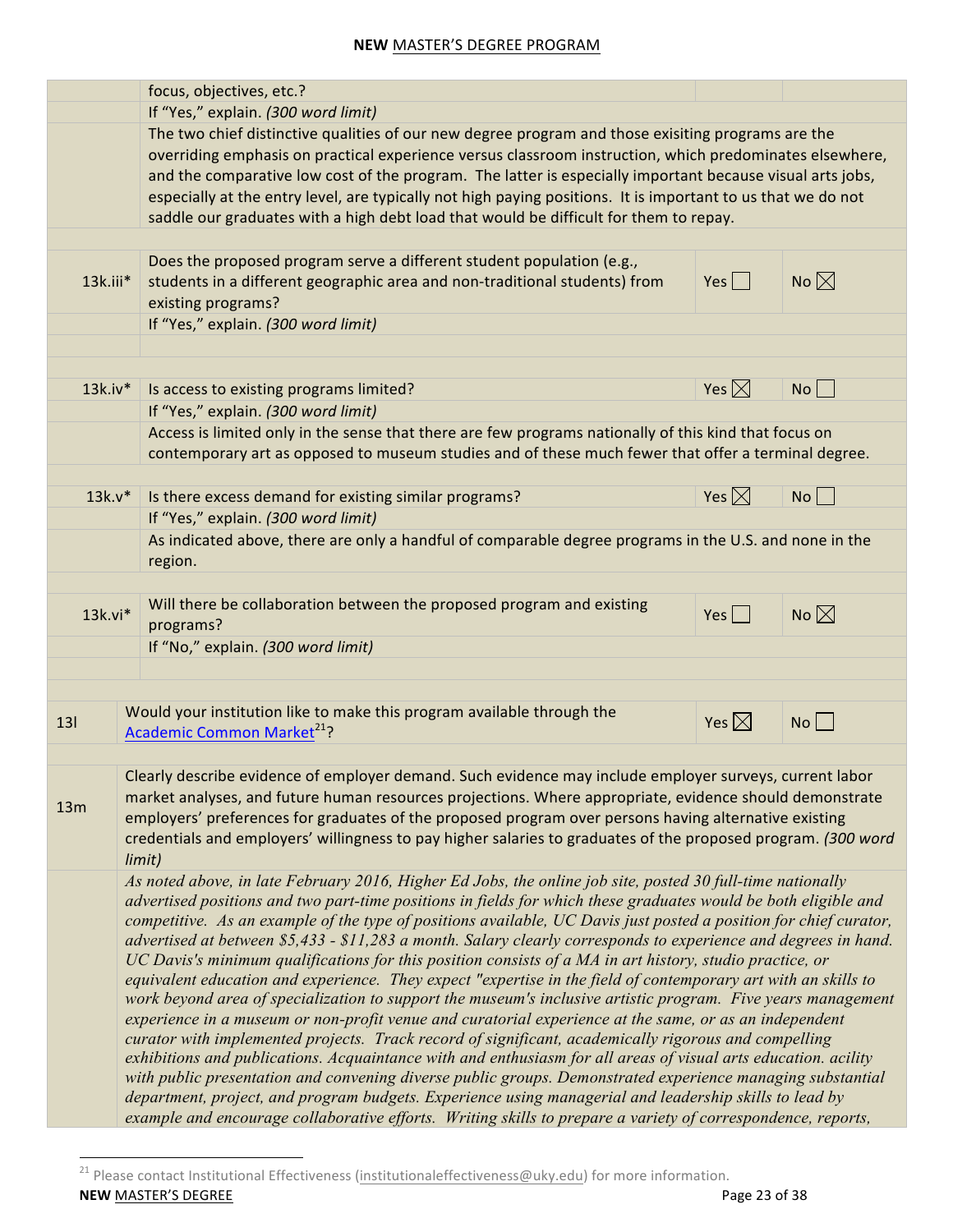*policies/procedures, informational documents, position descriptions, training manuals, and performance evaluations. Strategic planning and analytical experience." Their preferred qualifications are a "PhD in art history, studio practice, or related field. Experience working in a higher education environment. Experience in launching new projects and/or working in start-up environments." The new MFA in curatorial studies graduate*  who have all these skill sets, save only a large independent record of experience. However, as an entry level *candidate they would, because of the extensive internship program, much more experience than graduates from other programs.* 

 $13n*$ Describe the types of jobs available for graduates, average wages for these jobs, and the number of anticipated openings for each type of jobs at the regional, state, and national levels. *Here are some sample types of jobs currently available for which the degree's graduates would qualify. Salaries based on these currently advertised positions. 1) Curators (as much as \$150,000 a year to as little as \$40,000) 2) Arts Program Coordinator (\$79,368-\$58,800) 3) Preparator/Exhibition Designer (not posted) 4) Curatorial Assistant (\$50,000) 5) Art Handler (\$18 per hour) 6) Director of Exhibition Planning (not posted) 7) Assistant Director for Exhibitions Curator (\$5,000 per month) 8) Curator for Exhibitions and Interpretation (commensurate with experience) 9) Director of Education and School Partnerships (commensurate with experience) 10) Director of Campus Relations (not posted) 11) Cultural Access Program Director (not posted) 12) Public Engagement Manager (not posted)* 14. Assessment and Oversight

| $14a*$ | Describe how each program-level student learning outcome will be assessed and how assessment results will<br>be used to improve the program. (250 word limit)                                                                                                                                                                                                                                                              |
|--------|----------------------------------------------------------------------------------------------------------------------------------------------------------------------------------------------------------------------------------------------------------------------------------------------------------------------------------------------------------------------------------------------------------------------------|
|        | See attached assessment plan.                                                                                                                                                                                                                                                                                                                                                                                              |
|        |                                                                                                                                                                                                                                                                                                                                                                                                                            |
| $14b*$ | Describe program evaluation procedures for the proposed program. These procedures may include evaluation<br>of courses and faculty by students, administrators, and departmental personnel as appropriate. Program<br>review procedures shall include standards and guidelines for the assessment of student outcomes implied by<br>the program objectives and consistent with the institutional mission. (300 word limit) |
|        | The degree program will fall under our national accreditation body, the National Schools of Art and Design<br>(NASAD). We will seek program approval for the degree through NASAD and when the School undergoes re-<br>accreditation, the new degree will similarly be asssed.                                                                                                                                             |

14c **Identify** both the direct and indirect methods by which the intended student learning outcomes (SLOs) will be assessed. *(300 word limit)*

*See attached assessment plan*

| 14d     | Procedures for Course Mapping of SLOs (related to question 5b)            |
|---------|---------------------------------------------------------------------------|
| 14d.i   | Which components will be evaluated, i.e. course mapping? (300 word limit) |
|         | See Attached Assessment Plan                                              |
|         |                                                                           |
| 14d.ii  | When will components be evaluated? (150 word limit)                       |
|         | See attached assessment plan                                              |
|         |                                                                           |
| 14d.iii | When will the data be collected? (150 word limit)                         |
|         | See attached assessment plan                                              |
|         |                                                                           |
|         |                                                                           |

14d.iv [C] How will the data be collected? *(150 word limit)*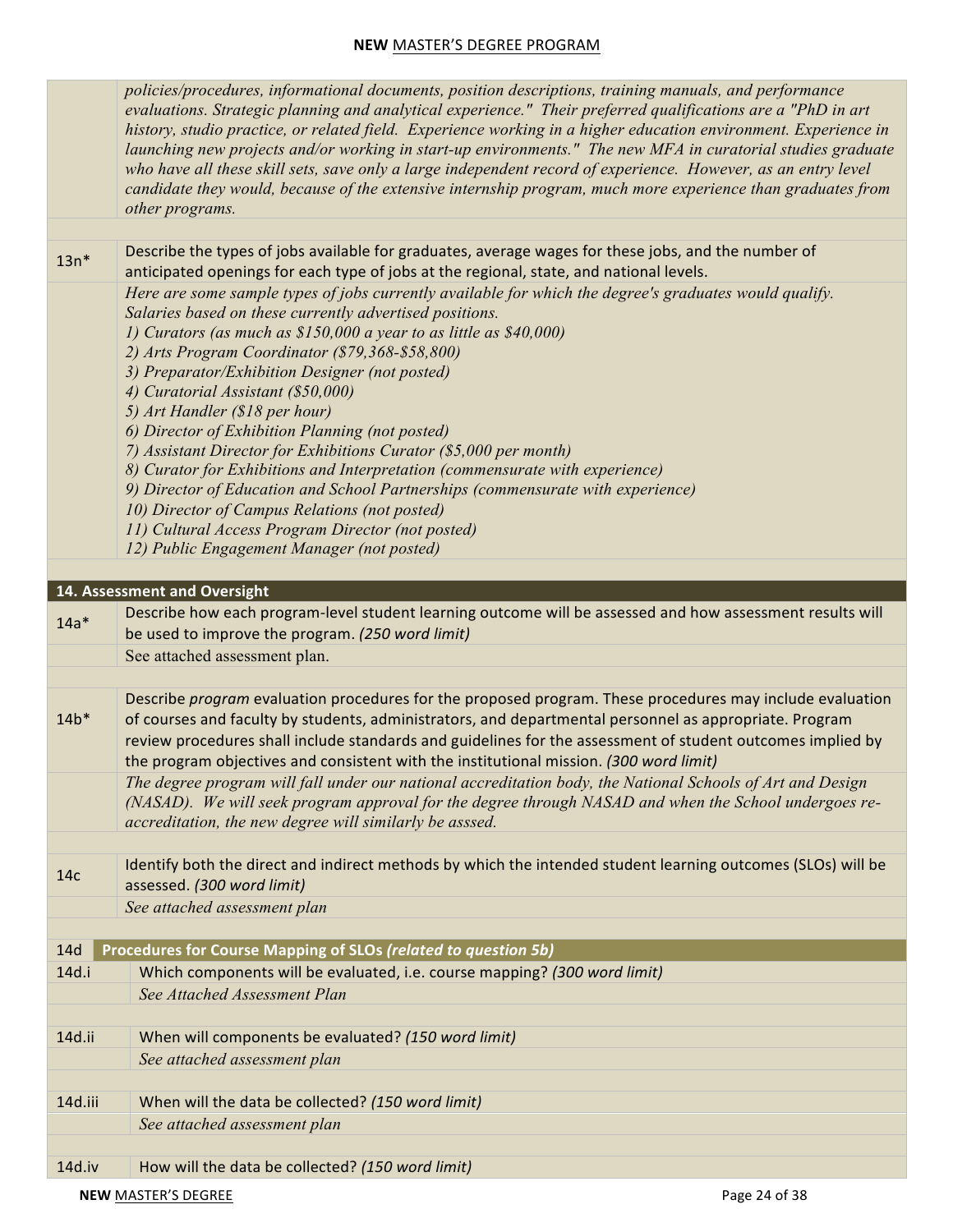|                 | See attached assessment plan                                                                                                                                                                                        |                  |                |
|-----------------|---------------------------------------------------------------------------------------------------------------------------------------------------------------------------------------------------------------------|------------------|----------------|
| 14d.v           | What will be the benchmarks and/or targets to be achieved? (150 word limit)                                                                                                                                         |                  |                |
|                 | 75% of students will meet or exceed expectations in each of the seven SLOs. 90% of the students will<br>graduate within the three-year period. 50% of graduates will find immediate job placement in fields closely |                  |                |
|                 | related to their degree.                                                                                                                                                                                            |                  |                |
| 14d.vi          | What individuals or groups will be responsible for data collection? (150 word limit)                                                                                                                                |                  |                |
|                 | See attached assessment plan                                                                                                                                                                                        |                  |                |
| 14d.vii         | How will the data and findings be shared with faculty? (150 word limit)                                                                                                                                             |                  |                |
|                 | See attached assessment plan                                                                                                                                                                                        |                  |                |
|                 |                                                                                                                                                                                                                     |                  |                |
| 14d.viii        | How will the data be used for making programmatic improvements? (150 word limit)                                                                                                                                    |                  |                |
|                 | See attached assessment plan                                                                                                                                                                                        |                  |                |
|                 |                                                                                                                                                                                                                     |                  |                |
| 14d.ix          | What are the measures of teaching effectiveness? (150 word limit)                                                                                                                                                   |                  |                |
|                 | Instructors will be assessed through student evaluations per semester. We will expect a rating of at 3.0<br>average on the evaluations.                                                                             |                  |                |
| 14d.x           |                                                                                                                                                                                                                     |                  |                |
|                 | What efforts to improve teaching effectiveness will be pursued based on these measures? (150 word limit)<br>We will review evaluations with faculty as part of our regular review process.                          |                  |                |
|                 |                                                                                                                                                                                                                     |                  |                |
| 14d.xi          | What are the plans to evaluate students' post-graduate success? (150 word limit)                                                                                                                                    |                  |                |
|                 | We intend to track intensively the post-graduate career of these students and to evaluate the quality of our<br>program in relation to their relative success.                                                      |                  |                |
|                 |                                                                                                                                                                                                                     |                  |                |
|                 | 15. Cost and Funding of the Proposed Program <sup>22</sup>                                                                                                                                                          |                  |                |
| 15a             | Will this program require additional resources?<br>If "Yes," please provide a brief summary of additional resources that will be needed to implement this program                                                   | Yes              | No $\boxtimes$ |
|                 | over the next five years. (300 word limit)                                                                                                                                                                          |                  |                |
|                 |                                                                                                                                                                                                                     |                  |                |
| 15 <sub>b</sub> | Will this program impact existing programs and/or organizational units within<br>your institution? (300 word limit)                                                                                                 | $Yes \mid \cdot$ | No $\boxtimes$ |
|                 | If "Yes, briefly describe.                                                                                                                                                                                          |                  |                |
|                 |                                                                                                                                                                                                                     |                  |                |
|                 |                                                                                                                                                                                                                     |                  |                |
| 15c             | Provide adequate documentation to demonstrate sufficient return on investment to the state to offset new<br>costs and justify approval for the proposed program. (300 word limit)                                   |                  |                |
|                 | n/a                                                                                                                                                                                                                 |                  |                |
|                 |                                                                                                                                                                                                                     |                  |                |
|                 | 16.* Budget Funding Sources, by Year of Program                                                                                                                                                                     |                  |                |
|                 | All the fields in number 16 are required for the CPE's pre-proposal form. Estimate the level of new and existing                                                                                                    |                  |                |
|                 | resources that will be required to implement and sustain the program using the spreadsheet below. Please answer in                                                                                                  |                  |                |
|                 | terms of dollar amounts. All narratives have a 100-word limit.                                                                                                                                                      |                  |                |

 $^{22}$  For questions about cost and funding of the program, please contact your department chair, business officer, or associate dean for academic affairs.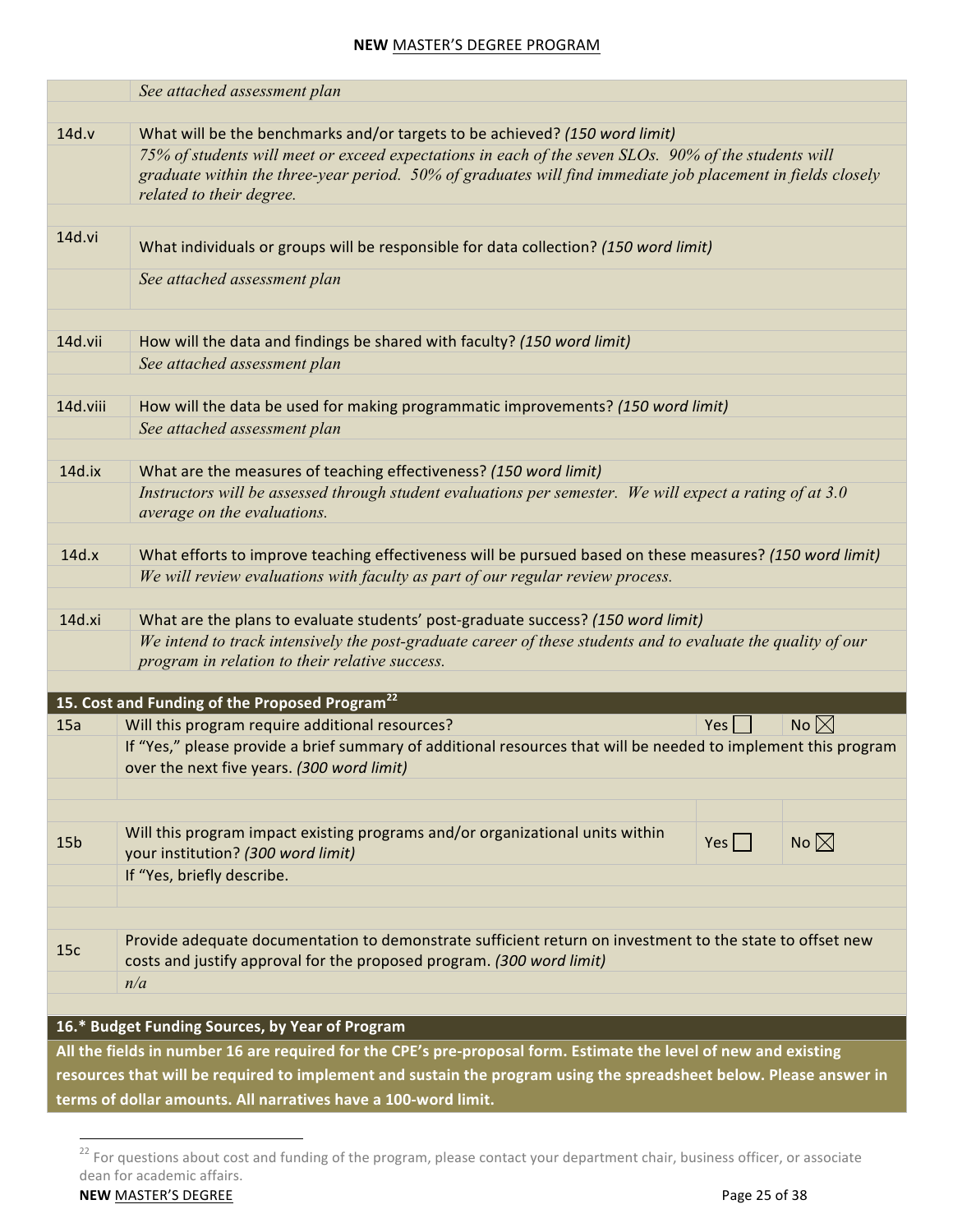| <b>Total Resources Available from</b>                                                                                                                                                                                     |                         |                       |                                                                                                                                                                                                                                                                                                                                                                                                                                                                                                                                                                                                                                                                                    |                      |                      |
|---------------------------------------------------------------------------------------------------------------------------------------------------------------------------------------------------------------------------|-------------------------|-----------------------|------------------------------------------------------------------------------------------------------------------------------------------------------------------------------------------------------------------------------------------------------------------------------------------------------------------------------------------------------------------------------------------------------------------------------------------------------------------------------------------------------------------------------------------------------------------------------------------------------------------------------------------------------------------------------------|----------------------|----------------------|
| <b>Federal Sources (Federal sources</b>                                                                                                                                                                                   | $1st$ Year              | 2 <sup>nd</sup> Year  | 3rd Year                                                                                                                                                                                                                                                                                                                                                                                                                                                                                                                                                                                                                                                                           | 4 <sup>th</sup> Year | 5 <sup>th</sup> Year |
| include grants, earmarks, etc.)                                                                                                                                                                                           |                         |                       |                                                                                                                                                                                                                                                                                                                                                                                                                                                                                                                                                                                                                                                                                    |                      |                      |
| <b>New</b>                                                                                                                                                                                                                | $\theta$                | $\theta$              | $\theta$                                                                                                                                                                                                                                                                                                                                                                                                                                                                                                                                                                                                                                                                           | $\theta$             | $\theta$             |
| <b>Existing</b>                                                                                                                                                                                                           | $\theta$                | $\boldsymbol{\theta}$ | $\theta$                                                                                                                                                                                                                                                                                                                                                                                                                                                                                                                                                                                                                                                                           | $\theta$             | $\theta$             |
| Narrative/Explanation:                                                                                                                                                                                                    | n/a                     |                       |                                                                                                                                                                                                                                                                                                                                                                                                                                                                                                                                                                                                                                                                                    |                      |                      |
|                                                                                                                                                                                                                           |                         |                       |                                                                                                                                                                                                                                                                                                                                                                                                                                                                                                                                                                                                                                                                                    |                      |                      |
| <b>Total Resources Available from</b><br><b>Other Non-State Sources (Non-</b><br>state sources include<br>philanthropies, foundations,<br>individual donors, etc.)                                                        | $1st$ Year              | 2 <sup>nd</sup> Year  | 3rd Year                                                                                                                                                                                                                                                                                                                                                                                                                                                                                                                                                                                                                                                                           | 4 <sup>th</sup> Year | 5 <sup>th</sup> Year |
| <b>New</b>                                                                                                                                                                                                                | \$50,000                | \$100,000             | \$150,000                                                                                                                                                                                                                                                                                                                                                                                                                                                                                                                                                                                                                                                                          | \$200,000            | \$250,000            |
| Existing                                                                                                                                                                                                                  | \$5,000                 | \$5,000               | \$5,000                                                                                                                                                                                                                                                                                                                                                                                                                                                                                                                                                                                                                                                                            | \$5,000              | \$5,000              |
| Narrative/Explanation:                                                                                                                                                                                                    | program's startup date. |                       | We have been cultivating a private donor and have proposed a \$2 million ask. \$1.5<br>million of that donation, should it arise, would be devoted to the MFA in curatorial<br>studies, supporting graduate student funding, budgets for exhibitions and<br>comparable endeavors, and other expenses related to program operation. We can<br>offer the program without this donation, but the donation would significantly<br>increase what the program could offer students. Since such gifts are typically<br>incremental in nature we are estimating \$50,000 per year until the full gift is<br>received. It is possible however that we will receive the entire amount by the |                      |                      |
| <b>State Resources (State sources</b>                                                                                                                                                                                     |                         |                       |                                                                                                                                                                                                                                                                                                                                                                                                                                                                                                                                                                                                                                                                                    |                      |                      |
|                                                                                                                                                                                                                           |                         |                       |                                                                                                                                                                                                                                                                                                                                                                                                                                                                                                                                                                                                                                                                                    |                      |                      |
| include general fund revenue,<br>grants, pass-thru funds, etc.)                                                                                                                                                           | $1st$ Year              | 2 <sup>nd</sup> Year  | 3rd Year                                                                                                                                                                                                                                                                                                                                                                                                                                                                                                                                                                                                                                                                           | 4 <sup>th</sup> Year | 5 <sup>th</sup> Year |
| <b>New</b>                                                                                                                                                                                                                | 0                       | $\theta$              | $\theta$                                                                                                                                                                                                                                                                                                                                                                                                                                                                                                                                                                                                                                                                           | $\theta$             | 0                    |
| Existing                                                                                                                                                                                                                  | \$871,428               | \$897,571             | \$915,522                                                                                                                                                                                                                                                                                                                                                                                                                                                                                                                                                                                                                                                                          | \$933,832            | \$952,509            |
| Narrative/Explanation:                                                                                                                                                                                                    | commitments.            |                       | State resources listed here relate to the three faculty positions most immediately tied<br>to the new degree program. Increases are based on an annual 3% merit raise. This<br>figure excludes salaried positions upon which the program will draw, principally the<br>director of the UK Art Museum and faculty in the Arts Administration program. In<br>all cases, the new degree does not require an adjustment in existing salary                                                                                                                                                                                                                                             |                      |                      |
|                                                                                                                                                                                                                           |                         |                       |                                                                                                                                                                                                                                                                                                                                                                                                                                                                                                                                                                                                                                                                                    |                      |                      |
| <b>Internal (The source and process</b><br>of allocation and reallocation<br>should be detailed, including an<br>analysis of the impact of the<br>reduction on existing programs<br>and/or organization units.) $^{23}$ : | $1st$ Year              | 2 <sup>nd</sup> Year  | 3rd Year                                                                                                                                                                                                                                                                                                                                                                                                                                                                                                                                                                                                                                                                           | 4 <sup>th</sup> Year | 5 <sup>th</sup> Year |
| (New) Allocated Resources                                                                                                                                                                                                 |                         | 1,000                 | 2,000                                                                                                                                                                                                                                                                                                                                                                                                                                                                                                                                                                                                                                                                              | 3,000                | 4,000                |

 $\frac{23}{100}$  The source and process of allocation and reallocation should be detailed, including an analysis of the impact of the reduction on existing programs and/or organizational units.

**NEW** MASTER'S DEGREE Page 26 of 38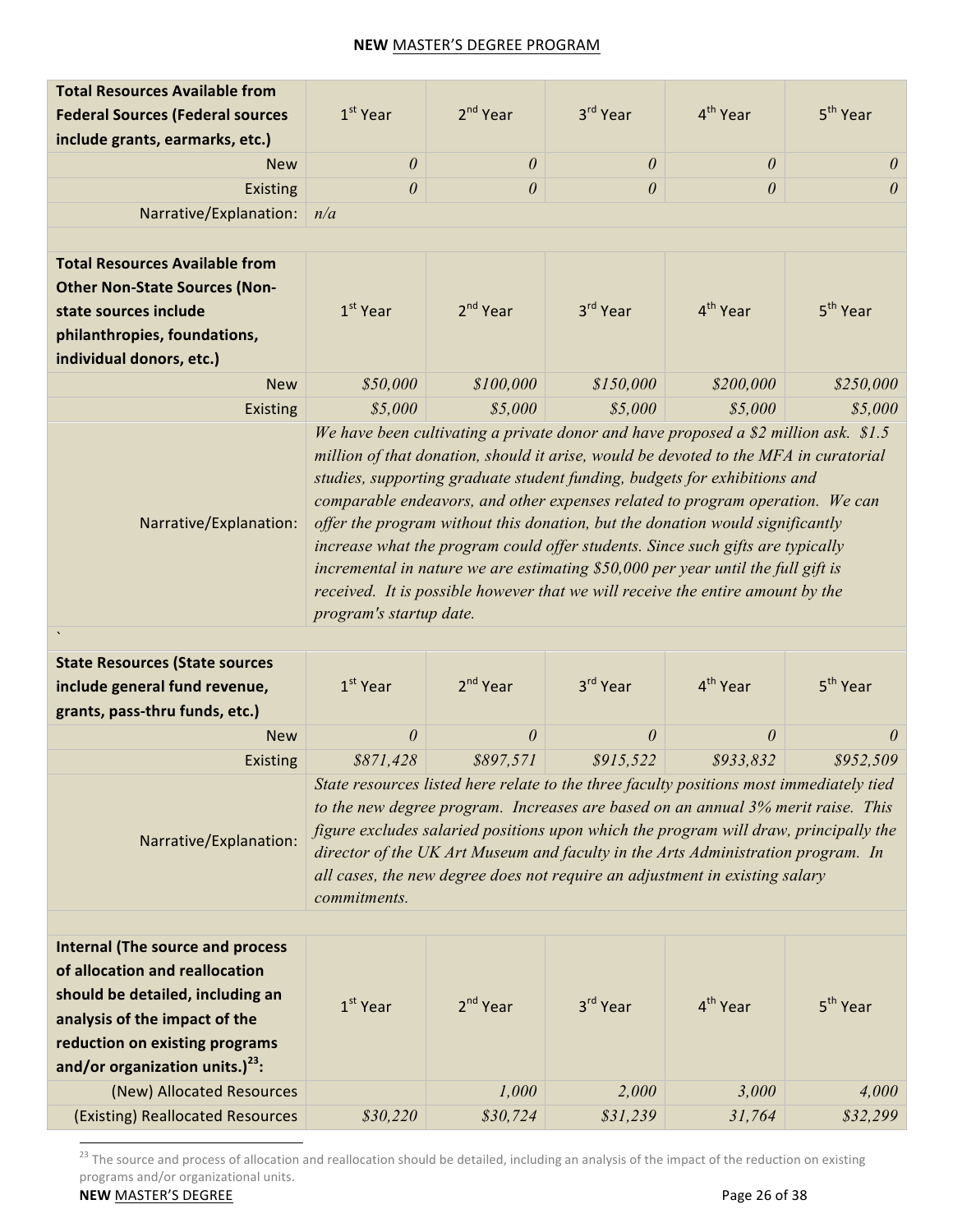Narrative/Explanation: *Traditionally the M.A. degree in art history and visual studies offered two teaching assistantships to qualifying students. These would primarily be transferred to the new degree. Expenditure increases represent an annual 2% increase in the TA award. New revenue would be generated by students in support of their exhibition resource projects.*

| <b>Student Tuition (Describe the</b> |            |            |                      |                                                                                |                      |
|--------------------------------------|------------|------------|----------------------|--------------------------------------------------------------------------------|----------------------|
| impact of this program on            | $1st$ Year | $2nd$ Year | 3 <sup>rd</sup> Year | 4 <sup>th</sup> Year                                                           | 5 <sup>th</sup> Year |
| enrollment, tuition, and fees.)      |            |            |                      |                                                                                |                      |
| <b>New</b>                           | 37806      | 75,612     | 132,321              | 170127                                                                         | 170127               |
| <b>Existing</b>                      | 56709      | 56,709     | 56709                | 56709                                                                          | 56709                |
|                                      |            |            |                      | $The argument M_A$ program in gut bistom has three active students Assuming an |                      |

Narrative/Explanation: *The current M.A. program in art history has three active students. Assuming an average tuition (in-state, out-of-state) of \$18,903 per year, and assuming that the M.A. enrollments stay constant, the new students will increase revenue by two students in the first year, four students in the second, and by the third year we expect seven students enrolled in the program. By the fourth and fifth year we expect nine students enrolled annually, at which point we would cap the number of graduate students in the program.*

| <b>Total Funding Sources</b> | $1st$ Year  | $2nd$ Year  | 3 <sup>rd</sup> Year | 4 <sup>th</sup> Year | 5 <sup>th</sup> Year |
|------------------------------|-------------|-------------|----------------------|----------------------|----------------------|
| <b>Total New</b>             | 87806       | 176612      | 284321               | 373127               | 424127               |
| <b>Total Existing</b>        | 963357      | 990004      | 1008470              | 1027305              | 1046517              |
| <b>TOTAL FUNDING SOURCES</b> | \$1,051,163 | \$1,166,616 | \$1,292,791          | \$1,400,432          | \$1,470,644          |

| 17. Breakdown of Program Expenses/Requirements <sup>4</sup>                               |                                                                                                                |            |          |                      |                      |
|-------------------------------------------------------------------------------------------|----------------------------------------------------------------------------------------------------------------|------------|----------|----------------------|----------------------|
| (Please note - all the fields in number 17 are required for the CPE's pre-proposal form.) |                                                                                                                |            |          |                      |                      |
| <b>Staff: Executive, Administrative &amp;</b>                                             |                                                                                                                |            |          |                      |                      |
| <b>Managerial (Include salaries and</b>                                                   | $1st$ Year                                                                                                     | $2nd$ Year | 3rd Year | 4 <sup>th</sup> Year | 5 <sup>th</sup> Year |
| whether new hires will be part                                                            |                                                                                                                |            |          |                      |                      |
| time or full time.)                                                                       |                                                                                                                |            |          |                      |                      |
| <b>New</b>                                                                                | $\theta$                                                                                                       | $\theta$   | $\theta$ | $\theta$             | 0                    |
| <b>Existing</b>                                                                           | 197,739                                                                                                        | 203,671    | 209,781  | 216,074              | 222,556              |
| Narrative/Explanation <sup>24</sup> :                                                     | Current administration and staff will handle the new degree. The rate of increase is<br>based on an annual 3%. |            |          |                      |                      |
|                                                                                           |                                                                                                                |            |          |                      |                      |
| <b>Other Professional (Include</b><br>salaries.)                                          | $1st$ Year                                                                                                     | $2nd$ Year | 3rd Year | 4 <sup>th</sup> Year | 5 <sup>th</sup> Year |
| <b>New</b>                                                                                |                                                                                                                |            |          |                      |                      |
| <b>Existing</b>                                                                           | 206,649                                                                                                        | 212848     | 219233   | 225810               | 232,584              |
| Narrative/Explanation:                                                                    |                                                                                                                |            |          |                      |                      |
|                                                                                           |                                                                                                                |            |          |                      |                      |
| <b>Faculty (Include salaries and</b>                                                      |                                                                                                                |            |          |                      |                      |
| whether new hires will be part                                                            | $1st$ Year                                                                                                     | $2nd$ Year | 3rd Year | 4 <sup>th</sup> Year | 5 <sup>th</sup> Year |
| time or full time.)                                                                       |                                                                                                                |            |          |                      |                      |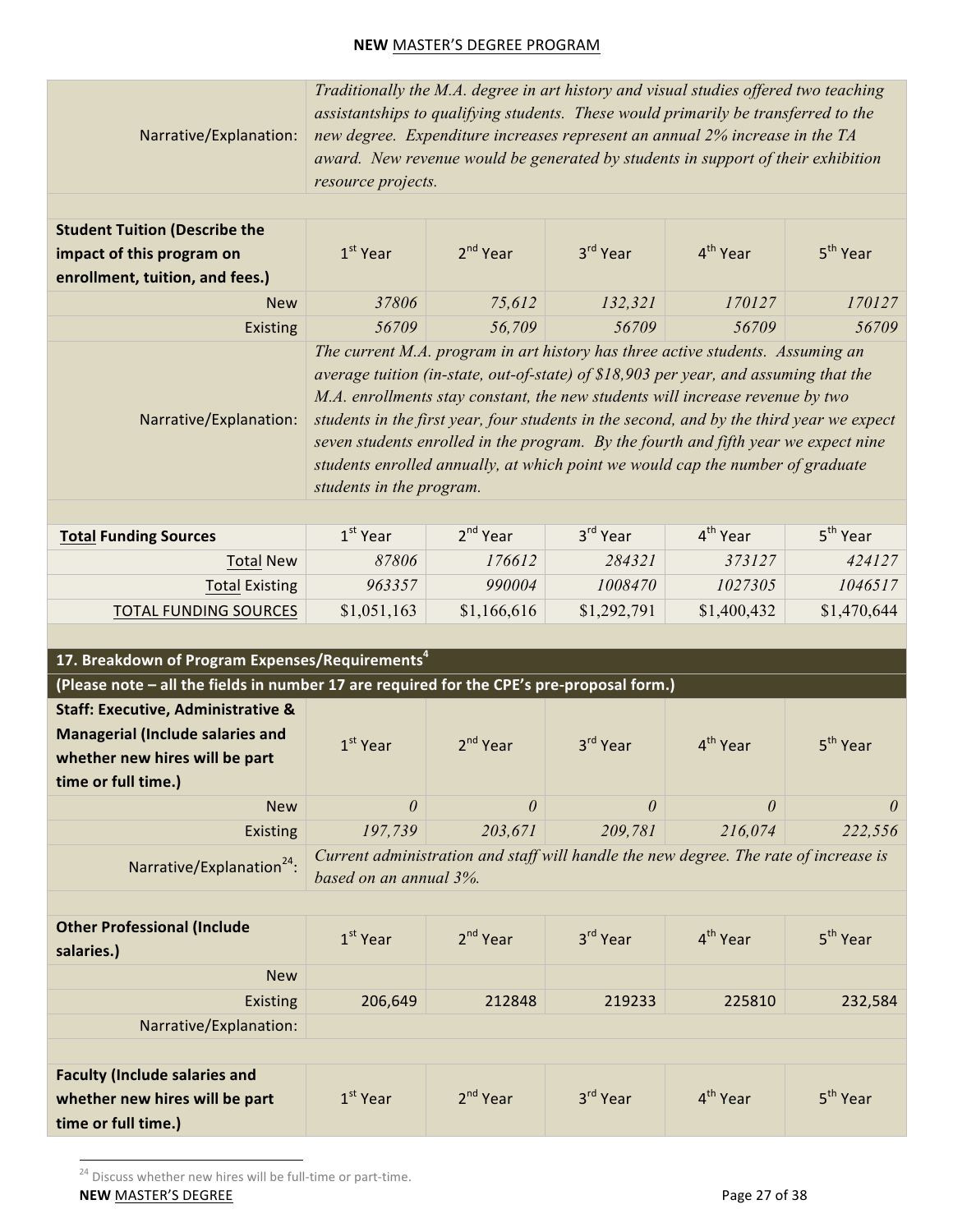| <b>New</b>                                                                             | 0                                                                                                                                                                                                                                                  | $\theta$             | 0                                                                                                                                                                                                                                                                                                                                                        | $\theta$             | 0                    |  |
|----------------------------------------------------------------------------------------|----------------------------------------------------------------------------------------------------------------------------------------------------------------------------------------------------------------------------------------------------|----------------------|----------------------------------------------------------------------------------------------------------------------------------------------------------------------------------------------------------------------------------------------------------------------------------------------------------------------------------------------------------|----------------------|----------------------|--|
| Existing                                                                               | \$467,040                                                                                                                                                                                                                                          | \$481,051            | 495,483                                                                                                                                                                                                                                                                                                                                                  | 510,348              | 525,658              |  |
| Narrative/Explanation <sup>25</sup> :                                                  | Included in faculty salaries are only faculty who will consistently teach graduate<br>courses in the degree. Other faculty will occasionally contribute to the degree but<br>are not included here. The rate of increase is based on an annual 3%. |                      |                                                                                                                                                                                                                                                                                                                                                          |                      |                      |  |
| <b>Graduate Assistants (Include</b><br>salaries and/or stipends.) <sup>26</sup>        | $1st$ Year                                                                                                                                                                                                                                         | $2nd$ Year           | 3rd Year                                                                                                                                                                                                                                                                                                                                                 | 4 <sup>th</sup> Year | 5 <sup>th</sup> Year |  |
| <b>New</b>                                                                             |                                                                                                                                                                                                                                                    |                      |                                                                                                                                                                                                                                                                                                                                                          |                      |                      |  |
| Existing                                                                               | 20,200                                                                                                                                                                                                                                             | 20,200               | 20,200                                                                                                                                                                                                                                                                                                                                                   | 20,200               | 20,200               |  |
| Narrative<br>Explanation/Justification:                                                | The School currently offers two teaching assistantships in art history. Each comes<br>with a stipend of $$10,100 +$ tuition waivers from the Graduate School. We expect to<br>largely transfer these assistantships to the new degree.             |                      |                                                                                                                                                                                                                                                                                                                                                          |                      |                      |  |
| <b>Student Employees (Include</b><br>salaries and/or stipends.)                        | $1st$ Year                                                                                                                                                                                                                                         | $2nd$ Year           | 3rd Year                                                                                                                                                                                                                                                                                                                                                 | 4 <sup>th</sup> Year | 5 <sup>th</sup> Year |  |
| <b>New</b>                                                                             | n/a                                                                                                                                                                                                                                                |                      |                                                                                                                                                                                                                                                                                                                                                          |                      |                      |  |
| Existing                                                                               | n/a                                                                                                                                                                                                                                                |                      |                                                                                                                                                                                                                                                                                                                                                          |                      |                      |  |
| <b>Narrative</b><br>Explanation/Justification:                                         | n/a                                                                                                                                                                                                                                                |                      |                                                                                                                                                                                                                                                                                                                                                          |                      |                      |  |
|                                                                                        |                                                                                                                                                                                                                                                    |                      |                                                                                                                                                                                                                                                                                                                                                          |                      |                      |  |
| <b>Equipment and Instructional</b><br><b>Materials</b>                                 | $1st$ Year                                                                                                                                                                                                                                         | 2 <sup>nd</sup> Year | 3rd Year                                                                                                                                                                                                                                                                                                                                                 | 4 <sup>th</sup> Year | 5 <sup>th</sup> Year |  |
| <b>New</b>                                                                             | $\theta$                                                                                                                                                                                                                                           | \$1,000              | \$2,000                                                                                                                                                                                                                                                                                                                                                  | \$3,000              | \$4,000              |  |
| Existing                                                                               | \$5,000                                                                                                                                                                                                                                            | \$5,000              | \$5,000                                                                                                                                                                                                                                                                                                                                                  | \$5,000              | \$5,000              |  |
| Narrative<br>Explanation/Justification:                                                | support student projects.                                                                                                                                                                                                                          |                      | We currently use our visiting artists' fund to support exhibitions in the Bolivar Art<br>Gallery. Students will be expected as part of their education to raise money for the<br>exhibitions they hold. We are estimating a modest growth in revenue. We will also<br>be undertaking development efforts that might significantly increase the budget to |                      |                      |  |
| Library (Include new journal<br>subscriptions, collections, and<br>electronic access.) | $1st$ Year                                                                                                                                                                                                                                         | $2nd$ Year           | 3rd Year                                                                                                                                                                                                                                                                                                                                                 | 4 <sup>th</sup> Year | 5 <sup>th</sup> Year |  |
| <b>New</b>                                                                             |                                                                                                                                                                                                                                                    |                      |                                                                                                                                                                                                                                                                                                                                                          |                      |                      |  |
| <b>Existing</b>                                                                        |                                                                                                                                                                                                                                                    |                      |                                                                                                                                                                                                                                                                                                                                                          |                      |                      |  |
| Narrative<br>Explanation/Justification:                                                | n/a                                                                                                                                                                                                                                                |                      |                                                                                                                                                                                                                                                                                                                                                          |                      |                      |  |
|                                                                                        |                                                                                                                                                                                                                                                    |                      |                                                                                                                                                                                                                                                                                                                                                          |                      |                      |  |
| <b>Contractual Services</b>                                                            | $1st$ Year                                                                                                                                                                                                                                         | 2 <sup>nd</sup> Year | 3 <sup>rd</sup> Year                                                                                                                                                                                                                                                                                                                                     | 4 <sup>th</sup> Year | 5 <sup>th</sup> Year |  |
| <b>New</b>                                                                             |                                                                                                                                                                                                                                                    |                      |                                                                                                                                                                                                                                                                                                                                                          |                      |                      |  |
| <b>Existing</b>                                                                        |                                                                                                                                                                                                                                                    |                      |                                                                                                                                                                                                                                                                                                                                                          |                      |                      |  |
| Narrative                                                                              | n/a                                                                                                                                                                                                                                                |                      |                                                                                                                                                                                                                                                                                                                                                          |                      |                      |  |

<sup>25</sup> If new hires are involved, explain whether new hires will be full-time or part-time.<br><sup>26</sup> Identify the number of assistantships/stipends to be provided; Include the level of support for each.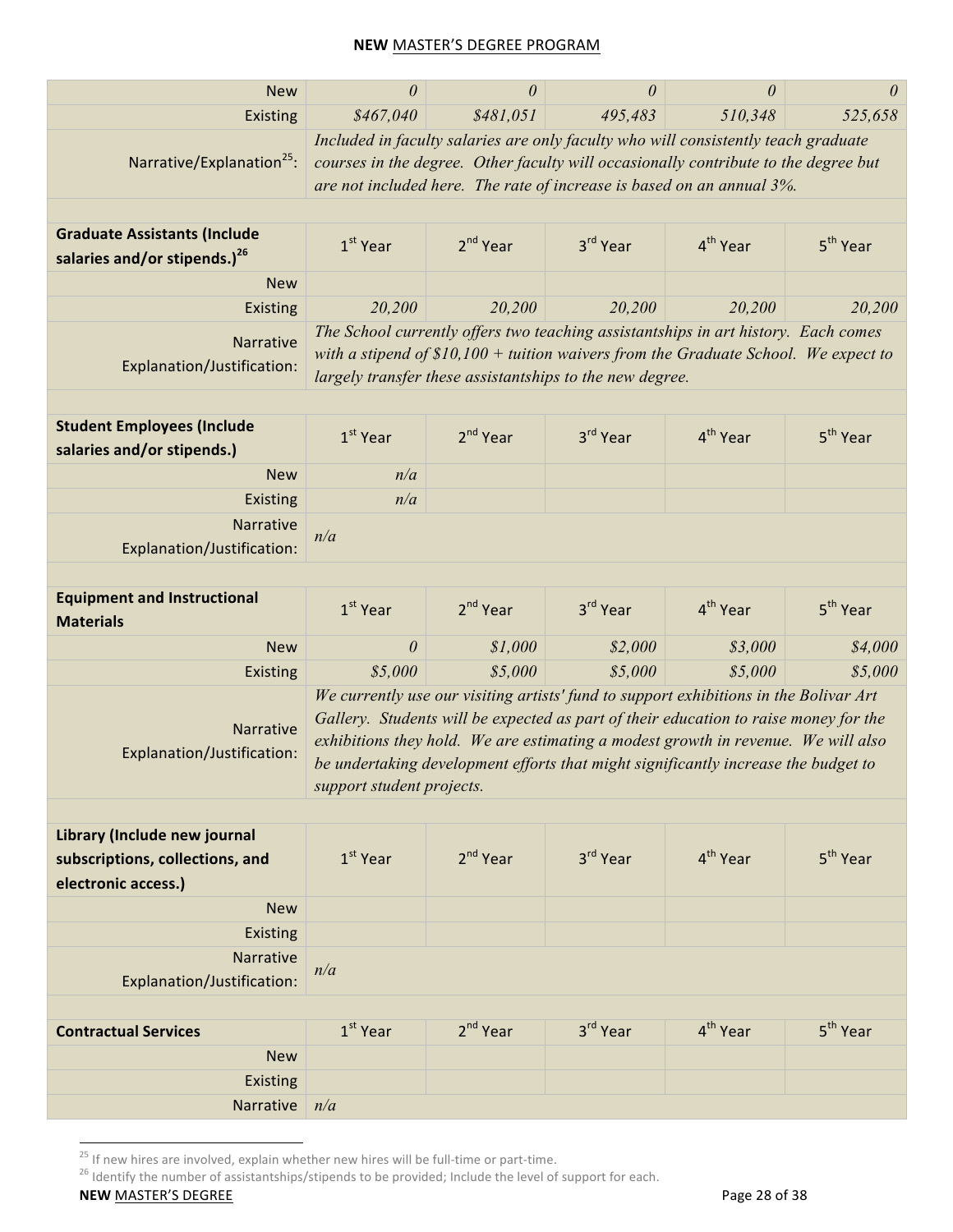| Explanation/Justification:                        |                      |                                                                                                                                                                      |                      |                      |                      |  |  |  |
|---------------------------------------------------|----------------------|----------------------------------------------------------------------------------------------------------------------------------------------------------------------|----------------------|----------------------|----------------------|--|--|--|
|                                                   |                      |                                                                                                                                                                      |                      |                      |                      |  |  |  |
| <b>Academic and/or Student</b><br><b>Services</b> | $1st$ Year           | $2nd$ Year                                                                                                                                                           | 3rd Year             | 4 <sup>th</sup> Year | 5 <sup>th</sup> Year |  |  |  |
| <b>New</b>                                        |                      |                                                                                                                                                                      |                      |                      |                      |  |  |  |
| Existing                                          | 52,000               | 53,040                                                                                                                                                               | 54,648               | 55,700               | 56,814               |  |  |  |
| <b>Narrative</b>                                  |                      | U.K. resources that fund professional advisors in the College of Fine Arts should be                                                                                 |                      |                      |                      |  |  |  |
| Explanation/Justification:                        |                      | adequate to manage advising services. Salary increases for the existing advisor,<br>including benefits, has been pegged at 2% annually.                              |                      |                      |                      |  |  |  |
|                                                   |                      |                                                                                                                                                                      |                      |                      |                      |  |  |  |
| <b>Other Support Services</b>                     | $1st$ Year           | $2nd$ Year                                                                                                                                                           | 3 <sup>rd</sup> Year | 4 <sup>th</sup> Year | 5 <sup>th</sup> Year |  |  |  |
| <b>New</b>                                        |                      |                                                                                                                                                                      |                      |                      |                      |  |  |  |
| Existing                                          |                      |                                                                                                                                                                      |                      |                      |                      |  |  |  |
| Narrative                                         | n/a                  |                                                                                                                                                                      |                      |                      |                      |  |  |  |
| Explanation/Justification:                        |                      |                                                                                                                                                                      |                      |                      |                      |  |  |  |
|                                                   |                      |                                                                                                                                                                      |                      |                      |                      |  |  |  |
| <b>Faculty Development (Include</b>               |                      |                                                                                                                                                                      |                      |                      |                      |  |  |  |
| travel, conference fees,                          | $1st$ Year           | $2nd$ Year                                                                                                                                                           | 3rd Year             | 4 <sup>th</sup> Year | 5 <sup>th</sup> Year |  |  |  |
| consultants, etc.)                                |                      |                                                                                                                                                                      |                      |                      |                      |  |  |  |
| <b>New</b>                                        |                      |                                                                                                                                                                      |                      |                      |                      |  |  |  |
| Existing                                          |                      |                                                                                                                                                                      |                      |                      |                      |  |  |  |
| Narrative                                         |                      | We currently do not have funds supporting faculty development. All such efforts (and                                                                                 |                      |                      |                      |  |  |  |
| Explanation/Justification:                        |                      | funding) come either out of the College of Fine Arts' or the Provost's Office.                                                                                       |                      |                      |                      |  |  |  |
|                                                   |                      |                                                                                                                                                                      |                      |                      |                      |  |  |  |
| Assessment (Include personnel,                    |                      |                                                                                                                                                                      |                      |                      |                      |  |  |  |
| software tools, data collection                   | 1 <sup>st</sup> Year | $2nd$ Year                                                                                                                                                           | 3rd Year             | 4 <sup>th</sup> Year | 5 <sup>th</sup> Year |  |  |  |
| tools, survey administration,                     |                      |                                                                                                                                                                      |                      |                      |                      |  |  |  |
| outside consulting services, etc.)                |                      |                                                                                                                                                                      |                      |                      |                      |  |  |  |
| New                                               |                      |                                                                                                                                                                      |                      |                      |                      |  |  |  |
| Existing                                          |                      |                                                                                                                                                                      |                      |                      |                      |  |  |  |
| Narrative                                         |                      | We do not have budget support for our assessment efforts. They are part of the                                                                                       |                      |                      |                      |  |  |  |
| Explanation/Justification:                        |                      | regular duties of administrative staff and faculty.                                                                                                                  |                      |                      |                      |  |  |  |
|                                                   |                      |                                                                                                                                                                      |                      |                      |                      |  |  |  |
| <b>Student Space and Equipment</b>                | $1st$ Year           | $2nd$ Year                                                                                                                                                           | 3rd Year             | 4 <sup>th</sup> Year | 5 <sup>th</sup> Year |  |  |  |
| <b>New</b>                                        |                      |                                                                                                                                                                      |                      |                      |                      |  |  |  |
| Existing                                          |                      |                                                                                                                                                                      |                      |                      |                      |  |  |  |
| Narrative                                         | n/a                  |                                                                                                                                                                      |                      |                      |                      |  |  |  |
| Explanation/Justification:                        |                      |                                                                                                                                                                      |                      |                      |                      |  |  |  |
|                                                   |                      |                                                                                                                                                                      |                      |                      |                      |  |  |  |
| <b>Other</b>                                      | $1st$ Year           | 2 <sup>nd</sup> Year                                                                                                                                                 | 3rd Year             | 4 <sup>th</sup> Year | 5 <sup>th</sup> Year |  |  |  |
| <b>New</b>                                        |                      |                                                                                                                                                                      |                      |                      |                      |  |  |  |
| Existing                                          |                      |                                                                                                                                                                      |                      |                      |                      |  |  |  |
| Narrative                                         |                      | NOTE: We expect to cover all costs for this program with existing resources or                                                                                       |                      |                      |                      |  |  |  |
| Explanation/Justification:                        |                      | through our development efforts. If we fail to raise additional revenues to fund an<br>expanding degree program, and if there are no university recurring dollars to |                      |                      |                      |  |  |  |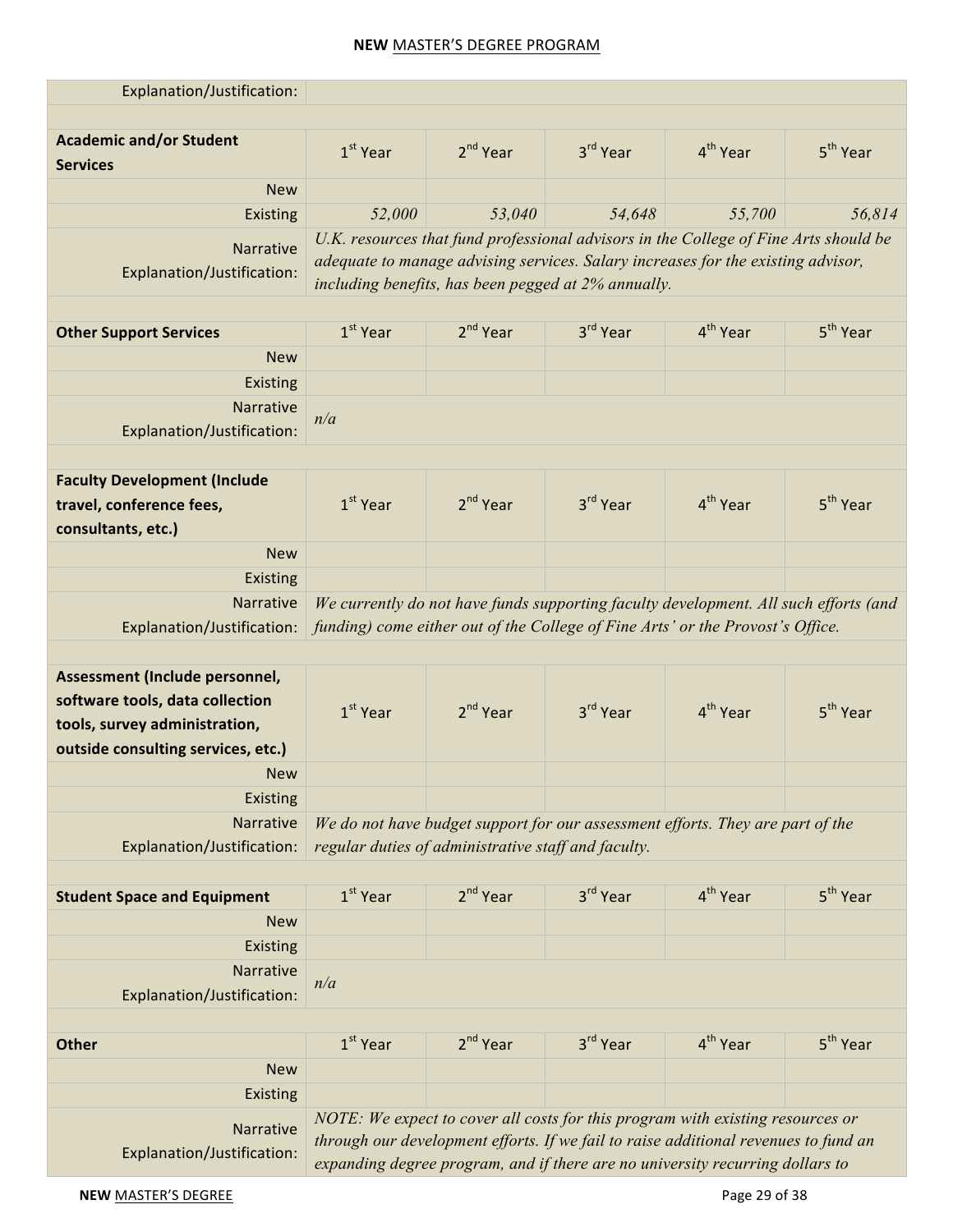|                                                         | support growing enrollments, we will place an enrollment cap on the degree,<br>ensuring that our existing resources are adequate to meet expenses for the new<br>degree. |            |                      |            |                      |  |
|---------------------------------------------------------|--------------------------------------------------------------------------------------------------------------------------------------------------------------------------|------------|----------------------|------------|----------------------|--|
| <b>Total Expenses/Requirements</b>                      | $1st$ Year                                                                                                                                                               | $2nd$ Year | 3 <sup>rd</sup> Year | $4th$ Year | 5 <sup>th</sup> Year |  |
| <b>New</b>                                              | $\theta$                                                                                                                                                                 | 1,000      | 2,000                | 3,000      | 4,000                |  |
| Existing                                                | 948,628                                                                                                                                                                  | 975,810    | 1,004,345            | 1,033,132  | 1,062,812            |  |
| <b>TOTAL Program Budgeted</b><br>Expenses/Requirements: |                                                                                                                                                                          |            |                      |            |                      |  |

| <b>GRAND TOTAL</b>           | $1^\mathrm{st}$ Year/ | 2 <sup>nd</sup> Year | 3 <sup>rd</sup> Year | 4 <sup>th</sup> Year | 5 <sup>th</sup> Year |
|------------------------------|-----------------------|----------------------|----------------------|----------------------|----------------------|
| <b>Total Funding Sources</b> | 1.051.163             | 1.166.616            | 1.292.791            | 1.400.432            |                      |
| Total Expenses/Requirements  | 948,628               | 976.810              | 1.006.345            | 1,036,132            | -066 812             |
| LTOTAL NET COST:             | ≚                     |                      |                      |                      |                      |

| <b>18. Course Descriptions</b> |                                                                                                                                                                                                                                                                                                                                                                                                                                                                                                                                                               |
|--------------------------------|---------------------------------------------------------------------------------------------------------------------------------------------------------------------------------------------------------------------------------------------------------------------------------------------------------------------------------------------------------------------------------------------------------------------------------------------------------------------------------------------------------------------------------------------------------------|
| 18a                            | <b>Program Core Courses (includes pre-major and pre-professional courses)</b>                                                                                                                                                                                                                                                                                                                                                                                                                                                                                 |
| Prefix &<br><b>Number</b>      | Course Description (from the Bulletin or the most recent new/change course form)                                                                                                                                                                                                                                                                                                                                                                                                                                                                              |
| $A-E$ 550                      | Community Art Education (3) An examination of community arts organizations and the role they play in<br>identifying and interpreting the diverse artistic make-up of the community. The course will provide students<br>with the tools to define, locate, and research community organizations as potential sites for art<br>programming.                                                                                                                                                                                                                     |
| $A-E$ 560                      | Museum Education (3) An examination of educational techniques and practices of learning in a museum<br>setting. The course will focus on educational theories, learning styles and techniques, audiences,<br>educational materials and outreach strategies that will prepare students for successful professional careers<br>in museum education.                                                                                                                                                                                                             |
| $A-H$ 650                      | Contemporary Art (3) Through lectures, readings, discussions, and research, this course examines major<br>issues raised in art and art criticism since 1965. Particular attention is given to the impact of social,<br>intellectual, and technological developments upon art making and concepts of art and the artist.                                                                                                                                                                                                                                       |
| $A-H$ 604                      | Practical Issues in Art History (subtitle required). This course examines art from a practical perspective. It<br>introduces various disciplines that relate to the understanding of art, such as materials, formats, handling,<br>display, storage, conservation, and connoisseurship (3) In this course students will have the opportunity to<br>engage firsthand with artworks, meanwhile deepening their knowledge of the background and context of the<br>types of art examined. May be repeated under a different subtitle to a maximum of six credits. |
| $A-S793$                       | Graduate Studio Seminar (3) A studio seminar for graduate students in the studio area, in all areas of<br>concentration. Lectures, discussion and criticism will focus on current formal and theoretical problems in<br>the arts. Emphasis will be placed on the integration of concepts and practices arising in the different fields<br>in the visual arts with critical discourse through monthly group critiques.                                                                                                                                         |
| Art 748-68                     | Thesis Research (0) and Thesis Preparation and Presentation (6) Half-time to full-time work on thesis.<br>May be repeated to a maximum of six semesters AND Independent study to formulate and prepare capstone<br>exhibition under the direction of a thesis advisor. A formal learning contract between student and thesis<br>advisor is required.                                                                                                                                                                                                          |
| Art 794                        | Internship: Bolivar Art Gallery (3)                                                                                                                                                                                                                                                                                                                                                                                                                                                                                                                           |
| Art 795                        | Internship: Art Museum at UK (3)                                                                                                                                                                                                                                                                                                                                                                                                                                                                                                                              |
| Art 796                        | Internship: Community Partners (6) - offsite internship at approved local arts organization                                                                                                                                                                                                                                                                                                                                                                                                                                                                   |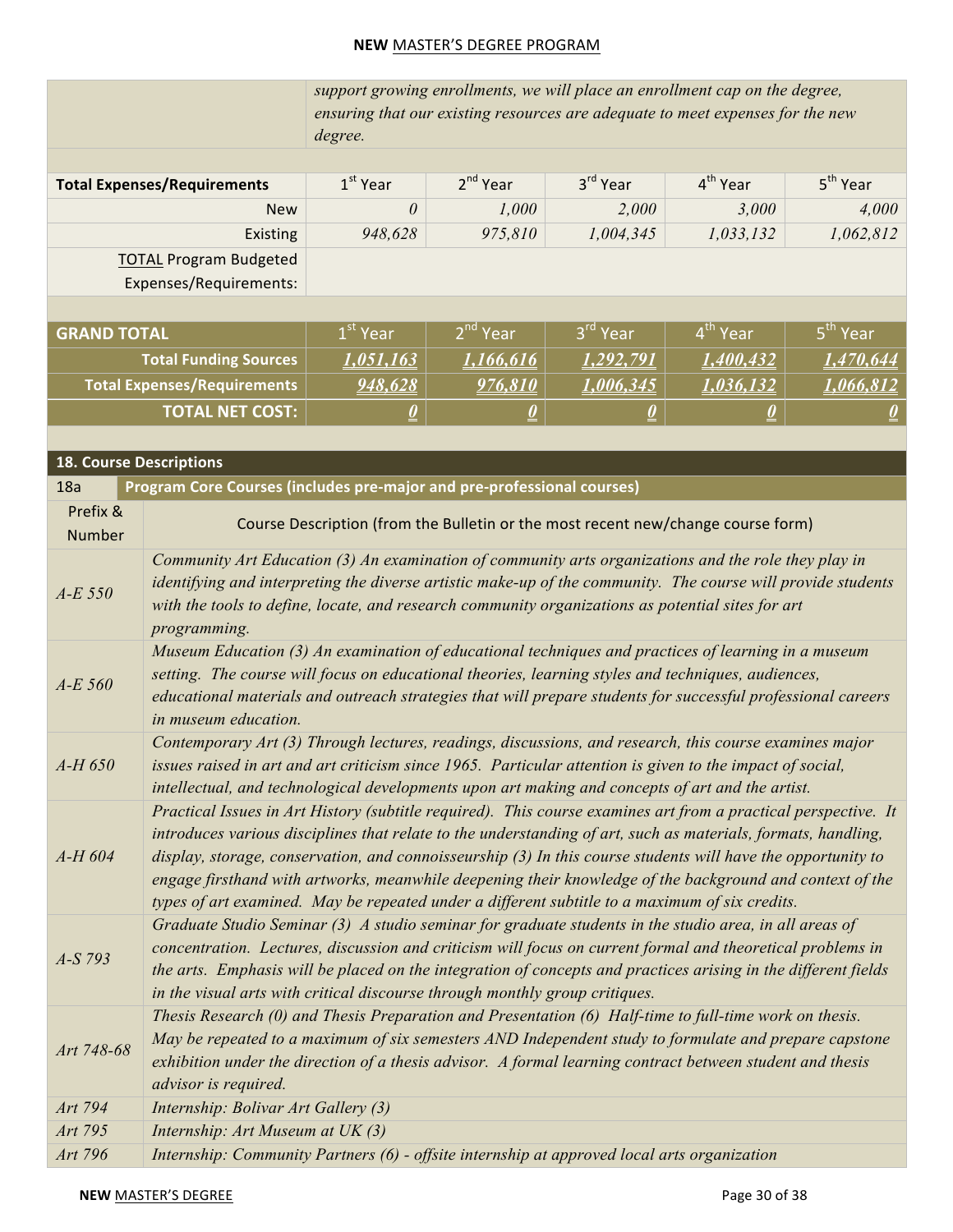| Art 797            | Internship: Arts Organizations (6) - offsite internship at approved arts organization                                                                                                                                                                                                                                                                                                                                                                                                                                                                                                                                                                                                                                                                                                                                                                                                                                                                                                              |
|--------------------|----------------------------------------------------------------------------------------------------------------------------------------------------------------------------------------------------------------------------------------------------------------------------------------------------------------------------------------------------------------------------------------------------------------------------------------------------------------------------------------------------------------------------------------------------------------------------------------------------------------------------------------------------------------------------------------------------------------------------------------------------------------------------------------------------------------------------------------------------------------------------------------------------------------------------------------------------------------------------------------------------|
|                    |                                                                                                                                                                                                                                                                                                                                                                                                                                                                                                                                                                                                                                                                                                                                                                                                                                                                                                                                                                                                    |
| 18 <sub>b</sub>    | <b>Program Guided Electives Courses (for the major)</b>                                                                                                                                                                                                                                                                                                                                                                                                                                                                                                                                                                                                                                                                                                                                                                                                                                                                                                                                            |
| Prefix &<br>Number | Course Description (from the Bulletin or the most recent new/change course form)                                                                                                                                                                                                                                                                                                                                                                                                                                                                                                                                                                                                                                                                                                                                                                                                                                                                                                                   |
| $AAD$ 520          | The Arts $\&$ Artists in Society (3) The arts and artists have influenced concepts of love, war, religion, race,<br>ethnicity and gender and helped societies face problems, celebrate accomplishments, mourn losses, beautify<br>environments and drive economies. The course will investigate the intersection of arts and civic life.<br>Through writing research papers, exploring topics including the intrinsic and extrinsic value of the arts, and<br>through analyzing social, economic and political trends, students will learn the role of the arts and artists in<br>historical and contemporary society.                                                                                                                                                                                                                                                                                                                                                                             |
| <b>AAD 550</b>     | Grant Writing (3) The competitive grant proposal process is the ultimate exercise in organizational<br>capacity, yet the process itself can be elusive. In AAD 550: Grant Writing for Nonprofit Organizations,<br>students will develop proposal writing, development and research skills. Specific topics will include writing<br>style and format, advanced analysis of tone, institutional prospect research, program design, strategic<br>planning, building a case for support, identifying funding sources, creating the letter of intent, evaluation,<br>sustainability, organizational capacity, and grant writing ethics. Throughout the course, students will write<br>a complete grant proposal for an organization of their choice.                                                                                                                                                                                                                                                    |
| <b>AAD 565</b>     | Community Engagement (3) All arts programming activities are meant to engage attendees at some level.<br>This seminar examines various ways arts administrators provide community engagement activities within<br>their organizations, including performing arts producing and presenting organizations, museums and art<br>centers and other types of arts organizations. In Community Engagement in the Arts, students will discuss<br>the risks audience members take in order to participate in the arts, why community engagement is<br>important, types of community engagement activities, how to develop community engagement programs and<br>activity evaluation and assessment.                                                                                                                                                                                                                                                                                                          |
| <b>AAD 600</b>     | Arts Administration Technologies (3) From brochures to websites to video, arts organizations are investing<br>more time and resources in effectively communicating with the public. As such, arts administrators must be<br>skilled in utilizing current technology to convey messages. In this course, students will learn a variety of<br>software applications that will aid in the successful creation of print materials, websites, video and other<br>multi-media presentations. Additionally, the course will introduce concepts of design principles and<br>relevant theories.                                                                                                                                                                                                                                                                                                                                                                                                             |
| AAD610             | Financial Management for Arts Organizations (3) Financial management is a central function of successful<br>arts management. It is the foundation in which human, physical and financial resources are maintained and<br>monitored. In the nonprofit sector, the relationship of "mission to money" is a key conceptual framework<br>that must be understood by arts managers. Arts managers are the source of financial information to both<br>internal and external stakeholders and successful financial analysis is issential for sound strategic planning<br>and governance. This course guides students through key topics of financial management including<br>accounting practices, interpreting financial statements, creating mission-driven budgets, analyzing<br>cashflow, developing cost-benefit analyses and managing investments.                                                                                                                                                  |
| <b>AAD 620</b>     | Management & Leadership in the Arts (3) People are the basis of arts organizations. Understanding the<br>factors that detemine individual actions and interactions, being able to solve problems, capitalize on new<br>opportunities and reach goals is necessary for being a successful leader in a work environment. As such,<br>this course focuses on the planned, systematic process in which applied organizational theory and<br>behavioral science principles and practices are introduced into organizations, toward the goal of increasing<br>organizational and individual effectiveness. The course prepares students to organize and motivate people<br>within an arts organization, manage social environments, and execute strategic change. Topics explored<br>include organizational design, decision-making, conflict resolution, designing effective reward systems,<br>team building, and organizational dynamics and culture. Additionally, students will focus on reflecting |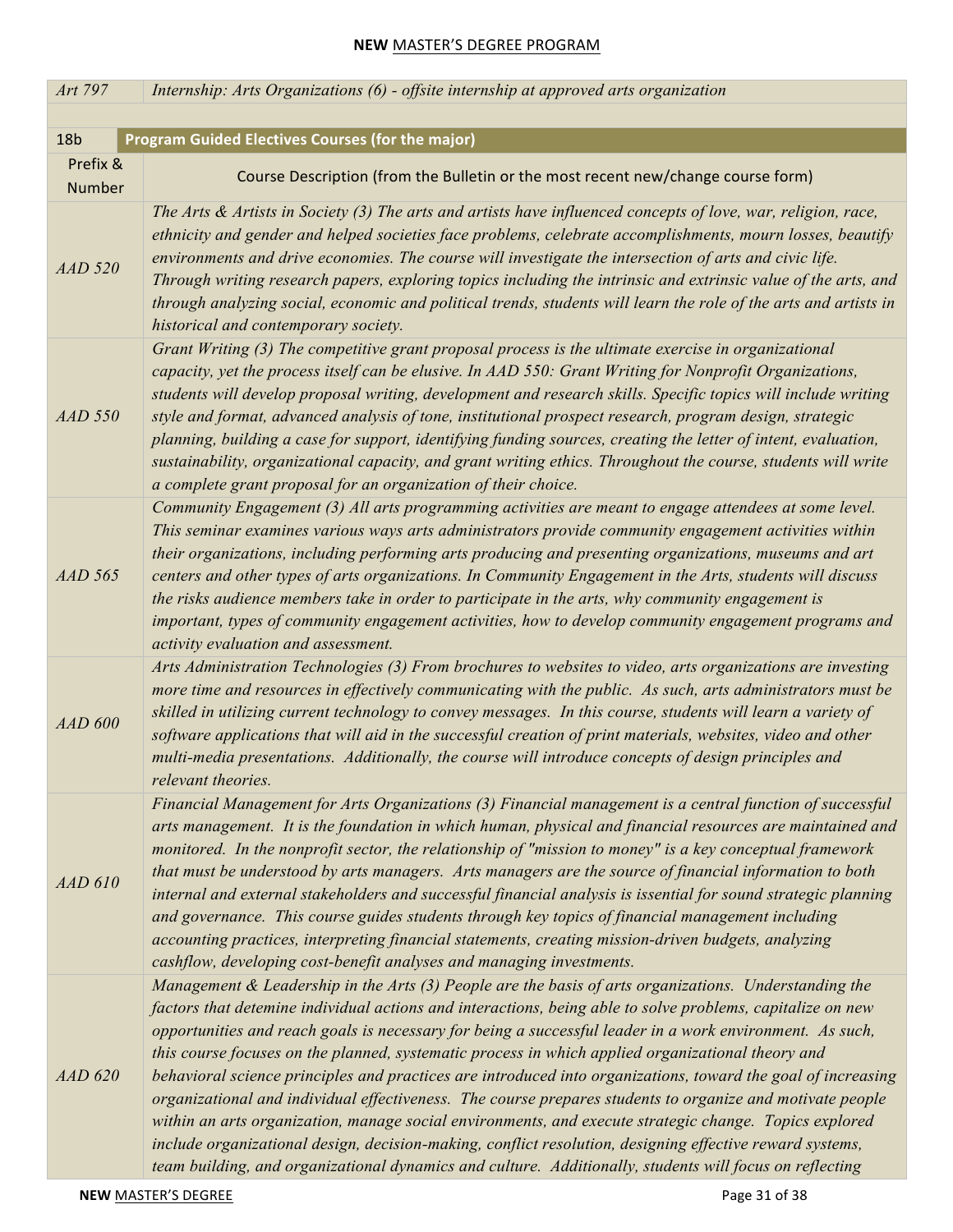|                    | upon their own leadership skills and abilities.                                                                                                                                                                                                                                                                                                                                                                                                                                                                                                                                                                                                                                                                                                                                                                                                                                                                                                                                     |
|--------------------|-------------------------------------------------------------------------------------------------------------------------------------------------------------------------------------------------------------------------------------------------------------------------------------------------------------------------------------------------------------------------------------------------------------------------------------------------------------------------------------------------------------------------------------------------------------------------------------------------------------------------------------------------------------------------------------------------------------------------------------------------------------------------------------------------------------------------------------------------------------------------------------------------------------------------------------------------------------------------------------|
| <b>AAD 630</b>     | Marketing Research and Planning for Arts Organizations (3) Arts managers are consistently faced with the<br>challenge of connecting arts offerings with an audience. Understanding the possible markets and<br>developing strategies to reach the desired audience are part of every arts organization's primary<br>administrative activities. Throughout this course, students will explore theories and frameworks crucial to<br>the marketing function including product development, market research, consumer behavior, brand<br>development, pricing strategies and promotion techniques. Students will utilize the knowledge to analyze<br>marketing strategies, investigate consumer behavior and conduct primary and secondary marketing<br>research for an arts organization. Prereq: AAD 600.                                                                                                                                                                            |
| <b>AAD 640</b>     | Principles of Fundraising (3) Most nonprofit organizations earn more than half of their annual revenue<br>from fundraising activities, involving contributions from businesses, foundations, government, and<br>individuals. This course will examine how each of these entities are identified, contacted, courted, asked<br>and ultimately convinced to contribute. Students will learn practical fundraising techniques such as how to<br>identify government and foundation granting programs, how to write successful grants to those programs,<br>how to identify potential individual donors and solicit their contributions, and how to identify and carry out<br>special events that lead to contributions from a variety of donors. The philosophies and theories that<br>underlie the concept of charitable giving will also be examined, as will the ethical considerations inherent in<br>the fundraising process. Prereq: AAD 600, AAD 610, or consent of instructor. |
| <b>AAD 650</b>     | The Arts $\&$ the Law (3) How does art interact with law? How does law impact artistic creation? How can<br>arts administrators ensure that their organization legally protects itself? Understanding the legal<br>environment in which arts organizations exist and artists create empowers arts administrators to make<br>sound and reasoned decisions. Throughout this course, students will be exposed to a variety of legal topics<br>related to artistic creation and the managing of arts organizations. The course will provide historical and<br>contemporary introduction to the laws and policies, both in the United States and internationally, related to<br>intellectual property, First Amendment, cultural property, human resource management, labor relations,<br>immigration and cultural exchange, and contract development and enforcement.                                                                                                                   |
| <b>AAD 660</b>     | Social and Cultural Entrepreneurship (3) Utilizing entrepreneurial concepts, social entrepreneurs use<br>innovative solutions in order to achieve social change. Social entrepreneurialism is a burgeoning field that<br>is garnering attention from investors, philanthropists, foundations and nonprofit leaders in order to achieve<br>meaningful social returns while maintaining financially viable organizations. This course introduces<br>students to the field of social entrepreneurship and explores how to start, grow and maintain successful<br>mission-driven cultural ventures.                                                                                                                                                                                                                                                                                                                                                                                     |
| 18 <sub>c</sub>    | <b>Program Free Electives Courses</b>                                                                                                                                                                                                                                                                                                                                                                                                                                                                                                                                                                                                                                                                                                                                                                                                                                                                                                                                               |
| Prefix &<br>Number | Course Description (from the Bulletin or the most recent new/change course form)                                                                                                                                                                                                                                                                                                                                                                                                                                                                                                                                                                                                                                                                                                                                                                                                                                                                                                    |
|                    |                                                                                                                                                                                                                                                                                                                                                                                                                                                                                                                                                                                                                                                                                                                                                                                                                                                                                                                                                                                     |
|                    |                                                                                                                                                                                                                                                                                                                                                                                                                                                                                                                                                                                                                                                                                                                                                                                                                                                                                                                                                                                     |
|                    |                                                                                                                                                                                                                                                                                                                                                                                                                                                                                                                                                                                                                                                                                                                                                                                                                                                                                                                                                                                     |
|                    |                                                                                                                                                                                                                                                                                                                                                                                                                                                                                                                                                                                                                                                                                                                                                                                                                                                                                                                                                                                     |
|                    |                                                                                                                                                                                                                                                                                                                                                                                                                                                                                                                                                                                                                                                                                                                                                                                                                                                                                                                                                                                     |
|                    |                                                                                                                                                                                                                                                                                                                                                                                                                                                                                                                                                                                                                                                                                                                                                                                                                                                                                                                                                                                     |
|                    |                                                                                                                                                                                                                                                                                                                                                                                                                                                                                                                                                                                                                                                                                                                                                                                                                                                                                                                                                                                     |
| <b>18d</b>         | Courses for a Track. (If multiple tracks are available, click HERE for a template for additional tracks. Append a                                                                                                                                                                                                                                                                                                                                                                                                                                                                                                                                                                                                                                                                                                                                                                                                                                                                   |
|                    |                                                                                                                                                                                                                                                                                                                                                                                                                                                                                                                                                                                                                                                                                                                                                                                                                                                                                                                                                                                     |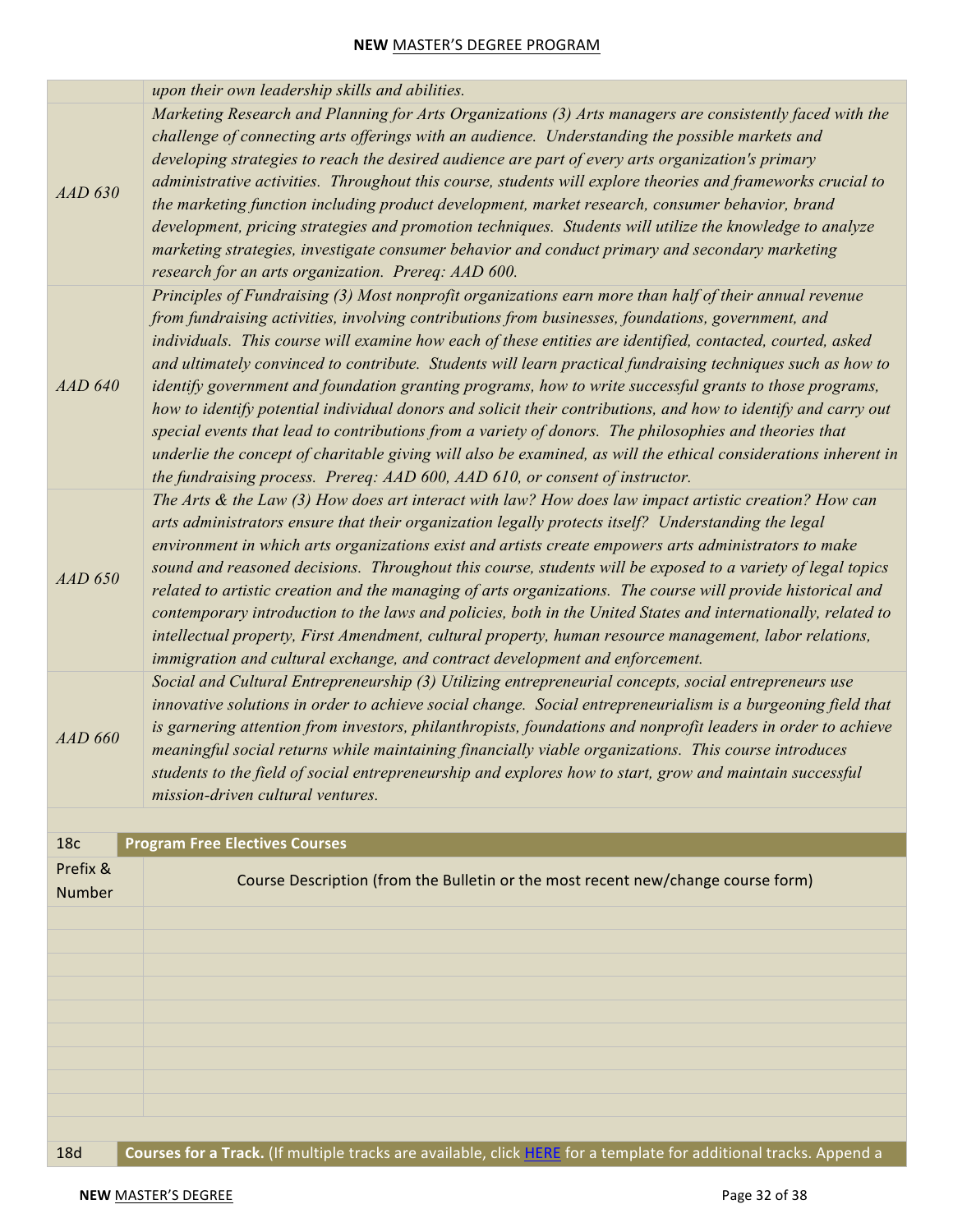|                    |                       | PDF to the end of this form with each track's courses and descriptions.          |
|--------------------|-----------------------|----------------------------------------------------------------------------------|
| Prefix &<br>Number | <b>Course Type</b>    | Course Description (from the Bulletin or the most recent new/change course form) |
|                    | <b>Track Core</b>     |                                                                                  |
| n/a                | <b>Track Elective</b> |                                                                                  |
|                    | <b>Track Core</b>     |                                                                                  |
|                    | <b>Track Elective</b> |                                                                                  |
|                    | <b>Track Core</b>     |                                                                                  |
|                    | <b>Track Elective</b> |                                                                                  |
|                    | <b>Track Core</b>     |                                                                                  |
|                    | <b>Track Elective</b> |                                                                                  |
|                    | <b>Track Core</b>     |                                                                                  |
|                    | <b>Track Elective</b> |                                                                                  |
|                    | <b>Track Core</b>     |                                                                                  |
|                    | <b>Track Elective</b> |                                                                                  |
|                    | <b>Track Core</b>     |                                                                                  |
|                    | <b>Track Elective</b> |                                                                                  |
|                    | <b>Track Core</b>     |                                                                                  |
|                    | <b>Track Elective</b> |                                                                                  |
|                    | <b>Track Core</b>     |                                                                                  |
|                    | <b>Track Elective</b> |                                                                                  |
|                    | <b>Track Core</b>     |                                                                                  |
|                    | <b>Track Elective</b> |                                                                                  |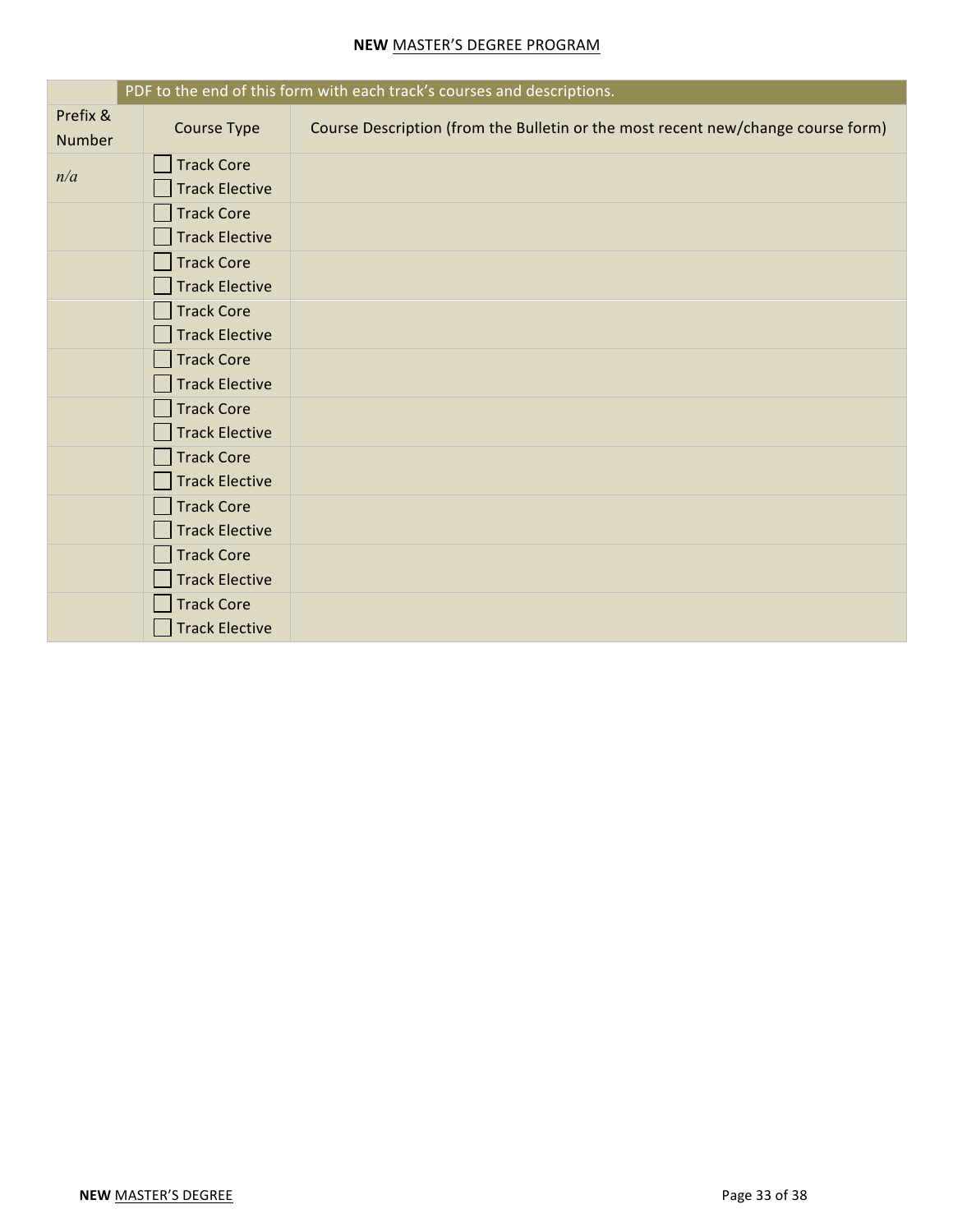## **19. Specific faculty involved in the degree program.**

*(similar to question 4d)* Fill out the SACS<sup>27</sup>-required faculty roster below, for full-time and part-time faculty teaching in the program. Abbreviations for the NAME and COURSES TAUGHT columns are below the table. *Please contact Institutional Effectiveness* (*institutionaleffectiveness@uky.edu)* for help *with this question.*

| <b>NAME</b><br>List name & Identify faculty<br>member as F or P. | <b>COURSES TAUGHT</b><br>Include term; course prefix,<br>number and title; & credit<br>hours. (D, UN, UT, G)                                          | <b>ACADEMIC DEGREES AND</b><br><b>COURSEWORK</b><br>List relevant courses taught,<br>including institution and major.<br>List specific graduate<br>coursework, if needed | <b>OTHER</b><br><b>QUALIFICATIONS</b><br><b>AND COMMENTS</b><br>Note qualifications<br>and comments as<br>they pertain to<br>course taught.                         | <b>NEW COURSES</b><br>Include course<br>prefix, number, and<br>title.                                                                                                                                                                                                                                                       |
|------------------------------------------------------------------|-------------------------------------------------------------------------------------------------------------------------------------------------------|--------------------------------------------------------------------------------------------------------------------------------------------------------------------------|---------------------------------------------------------------------------------------------------------------------------------------------------------------------|-----------------------------------------------------------------------------------------------------------------------------------------------------------------------------------------------------------------------------------------------------------------------------------------------------------------------------|
| <b>Becky Alley FT</b>                                            | A-H 502 Spring 2016 Museum<br>Studies II: Internship 3 credit<br>hours UT; $A-H$ 504 (P);<br>(biannually, semester varies);<br>3 credit hours; UT & G | MFA University of Kansas;<br>Director of Bolivar Art Gallery                                                                                                             | Extensive experience<br>as gallery director<br>(Murray State<br>University;<br>Lexington Art<br>League and the<br>University of<br>Kentucky Bolivar Art<br>Gallery) | Art 604 Curatorial<br>Practice: Curatorial<br>Projects (each fall) 3<br>credits; G; Art 794<br>Internship: Bolivar<br>Art Gallery<br>(annually, both<br>semesters) 3 credits<br>G<br>Art 796 Internship:<br><b>Community Partners</b><br>(as needed) 6<br>Art 797 Internship:<br>Arts Organizatins (as<br>needed) 6 credits |
| Miriam Kienle FT                                                 | A-H 350 Contemporary Art<br>(fall $2015$ ) 3 credit hours; UT                                                                                         | Ph. D. University of Illinois at<br>Urbana                                                                                                                               | Dr. Kienle<br>specializes in                                                                                                                                        | $A-H$ 650<br>Contemporary Art                                                                                                                                                                                                                                                                                               |

 $^{27}$  Southern Association of Colleges and Schools Commission on Colleges (SACS).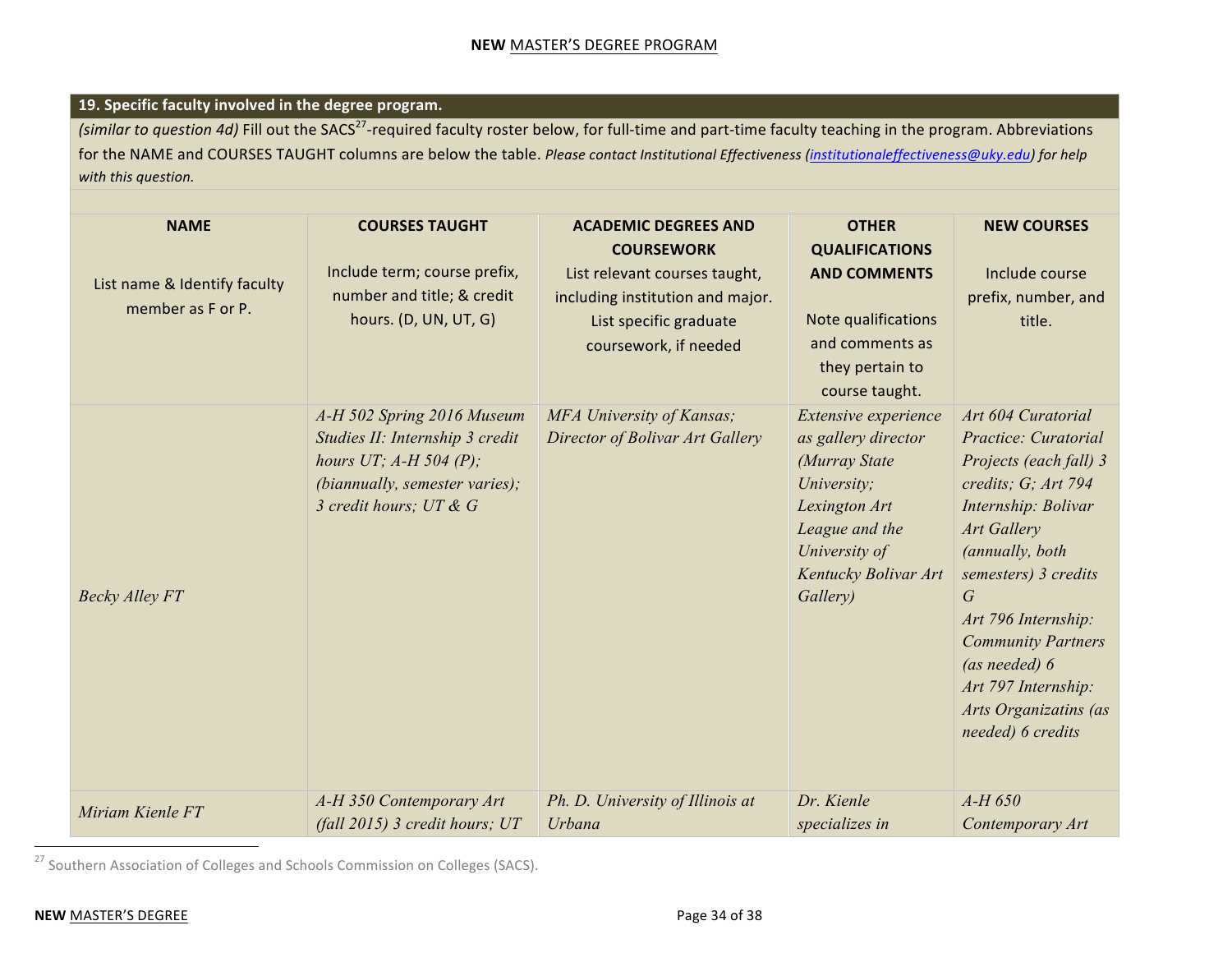|                           | $\& G$ |                                                                                                                                                                    | modern and<br>contemporary art,<br>with an emphasis on<br>collage, new media,<br>participatory art<br>practices, digital and<br>public humanities,<br>and the history and<br>theory of modern<br>communication.<br>Curatorial practice<br>is central to Dr.<br>Kienle's research<br>and teaching. Dr.<br>Kienle has curated<br>many national and<br>international<br>exhibitions at venues<br>such as Dorsky<br><b>Curatorial Projects</b><br>(New York),<br>Krannert Art<br>Museum<br>(Champaign, IL),<br><b>Burlington City Arts</b><br>Center (Burlington,<br>VT), and São Roque<br>Museum (Lisbon). | (annually, semester<br>varies) 3 credit<br>hours; UN & G<br>Art 504 Curatorial<br>Practice: History,<br>Theory, Practice<br>(annually, fall<br>semester) 3 credits;<br>UN & G |
|---------------------------|--------|--------------------------------------------------------------------------------------------------------------------------------------------------------------------|---------------------------------------------------------------------------------------------------------------------------------------------------------------------------------------------------------------------------------------------------------------------------------------------------------------------------------------------------------------------------------------------------------------------------------------------------------------------------------------------------------------------------------------------------------------------------------------------------------|-------------------------------------------------------------------------------------------------------------------------------------------------------------------------------|
| <b>Stuart Horodner FT</b> |        | MFA from the Mason Gross<br>School of the Arts at Rutgers<br>University, New Brunswick, N.J.<br>Director of the Art Museum at<br>$\ensuremath{\textit{UK}}\xspace$ | MFA. Extensive<br>experience as gallery<br>and museum<br>director. previously<br>artistic director of<br>the Atlanta<br>Contemporary Art                                                                                                                                                                                                                                                                                                                                                                                                                                                                | Art 795 Internship<br><b>UK Art Museum</b><br>(annually, both<br>semesters) 3 credit<br>hours; G                                                                              |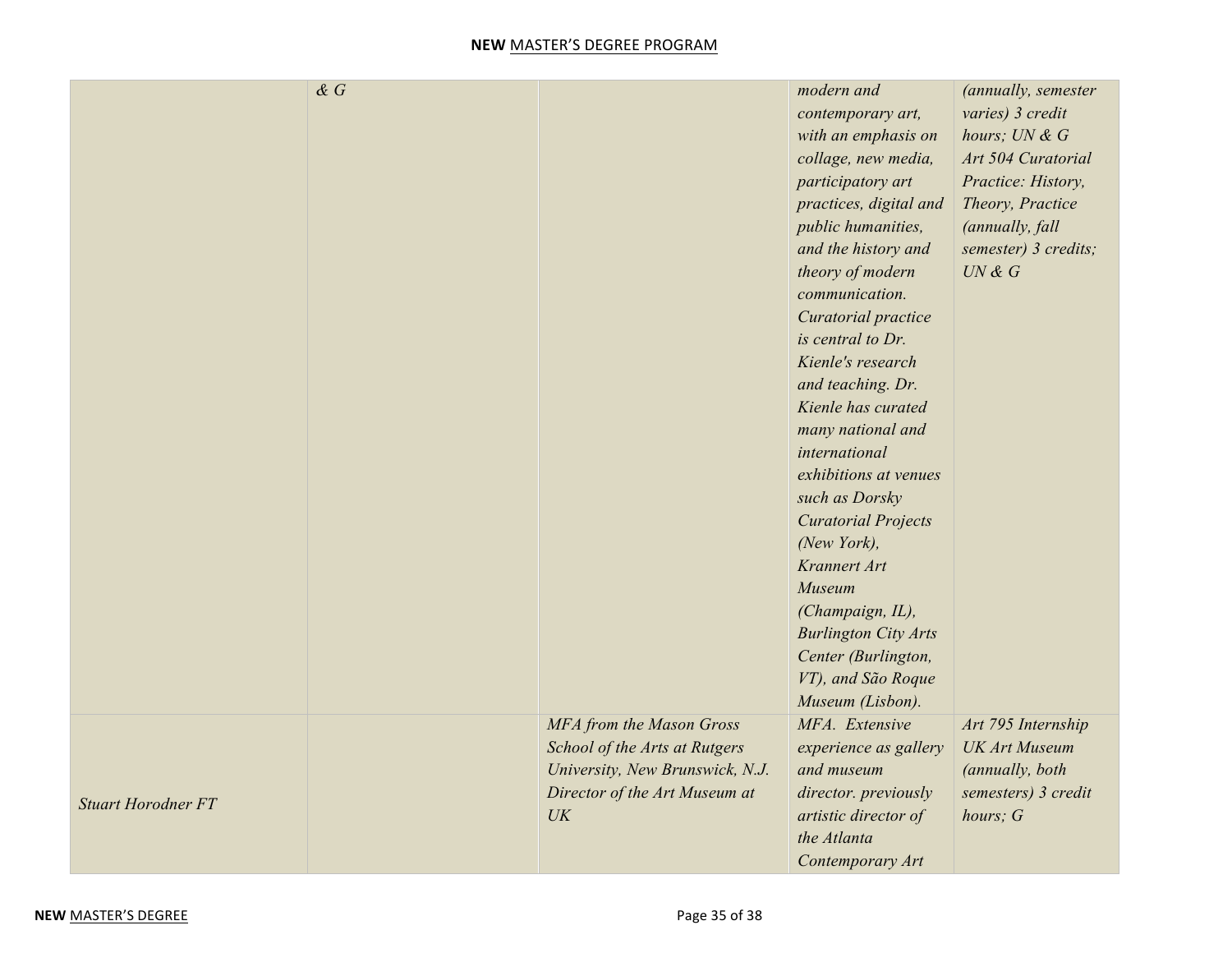|  | Center. He has held        |
|--|----------------------------|
|  | positions as visual        |
|  | arts curator at the        |
|  | Portland Institute for     |
|  | Contemporary Art,          |
|  | Portland, Ore.;            |
|  | director of the            |
|  | <b>Bucknell University</b> |
|  | Art Gallery,               |
|  | Lewisburg, Pa., and        |
|  | was co-owner of the        |
|  | Horodner Romley            |
|  | Gallery, New York.         |
|  | He has taught              |
|  | classes at Bucknell        |
|  | University, Pacific        |
|  | Northwest College of       |
|  | Art, Portland State        |
|  | University and the         |
|  | University of              |
|  | Victoria, in British       |
|  | Columbia. Horodner         |
|  | founded and co-            |
|  | directed the Affair at     |
|  | the Jupiter Hotel, an      |
|  | intimate art fair in       |
|  | Portland, Ore.; and        |
|  | has organized and          |
|  | participated in            |
|  | symposia and               |
|  | educational                |
|  | initiatives at The         |
|  | Armory Show,               |
|  | College Art                |
|  | Association,               |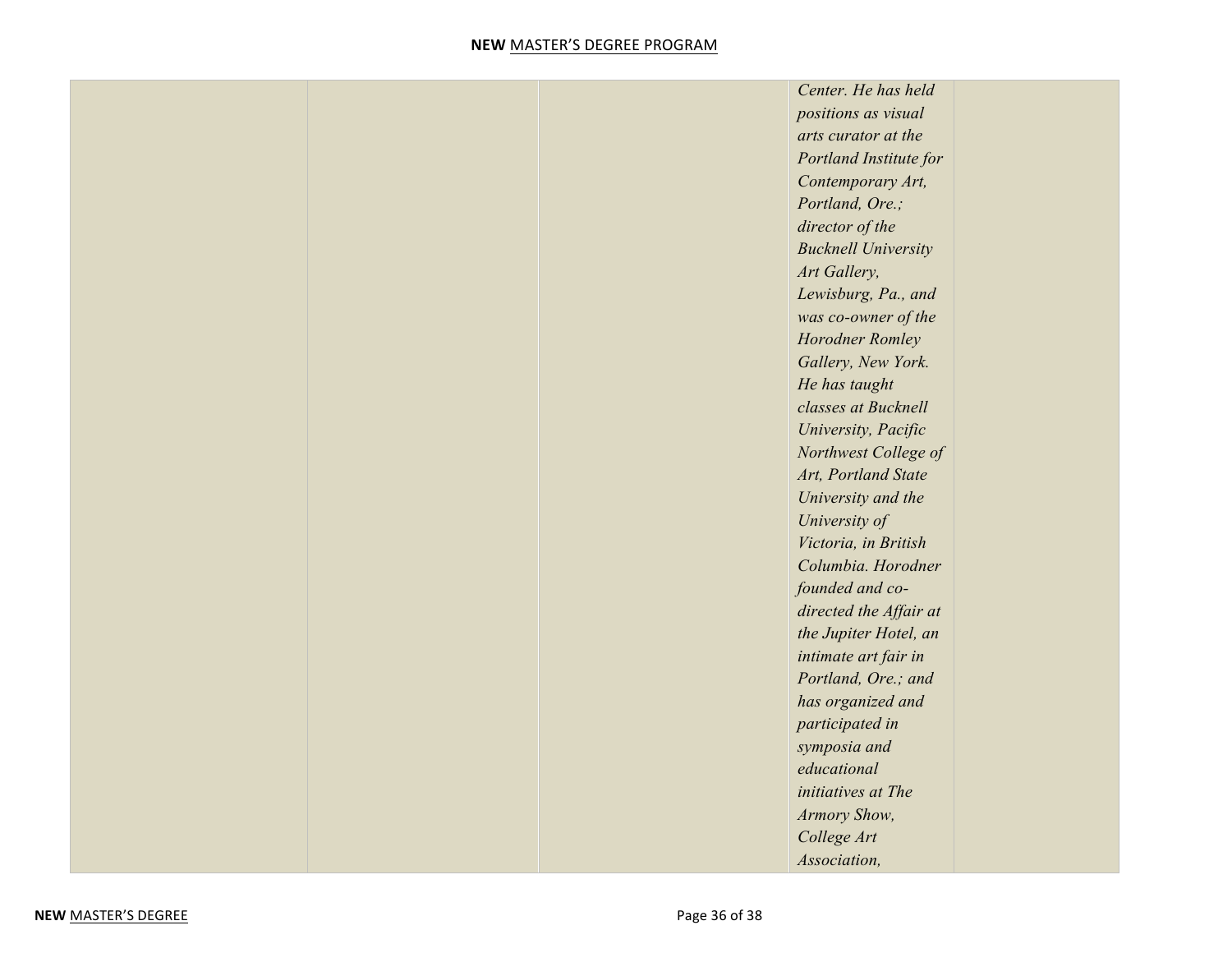|                                                                |                                                                                                                                                                                                                                                   |                                                       | Concordia<br>University, Kansas<br>City Art Institute,<br>New York University,<br>Rhode Island School<br>of Art and Design,<br>UK, University of<br>Wisconsin-Madison,<br>among others.                              |                                                                                                              |
|----------------------------------------------------------------|---------------------------------------------------------------------------------------------------------------------------------------------------------------------------------------------------------------------------------------------------|-------------------------------------------------------|----------------------------------------------------------------------------------------------------------------------------------------------------------------------------------------------------------------------|--------------------------------------------------------------------------------------------------------------|
| <b>Andrew Maske FT</b>                                         | A-H 504/604 Practical Issues<br>in Art History (subtitle<br>required) spring 2013; 3 credit<br>hours; $UT \& G$                                                                                                                                   |                                                       |                                                                                                                                                                                                                      |                                                                                                              |
| Marty Henton FT                                                | A-E 550 Community Art<br>Education fall 2009; fall 2010;<br>fall 2014 fall 2012 3 credit<br>hours; $UT \& G$ ; A-E 560<br><b>Museum Education spring</b><br>2010; spring 2011; spring<br>2012; spring 2013; spring<br>2015 3 credit hours; UT & G | M.A. in Art Education, Western<br>Kentucky University | Teacher and leader<br>of The Living Arts<br>and Science Center,<br>Lexington, 2004-09<br>1981-2002 Designed<br>and developed<br>classes for students<br>at LASC, Lexington<br>and in the after<br>school art program |                                                                                                              |
| Full time graduate faculty in<br>art history and in art studio |                                                                                                                                                                                                                                                   |                                                       |                                                                                                                                                                                                                      | Art 598 Coordinated<br><b>Studies in Curatorial</b><br>Studies (offered as<br>required) 3 credits;<br>UN & G |
| Full time graduate faculty in<br>art history and in art studio |                                                                                                                                                                                                                                                   |                                                       |                                                                                                                                                                                                                      | Art 796 Internship:<br><b>Community Partners</b><br>(offered as required)<br>3 credits; G                    |
| Full time graduate faculty in<br>art studio                    | A-S 793 Graduate Seminar<br>(each fall) 3 credits; G                                                                                                                                                                                              |                                                       |                                                                                                                                                                                                                      |                                                                                                              |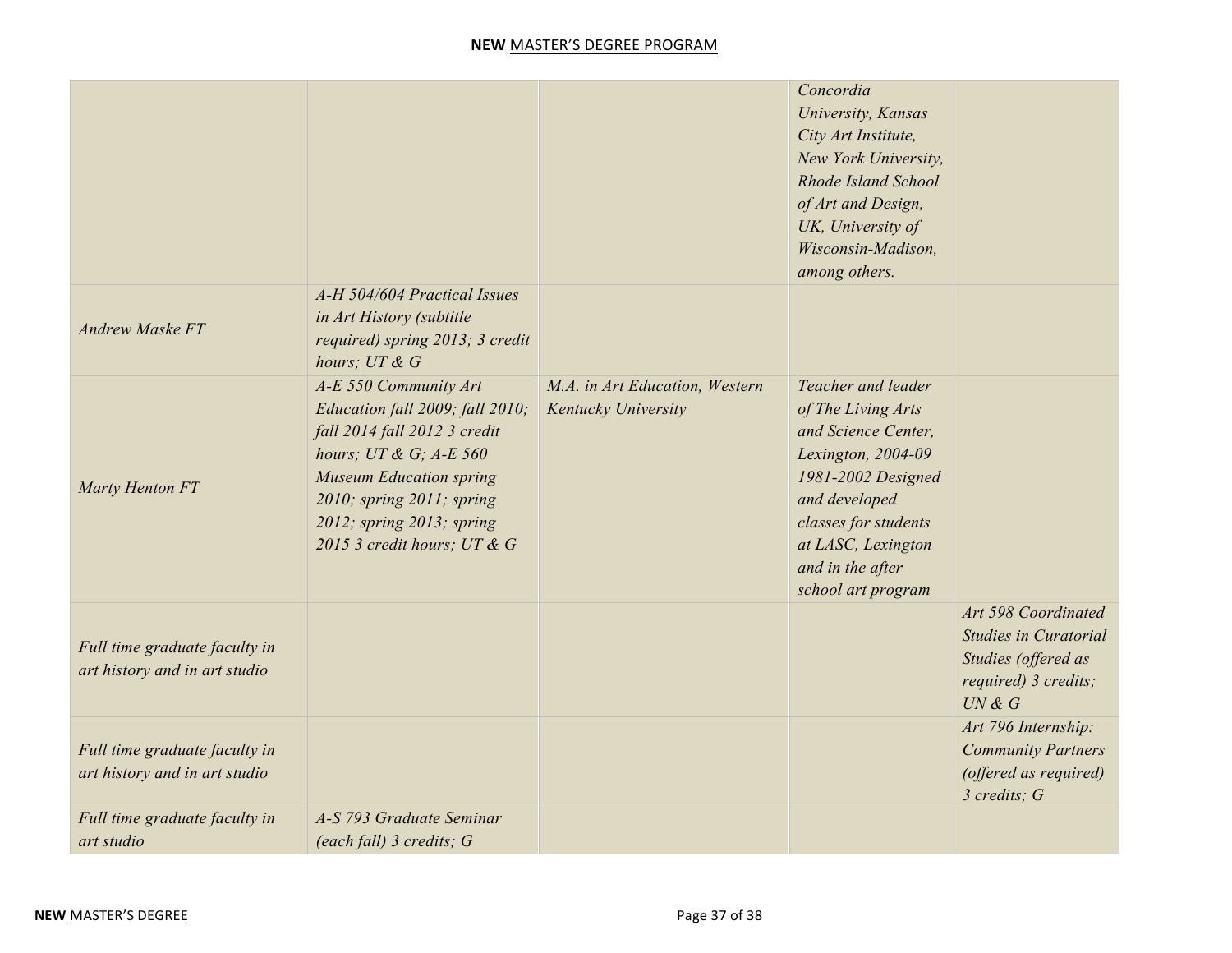| Full time graduate faculty in<br>art history and in art studio |                                    |                                 | Art 797 Internship:<br><b>Arts Organization</b><br>(offered as required)<br>$3$ credits; $G$ |  |
|----------------------------------------------------------------|------------------------------------|---------------------------------|----------------------------------------------------------------------------------------------|--|
|                                                                |                                    |                                 |                                                                                              |  |
|                                                                |                                    |                                 |                                                                                              |  |
|                                                                |                                    |                                 |                                                                                              |  |
|                                                                |                                    |                                 |                                                                                              |  |
|                                                                |                                    |                                 |                                                                                              |  |
| $FT = full time$                                               | $D = development$                  | UT = undergraduate transferable |                                                                                              |  |
| PT= part time                                                  | UN = undergraduate nontransferable | $G =$ graduate                  |                                                                                              |  |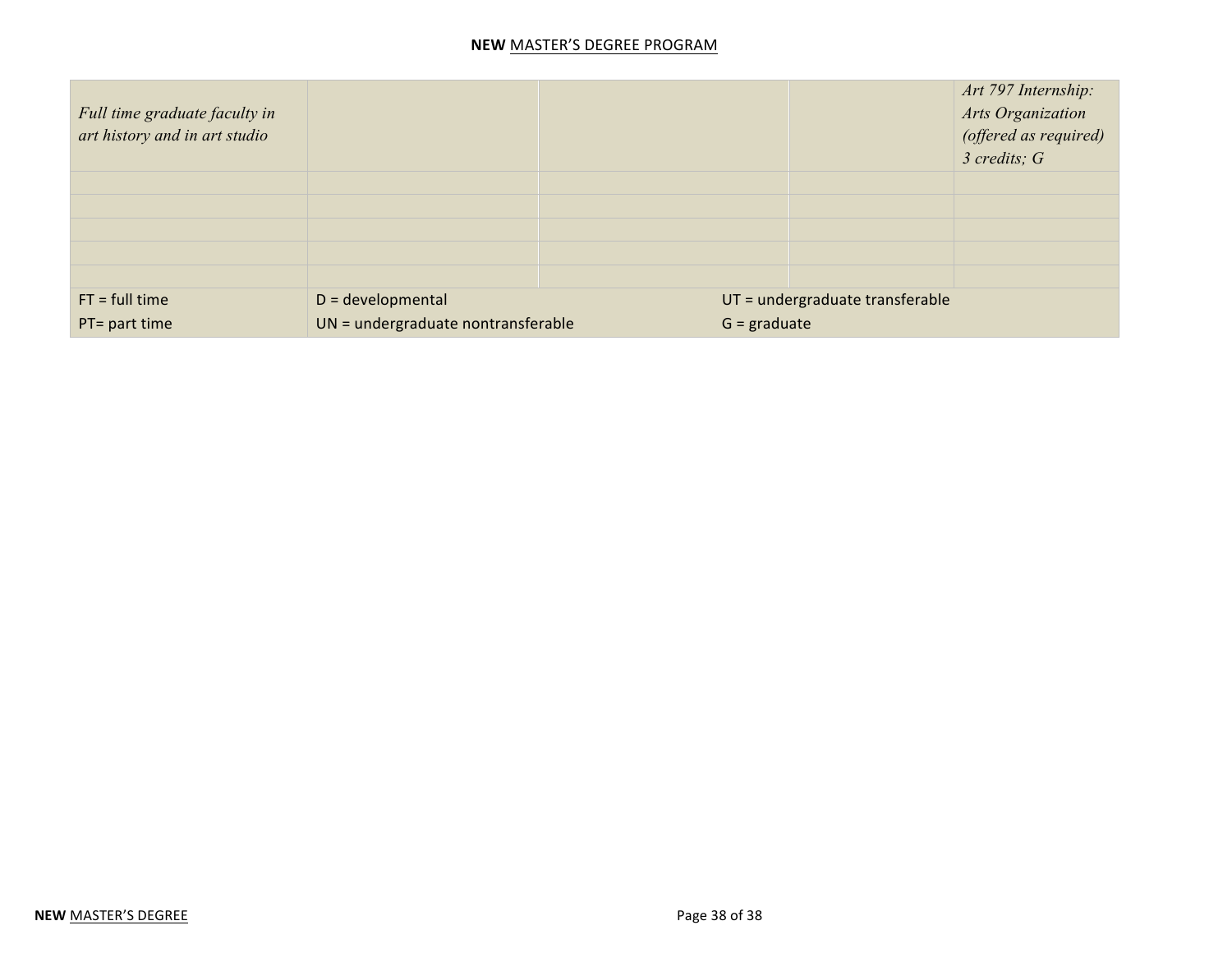# **School of Art and Visual Studies—College of Fine Arts**

# **1. Introduction**

# **Assessment Plan for Master of Fine Arts in Curatorial Studies (MFA)**

# *Unit Mission Statement*

The primary mission of the School of Art and Visual Studies at the University of Kentucky is to link the study of art and visual culture to the broad aims of the University's undergraduate, liberal arts tradition by providing world-class instruction in the history, theory, and practice of art. To this basic mission we add opportunities for advanced study through undergraduate professional programs and graduate instruction. We aim to educate all of our students not just to be competitive in arts-related careers as professional artists, educators, and scholars but also to prepare them for future challenges in fields outside the arts; and, most importantly, our graduates will become the future audiences and patrons of the arts. Through our own research and service we maintain SA/VS's long and distinguished tradition of contributing to the cultural matrix of the Commonwealth. As researchers and creative individuals we strive to advance the frontiers of knowledge in our respective disciplines, achieving and maintaining recognition at the regional, national, and international level. We serve the campus and wider community by bringing what we have learned home to Kentucky, through highquality exhibitions and by sharing our knowledge and experiences on the local and regional level.

# *Basic Assessment Approach*

Assess SLOs 1, 2, 3, and 4 annually (for descriptions see below). Assess SLOs 5, 6, and 7 every other year using the appropriate review process: preliminary, continuing, qualifying and final (for descriptions see below).

# *Definition of Key Terms:*

*Assessment:* A strategy for understanding, confirming, and improving student learning through a continuous and systematic process of review and feedback.

*Curriculum Map:* A semester by semester plan of coursework within a degree that incorporates degree requirements and assessments.

Learning Outcomes: Statements of learning expectations

*Indirect Evidence:* Data from which inferences can be made about attainment of learning outcomes, but which is not directly assessed.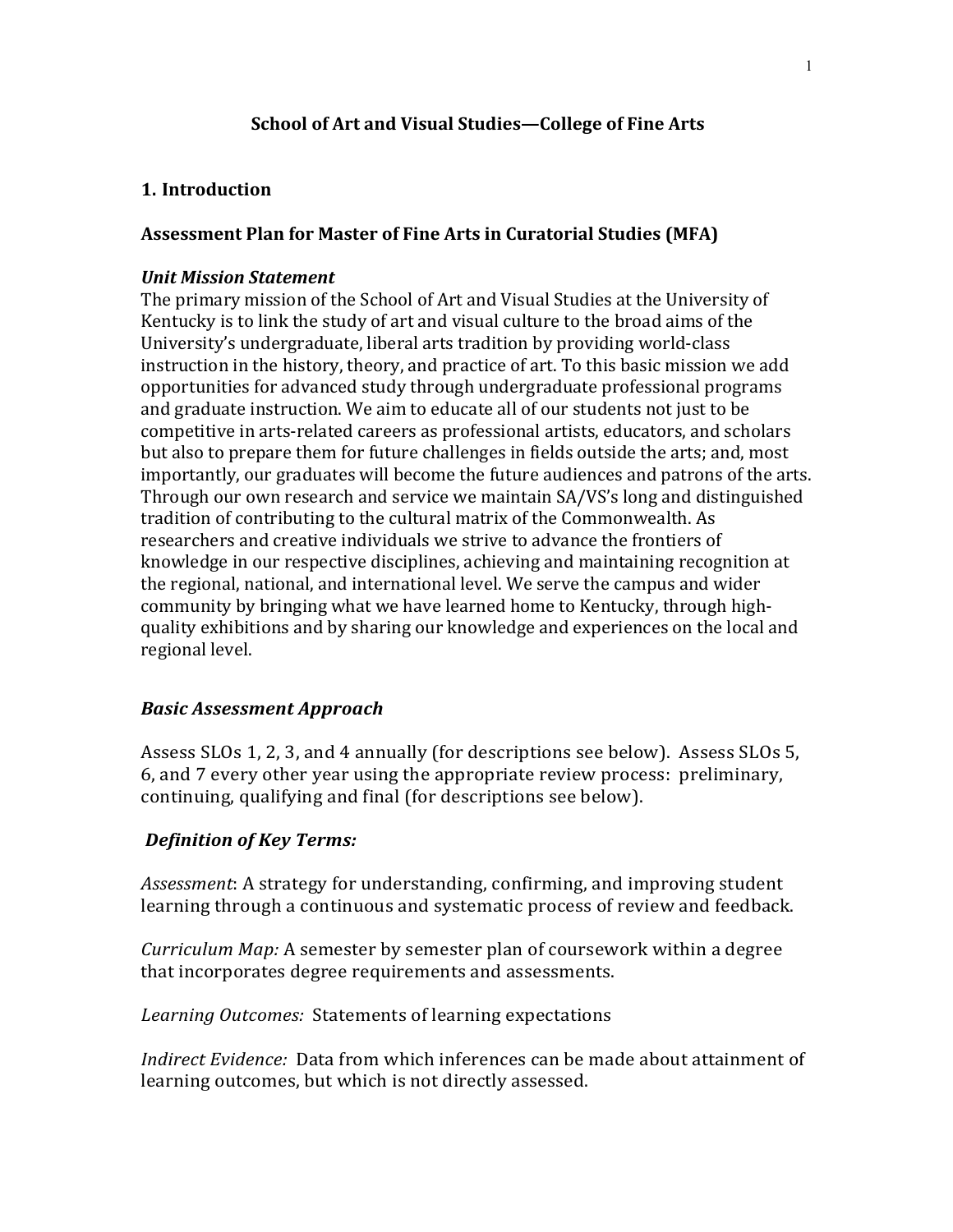*Direct Evidence:* Data that is used for assessment of learning outcomes, i.e, demonstrates actual learning and the acquisition of specific skills.

## **2. Assessment Oversight, Resources**

The Graduate Advisor of Curatorial Studies Program will act as the assessment coordinator for the MFA Curatorial Studies Program and will work with the Art Studio, Art Education, Art History & Visual Studies, and Arts Administration Graduate Advisors to monitor the activities within the program as well as help initiate, evaluate and formalize assessment instruments. It is the responsibility of the Graduate Advisor of Curatorial Studies to monitor the activities that occur in the program. The Graduate Advisor will lead the assessment conversation held each fall and will write the assessment report due to the university on October 31. (Arts administration, art education, and art history and visual studies required coursework in the Curatorial MFA degree will be assessed within the context of each program's regular assessment cycle.)

**3. Program-Level Learning Outcomes with regard to point: 1) to develop into** professional curators who are both technically, conceptually and **intellectually prepared to participate at the local, regional and national level** 

# *OUTCOME* 1: Demonstrate advanced professional competence either in some *aspect of studio art, academic art history and visual studies, art education, or arts administration through a significant body of work*

Students will present a body of work each semester they are enrolled that will be evaluated by informal critiques with faculty at the middle and end of each semester. A formal evaluation during the mandated annual faculty committee reviews will also take place in accordance to the MFA program's review schedule (appropriate to the semester/year of study). The arts administration portion of this SLO, when relevant, will be conducted independently by the arts administration assessment committee.

# *Artifact*

Evaluation by a faculty committee will take place every semester of MFA enrollment and the evaluation instrument is the Preliminary, Continuing, Qualifying or Final Review Form (appropriate to the semester/year of study).

A-E 555 Community Art Education A-E 560 Museum Education A-H 603 Art History Through the Art Object A-H 604 Practical Issues in Art History A-H 650 Contemporary Art (required) Art 504 Curatorial Practice: History, Theory and Practice (required) Free Electives in Concentration A-S 793 Grad Seminar (required)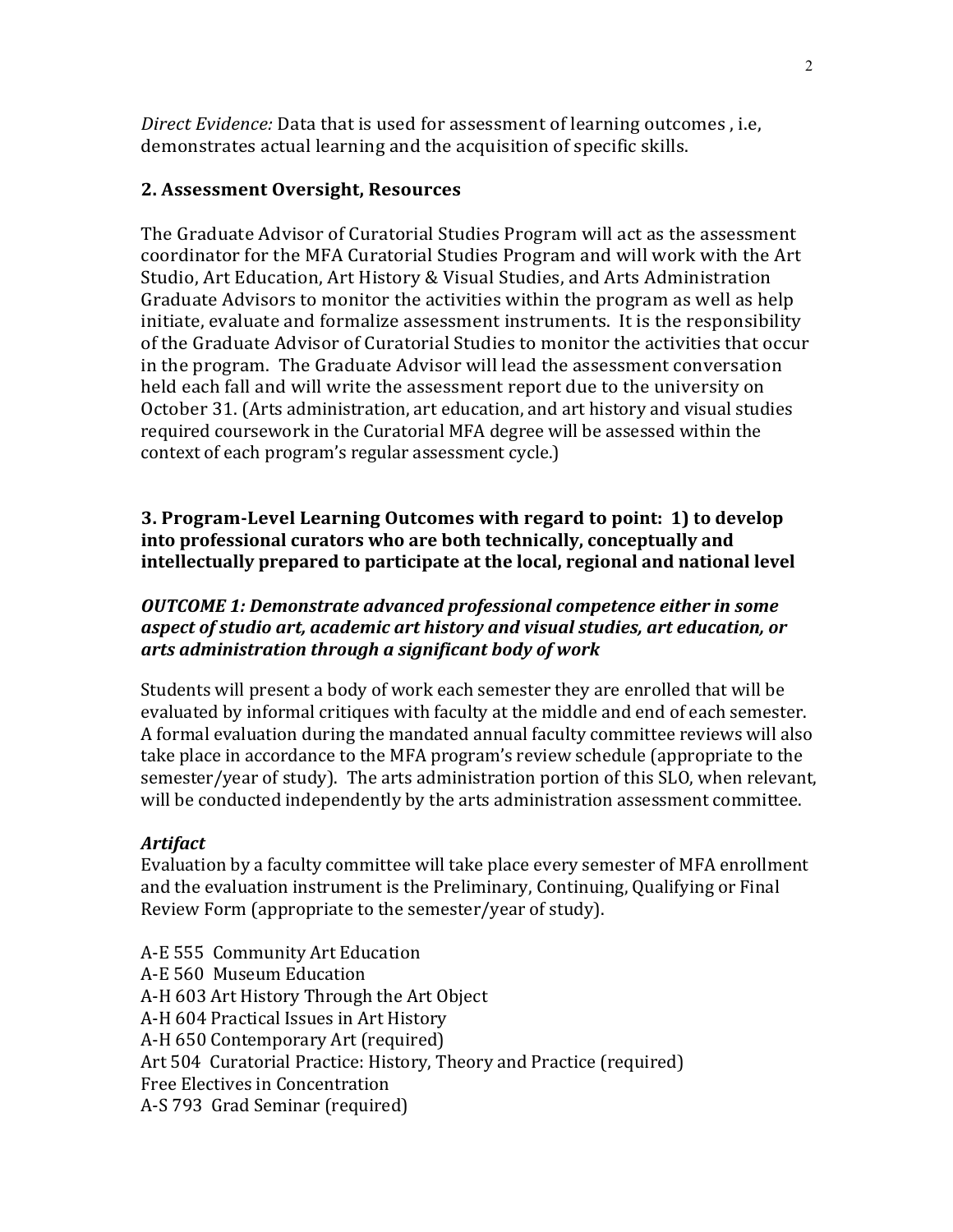# *Cycle* 2017-18 2018-19 2019-20

# *OUTCOME 2 Display the ability to think independently, to organize and to manage projects associated with curatorial activities.*

Evaluation by a faculty committee will take place every semester of MFA enrollment and the evaluation instrument is the Preliminary, Continuing, Qualifying or Final Review Form. (appropriate to the semester/year of study)

# *Artifact*

Art 604 Curatorial Practice: Curatorial Projects (required) Art 794 Internship: SAVS Art Gallery (required) Art 795 Internship: UK Art Museum (required) Art 796 Internship: Community Partners (required) Art 797 Internship: Arts Organizations (required) Art 748 Thesis Research (required) Art 768 Thesis Preparation & Presentation (required)

*Cycle*

2017-18 2018-19 2019-20

# *OUTCOME 3* Demonstrate an awareness of current issues and developments in *contemporary art and visual culture and the basic ability and clear potential to contribute to the expansion and evolution of this field.*

## *Artifact*

The assessment tool for this learning outcome is an evaluation rubric to be completed at the end of the semester by the instructor of record for each course. The assessment report will be separated by the year each student is in the program (the students' cohort). The composite scores across multiple courses for each cohort of students will serve as the basis for the annual assessment for this SLO.

A-S 793 Graduate Seminar A-H 650 Contemporary Art A-H 603 Art History Through the Art Object A-H 604 Practical Issues in Art History Art 504 Curatorial Practice: History, Theory, and Practice Art 748 Thesis Research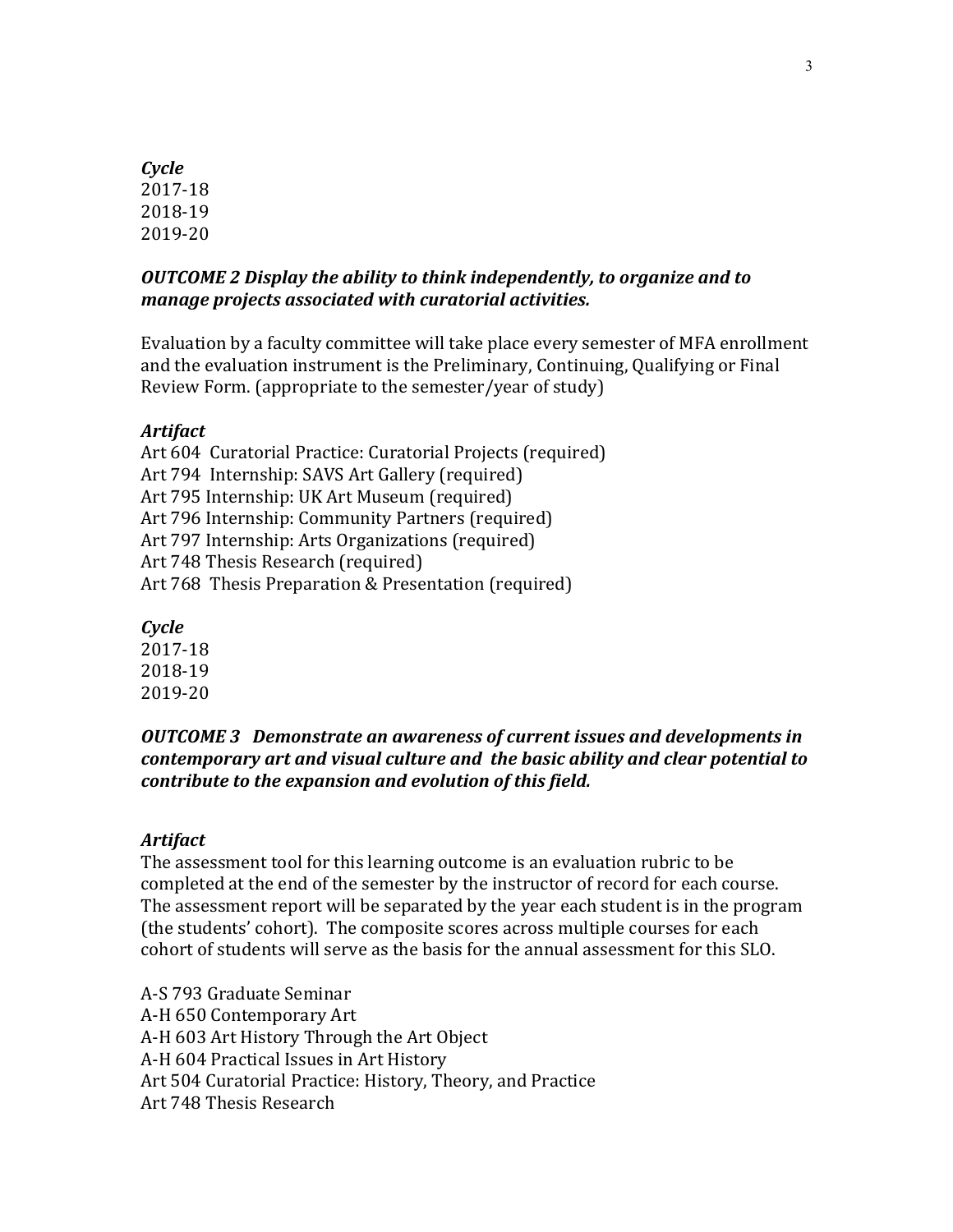Art 768 Thesis Preparation & Presentation *Cycle* 2017-18 2018-19 2019-20

**OUTCOME 4** Demonstrate ability to write and speak clearly and effectively to *the visual arts communities, the general public, and in formal or informal teaching situations, including a demonstration of at least basic knowledge of bibliographic or information resources associated with work and analysis related to contemporary art and visual culture.* 

## *Artifact*

The assessment tool for this learning outcome is an evaluation rubric to be completed at the end of the semester by the instructor of record for each course. The assessment report will be separated by the year each student is in the program (the students' cohort). The composite scores across multiple courses for each cohort of students will serve as the basis for the annual assessment for this SLO. (We will be using the same rubrics to evaluate SLO #4 as is used for SLO #3.)

A-E 550 Community Art Education A-E 560 Museum Education A-H 603 Art History Through the Art Object A-H 604 Practical Issues in Art History A-H 650 Contemporary Art (required) Art 504 Curatorial Practice: History, Theory and Practice (required) A-S 793 Grad Seminar (required) Art 768 Thesis Preparation & Presentation

*Cycle* 2017-18 2018-19 2019-20

# *OUTCOME 5* Demonstrate possession of advanced capabilities with *technologies* utilized in the creation, dissemination, documentation, and *preservation of work in the field of contemporary art and visual culture.*

### *Artifact*

Many of these skills will be acquired either through practical education via internships or through the online arts administration courses (assessed by the arts administration faculty). However, all graduates must demonstrate these abilities in relation to their final curatorial thesis project, which will begin to be annually assessed at the end of the third year of the program (2020). An evaluation rubric will be scored by multiple faculty in conjunction with the curatorial thesis project.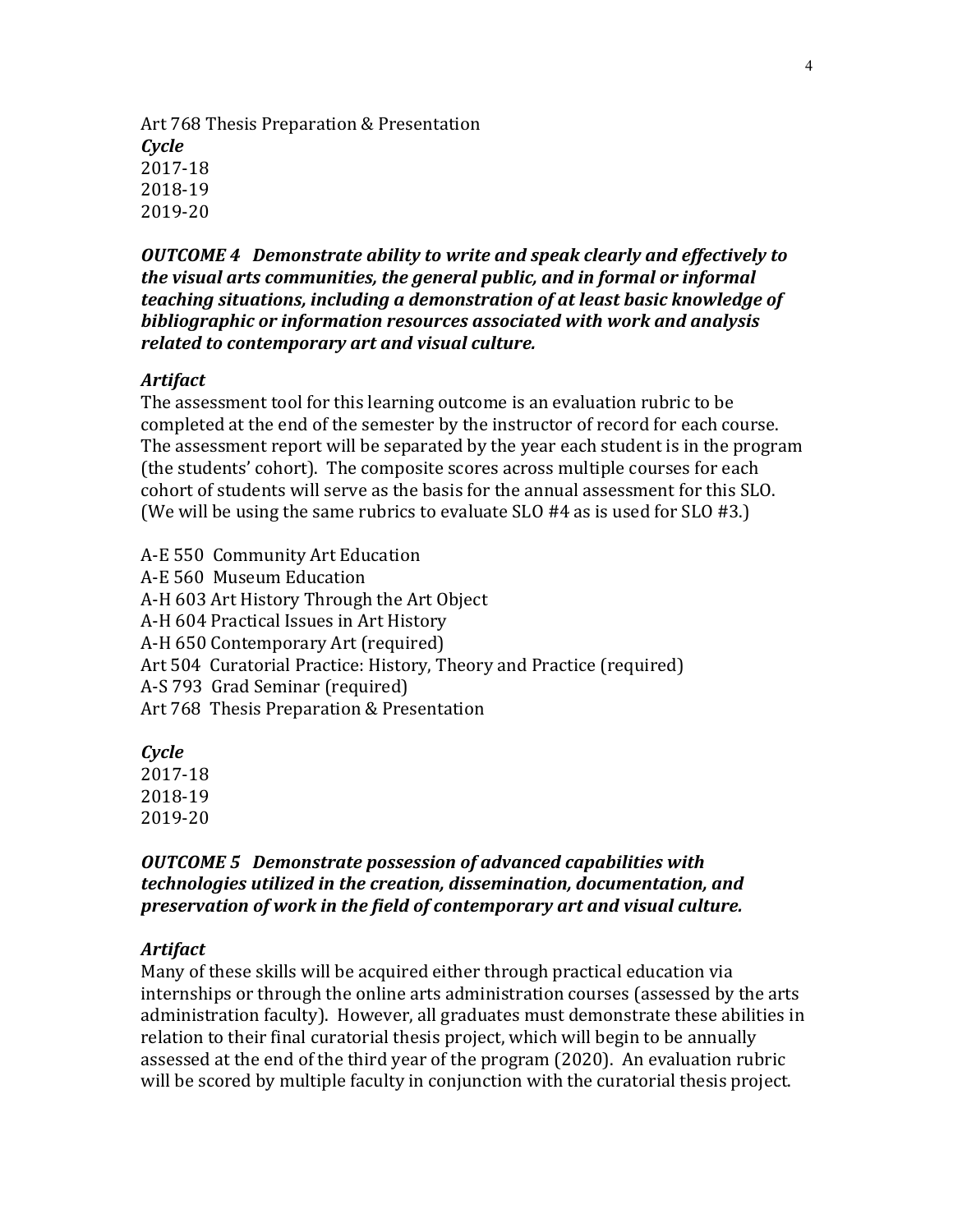AAD 600 Arts Administration Technologies AAD 610 Financial Management for Arts Organizations AAD 630 Marketing Research and Planning for Arts Organizations AAD 640 Principles of Fundraising Art 504 Curatorial Practice: History, Theory, and Practice Art 604 Curatorial Practice: Curatorial Projects Art 768 Thesis Preparation & Presentation

# *Outcome 6 Demonstrate at least a basic knowledge of grantwriting, fundraising, marketing and management skills related to operating a non-profit arts organization.*

## *Artifact*

These skills will be acquired through student coursework in the online Arts Administration program and assessed by the arts administration faculty through their regular assessment cycle. However, the final curatorial thesis project will use an evaluation rubric (the same as  $SLOs$  #5 and  $7$ ) to assess final student competencies in these areas.

AAD 550 Grant Writing AAD 600 Arts Administration Technologies AAD 610 Financial Management for Arts Organizations AAD 630 Marketing Research and Planning for Arts Organizations AAD 640 Principles of Fundraising Art 768 Thesis Preparation & Presentation

# *Outcome* 7 Produce a high quality capstone exhibition or equivalent, displaying the various expertises associated with the capstone project.

## *Artifact*

All graduates must demonstrate these abilities in relation to their final curatorial thesis project, which will begin to be annually assessed at the end of the third year of the program (2020). An evaluation rubric will be scored by multiple faculty in conjunction with the curatorial thesis project (the same rubric used for SLOs #5 and 6).

Art 768 Thesis Preparation & Presentation

*Cycle* Year 3

## **5. Curriculum Map**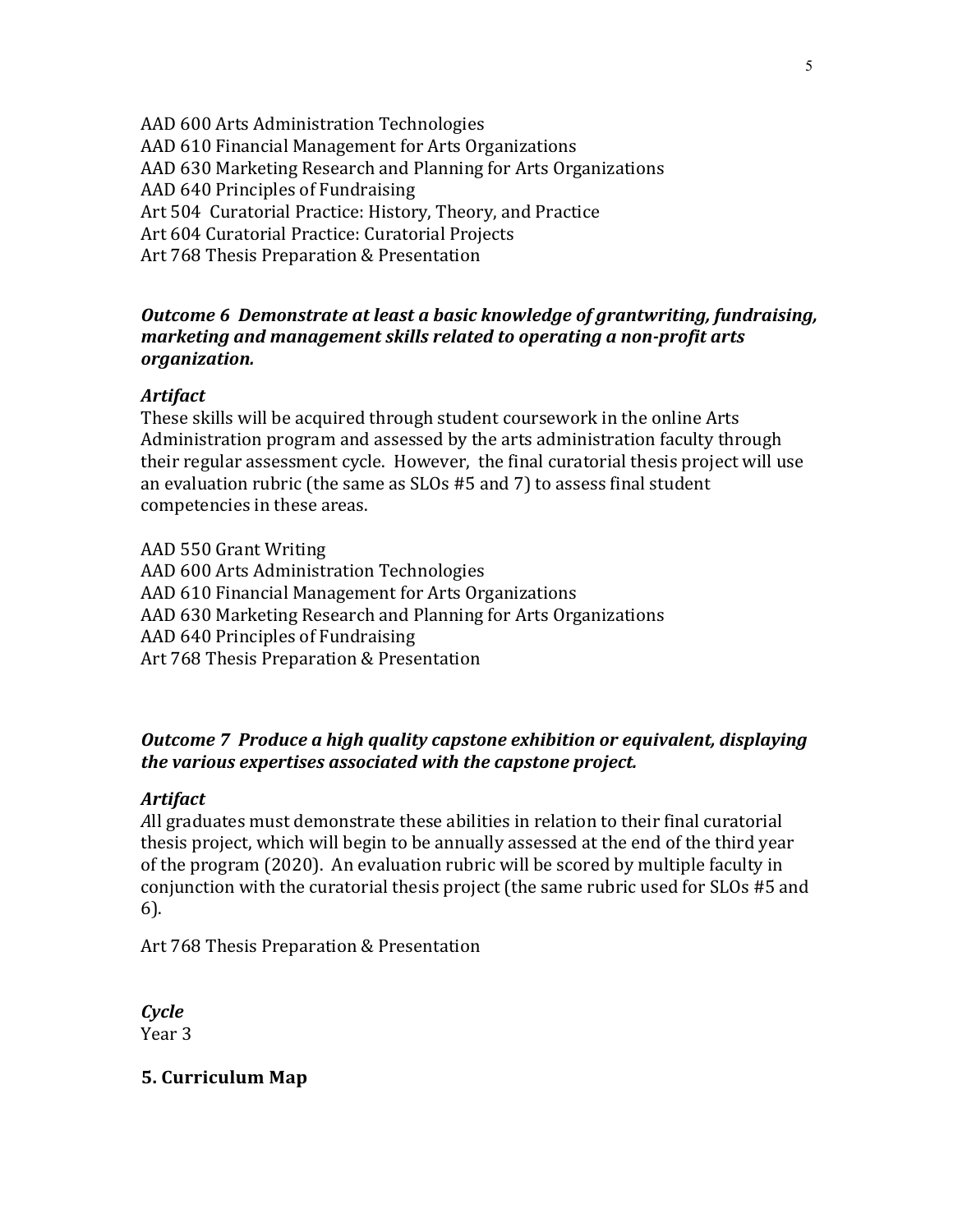Because of the subjective and complex nature of cultivating artistic and curatorial talent, much of the skills used for design, aesthetic production, and mastery of materials require repetition and risk taking to refine. Many hours, weeks, months, and years of diligent and thoughtful practice are required for an artist to create at the academic level. The same concepts that are taught at the undergraduate levels are still required at the graduate level, the difference is the employment of those skills into an articulation of sophistication, whether conceptually, materially or performatively. There is no one-way to make art or to be a curator. Research at the graduate level communicates visual knowledge that represents a critical appreciation of artworks from the past as well as the contemporary moment. Evident in the curriculum map is our approach to consistent re-introduction of concepts and reinforcing of material skills with the emphasis being on mastery at the latest and most individual research stages.

I=introduce, R=reinforce, E=emphasis

| Course         |   |   |   | SLO 1 SLO 2 SLO 3 SLO 4 SLO 5 SLO 6 SLO 7 |   |   |   |
|----------------|---|---|---|-------------------------------------------|---|---|---|
| <b>AAD 550</b> |   |   |   | R                                         |   |   |   |
| <b>AAD 600</b> |   |   |   |                                           |   |   |   |
| <b>AAD 610</b> |   |   |   |                                           | R | R |   |
| AAD 630        |   |   |   |                                           | R | R |   |
| <b>AAD 640</b> |   |   |   |                                           | R | R |   |
| A-H 650        |   |   |   |                                           |   |   |   |
| A-H 503/603 R  |   |   | R | R                                         |   |   |   |
| A-H 506/604 R  |   |   | R | R                                         |   |   |   |
| Art 504        |   |   |   |                                           |   |   |   |
| Art 604        | R | R | R | R                                         | R |   |   |
| Art 768        | E | E | E | E                                         | E | E | E |
| A-S 793        |   |   |   |                                           |   |   |   |

## **6. Assessment Methods and Measures**

*Direct Methods:* Faculty Review Committees

*Indirect Methods:* Grades GPA 

# **7. Data Collection and Review**

Students are required to be evaluated by a MFA in Curatorial Studies faculty committee at the end of each year of their MFA enrollment. These evaluations are recorded and archived using the Review form developed and approved by the faculty to measure the student's progress, taking the learning objectives as the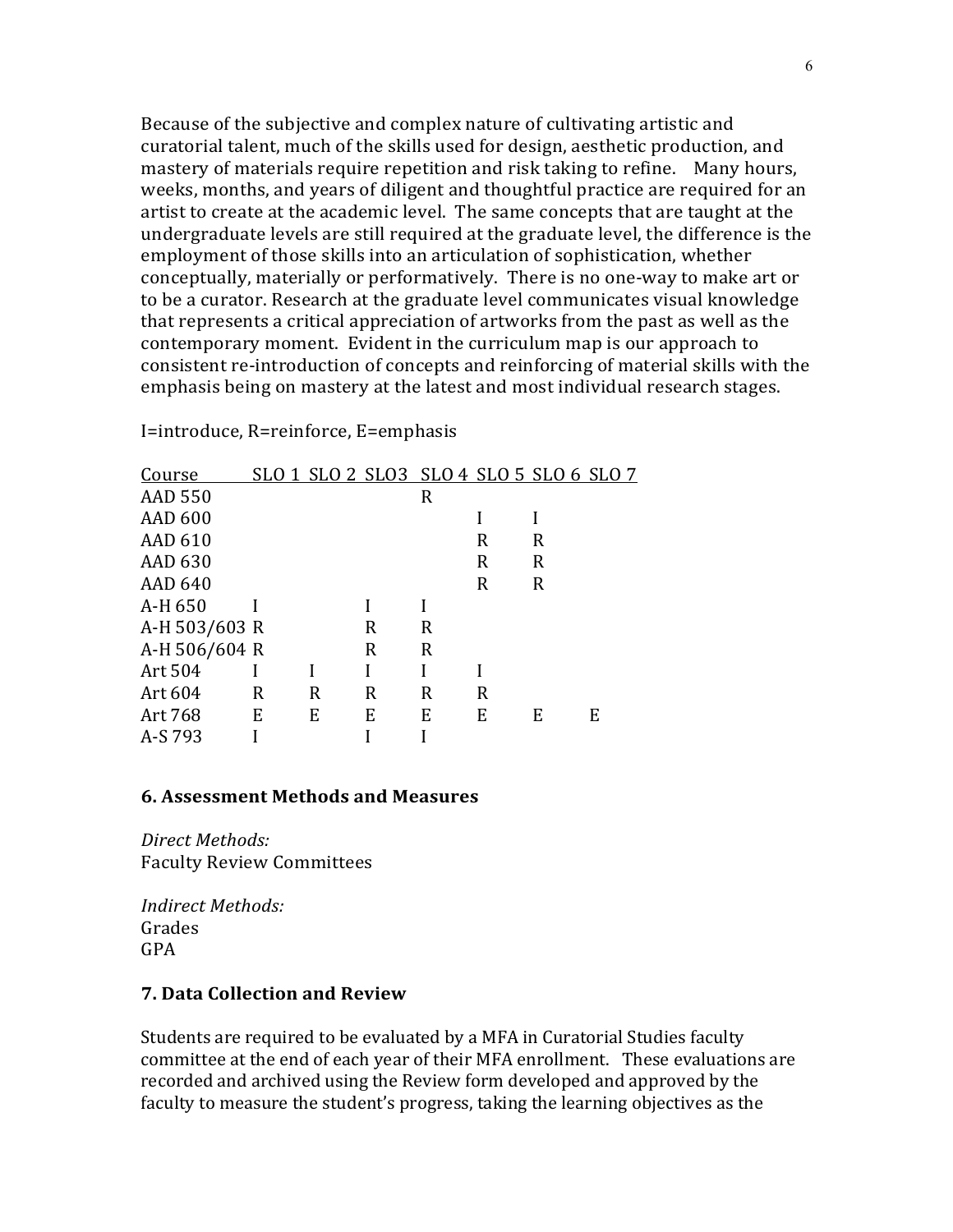standard criteria. Students are provided with a copy of the evaluation form as well as an overview of all the commentary and suggestions made by the committee regarding the student's progress. These forms are the Preliminary, Continuing, Qualifying or Final Review Form (appropriate to the year of study).

### **8. Assessment Cycle and Data Analysis**

The review process and forms allow for a continued assessment throughout the duration of the applied study. The Graduate Advisor uses the data to plot trends and evaluate teaching effectiveness each year. This analysis is brought to the Area Coordinators who facilitates a discussion with the entire faculty to determine programmatic strengths and weaknesses and programmatic changes.

## **9. Teaching Effectiveness**

Since students in the Curatorial Studies program may not teach, teacher effectiveness is not part of the program's assessment plan, at least initially. However, if a Curatorial Studies student does receive a teaching assistantship, then the student will be evaluated each semester they teach by the same process (the Teacher Course Evaluation or TCE used to evaluate MFA students in the Art Studio program).

## **10. Post-graduate Success**

Our School will analyze data provided by the Alumni Survey and will work with the Office of Institutional Research to look at other possible methods for determining if graduates are successful in the professional setting.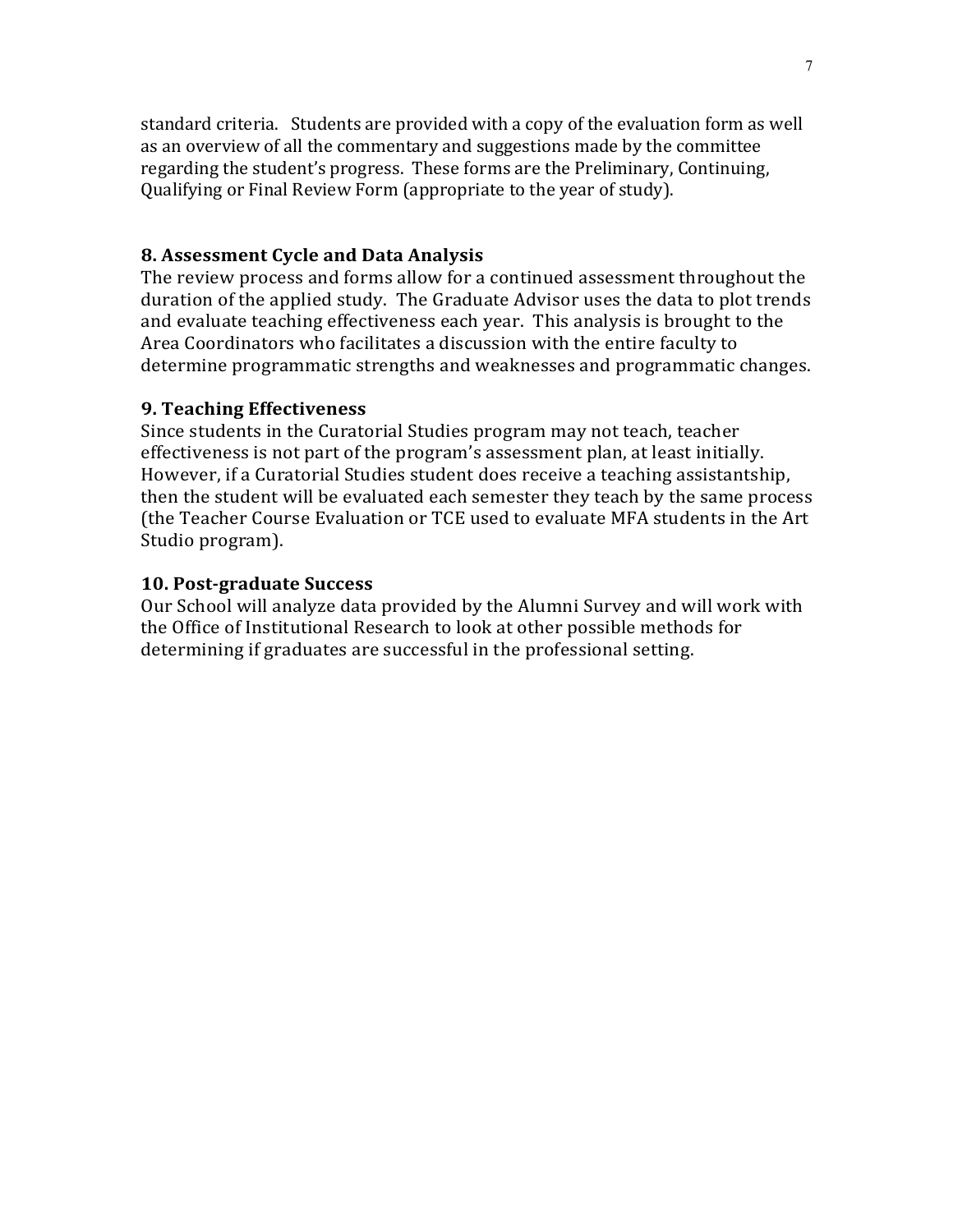[A to Z Index](https://www.bls.gov/bls/topicsaz.htm) | [FAQs](https://www.bls.gov/bls/faqs.htm) | [About BLS](https://www.bls.gov/bls/infohome.htm) | [Contact Us](https://www.bls.gov/bls/contact.htm) Subscribe to E-mail Updates GO. **[Follow Us](http://twitter.com/BLS_gov) | [What's New](https://www.bls.gov/newsroom/) | [Release Calendar](https://www.bls.gov/schedule/news_release/) | [Blog](https://blogs.bls.gov/blog/)** Search BLS.gov ୍ଦ **[Home](https://www.bls.gov/home.htm) [Subjects](https://www.bls.gov/bls/proghome.htm) [Data Tools](https://www.bls.gov/data/) [Publications](https://www.bls.gov/opub/) [Economic Releases](https://www.bls.gov/bls/newsrels.htm) [Students](https://www.bls.gov/k12/) [Beta](https://beta.bls.gov/)**[OOH HOME](https://www.bls.gov/ooh/home.htm) | [OCCUPATION FINDER](https://www.bls.gov/ooh/occupation-finder.htm) | [OOH FAQ](https://www.bls.gov/ooh/about/ooh-faqs.htm) | [OOH GLOSSARY](https://www.bls.gov/ooh/about/glossary.htm) | [A-Z INDEX](https://www.bls.gov/ooh/a-z-index.htm) | [OOH SITE MAP](https://www.bls.gov/ooh/ooh-site-map.htm) | [EN ESPAÑOL](https://www.bls.gov/es/ooh/home.htm) Search Handbook **Go** AL OUTLOOK FANDROO [Occupational Outlook Handbook](https://www.bls.gov/ooh/home.htm) > [Education, Training, and Library](https://www.bls.gov/ooh/education-training-and-library/home.htm) > Archivists, Curators, and Museum Workers **Expansion Contract Contract Contract Contract Contract Contract Contract Contract Contract Contract Contract Contract Contract Contract Contract Contract Contract Contract Contract** [Summary](https://www.bls.gov/ooh/education-training-and-library/curators-museum-technicians-and-conservators.htm#tab-1) || [What They Do](https://www.bls.gov/ooh/education-training-and-library/curators-museum-technicians-and-conservators.htm#tab-2) || [Work Environment](https://www.bls.gov/ooh/education-training-and-library/curators-museum-technicians-and-conservators.htm#tab-3) || [How to Become One](https://www.bls.gov/ooh/education-training-and-library/curators-museum-technicians-and-conservators.htm#tab-4) || [Pay](https://www.bls.gov/ooh/education-training-and-library/curators-museum-technicians-and-conservators.htm#tab-5) || [Job Outlook](https://www.bls.gov/ooh/education-training-and-library/curators-museum-technicians-and-conservators.htm#tab-6) || [State & Area Data](https://www.bls.gov/ooh/education-training-and-library/curators-museum-technicians-and-conservators.htm#tab-7) || [Similar Occupations](https://www.bls.gov/ooh/education-training-and-library/curators-museum-technicians-and-conservators.htm#tab-8) || [More Info](https://www.bls.gov/ooh/education-training-and-library/curators-museum-technicians-and-conservators.htm#tab-9)

# **Summary**

| <b>Quick Facts: Archivists, Curators, and Museum Workers</b> |                                       |  |  |
|--------------------------------------------------------------|---------------------------------------|--|--|
| 2016 Median Pay                                              | \$47,230 per year<br>\$22.71 per hour |  |  |
| <b>Typical Entry-Level Education</b>                         | See How to Become One                 |  |  |
| <b>Work Experience in a Related Occupation</b>               | None                                  |  |  |
| <b>On-the-job Training</b>                                   | None                                  |  |  |
| Number of Jobs, 2016                                         | 31,000                                |  |  |
| <b>Job Outlook, 2016-26</b>                                  | 13% (Faster than average)             |  |  |
| <b>Employment Change, 2016-26</b>                            | 4,200                                 |  |  |

#### **[What Archivists, Curators, and Museum Workers Do](https://www.bls.gov/ooh/education-training-and-library/curators-museum-technicians-and-conservators.htm#tab-2)**

Archivists appraise, process, catalog, and preserve permanent records and historically valuable documents. Curators oversee collections of artwork and historic items, and may conduct public service activities for an institution. Museum technicians and conservators prepare and restore objects and documents in museum collections and exhibits.



Archivists, curators, and museum workers maintain and display art.

#### **[Work Environment](https://www.bls.gov/ooh/education-training-and-library/curators-museum-technicians-and-conservators.htm#tab-3)**

Archivists, curators, museum technicians, and conservators work in museums, historical sites, governments, colleges and universities, corporations, and other institutions. Most work full time.

#### **[How to Become an Archivist, Curator, or Museum Worker](https://www.bls.gov/ooh/education-training-and-library/curators-museum-technicians-and-conservators.htm#tab-4)**

Archivist, curator, and conservator positions typically require a master's degree related to the position's field. Museum technicians typically have a bachelor's degree. Prior experience gained through an internship or by volunteering in archives or museums is helpful in getting a position as an archivist, curator, museum technician, or conservator.

#### **[Pay](https://www.bls.gov/ooh/education-training-and-library/curators-museum-technicians-and-conservators.htm#tab-5)**

The median annual wage for archivists, curators, and museum workers was \$47,230 in May 2016.

#### **[Job Outlook](https://www.bls.gov/ooh/education-training-and-library/curators-museum-technicians-and-conservators.htm#tab-6)**

Overall employment of archivists, curators, museum technicians, and conservators is projected to grow 13 percent from 2016 to 2026, faster than the average for all occupations. The need to store information in archives and public interest in science, art, and history, may continue to spur demand for archivists, curators, museum technicians, and conservators. Applicants should expect very strong competition for jobs.

#### **[State & Area Data](https://www.bls.gov/ooh/education-training-and-library/curators-museum-technicians-and-conservators.htm#tab-7)**

Explore resources for employment and wages by state and area for archivists, curators, and museum workers.

#### **[Similar Occupations](https://www.bls.gov/ooh/education-training-and-library/curators-museum-technicians-and-conservators.htm#tab-8)**

Compare the job duties, education, job growth, and pay of archivists, curators, and museum workers with similar occupations.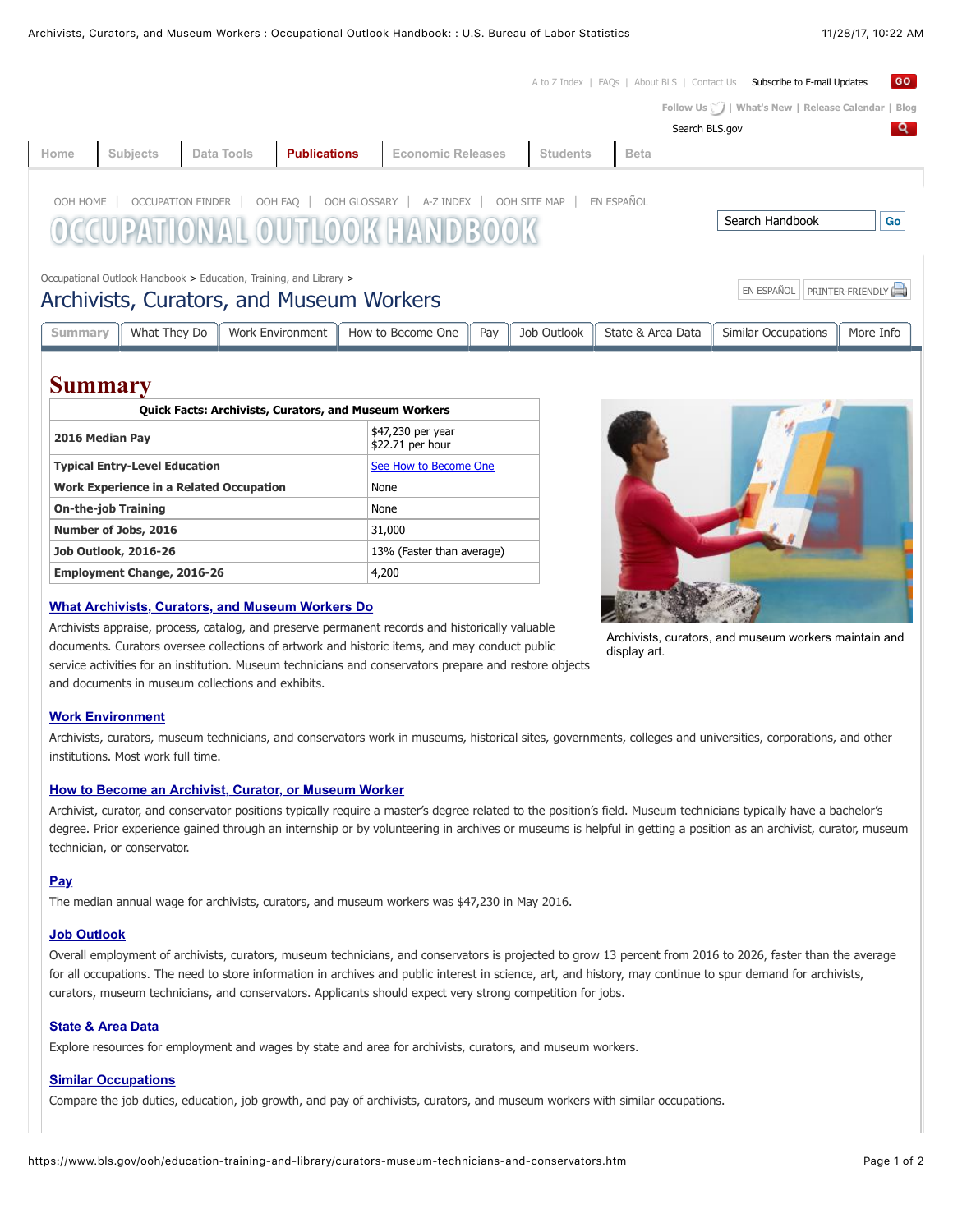

**[Freedom of Information Act](https://www.bls.gov/bls/blsfoia.htm)** | **[Privacy & Security Statement](https://www.bls.gov/bls/pss.htm)** | **[Disclaimers](https://www.bls.gov/bls/disclaimer.htm)** | **[Customer Survey](https://www.bls.gov/bls/customer_survey.htm)** | **[Important Web Site Notices](https://www.bls.gov/bls/website-policies.htm)**

U.S. Bureau of Labor Statistics | Office of Occupational Statistics and Employment Projections, PSB Suite 2135, 2 Massachusetts Avenue, NE Washington, DC 20212-0001 [www.bls.gov/ooh](https://www.bls.gov/ooh/home.htm) | Telephone: 1-202-691-5700 | [Contact OOH](https://data.bls.gov/ooh/about/ooh-faqs.htm)